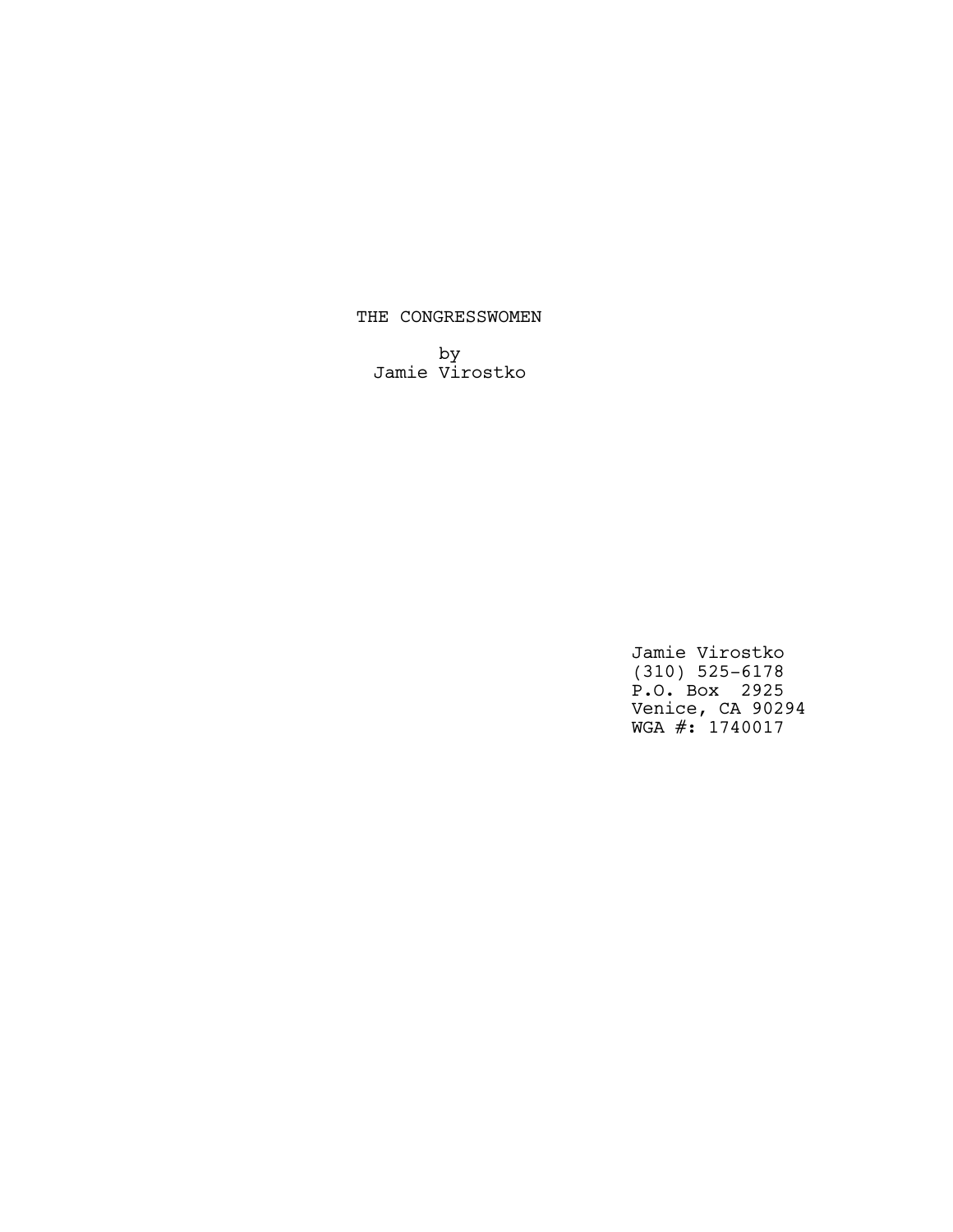#### **Women:**

CLARE BOOTH LUCE, Congresswoman, journalist, playwright, early 40s HELEN GAHAGAN DOUGLAS, Congresswoman, former Broadway actress and opera diva, mid 40s

**Men** (10 characters played by 3 actors):

## **YOUNG STUD -**

COMMON MAN, young working class/low-ranking military man of the time

JULIAN SIMPSON, British officer, late 20s, he appears in full military uniform.

ROALD DAHL, British spy, late 20s future author, appears naked, wrapped in a sheet.

## **PRIME STUD -**

MILITARY MAN, high ranking US military officer of the time

JOSEPH P. KENNEDY, recent Ambassador to Great Britain, late 40s, appears in a loose robe.

LUCIAN TRUSCOTT, General in the United States Army in Italy, 40s, appears in his uniform pants and general's hat, no shirt.

DONALD FREEMAN, managing editor of Vanity Fair, late 30s, appears naked, holding a pillow over his crotch.

## **OLD STUD -**

POLITICAL MAN, politician/wealthy businessman of the time.

BERNARD BARUCH, ultra-wealthy financier with influence in the Democratic Party, in his early 60s, he appears in boxers and his undershirt.

GEORGE WILLOUGHY, General in the United States Army in Thailand, mid-50s, he appears in uniform pants, hat and jacket, wears jacket open revealing his chest.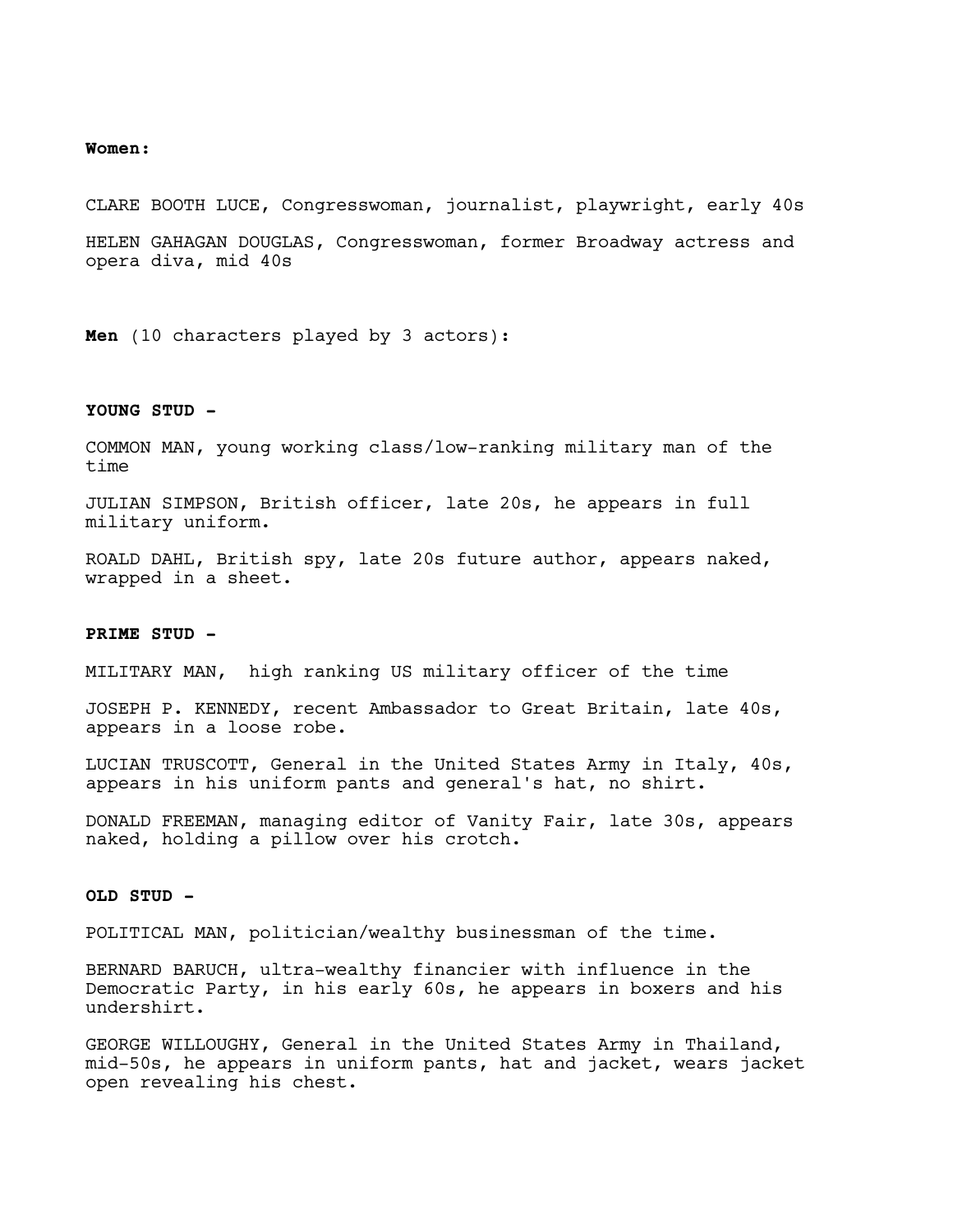#### THE CONGRESSWOMEN

**NOTE: The slides and special effects in the opening sequence can be scaled back to meet space requirements and resources of individual theatres.** 

PROLOGUE. Two women stand on opposite sides of the stage in front of podiums. They are back-lit, in silhouette.

On the back wall, center stage, a SLIDE image of a giant American Flag appears. Within the flag, are projected black and white images from WWII and surrounding events.

Lights up on CLARE BOOTHE LUCE, early forties, stage right. She is intensely feminine, petite, almost fragile looking. She wears a glamorous but conservative dark colored dress. She addresses the Republican National Convention.

During her speech, the COMMON MAN wanders on stage. He is dressed in a subtle combination of working class attire and a low ranking military uniform. He listens.

SLIDE IMAGES (during her speech): 1) Soldiers fighting the war in Europe and Japan; 2) FDR speaking; 3) Men lying dead on the battlefield.

## CLARE

We all know G.I. Joe, the American soldier, the protector of our great Democracy, the man who will return home triumphant after fighting a long and hard war. But what about G.I. Jim? Who was he? Like Joe, Jim was the fellow next door. But Jim, was immobilized by enemy gunfire, immobilized for all eternity. Buried in an unmarked grave, Jim is the heroic heir of the un-heroic Roosevelt decade, a decade of confusion and conflict that ended in war. The inefficiency, evasion and personal whim in the management of the country's business has distorted our democracy into a dictatorial bumbledom. We Republicans must now nominate a president who will ensure that Jim's sacrifice shall not prove useless.

(MORE)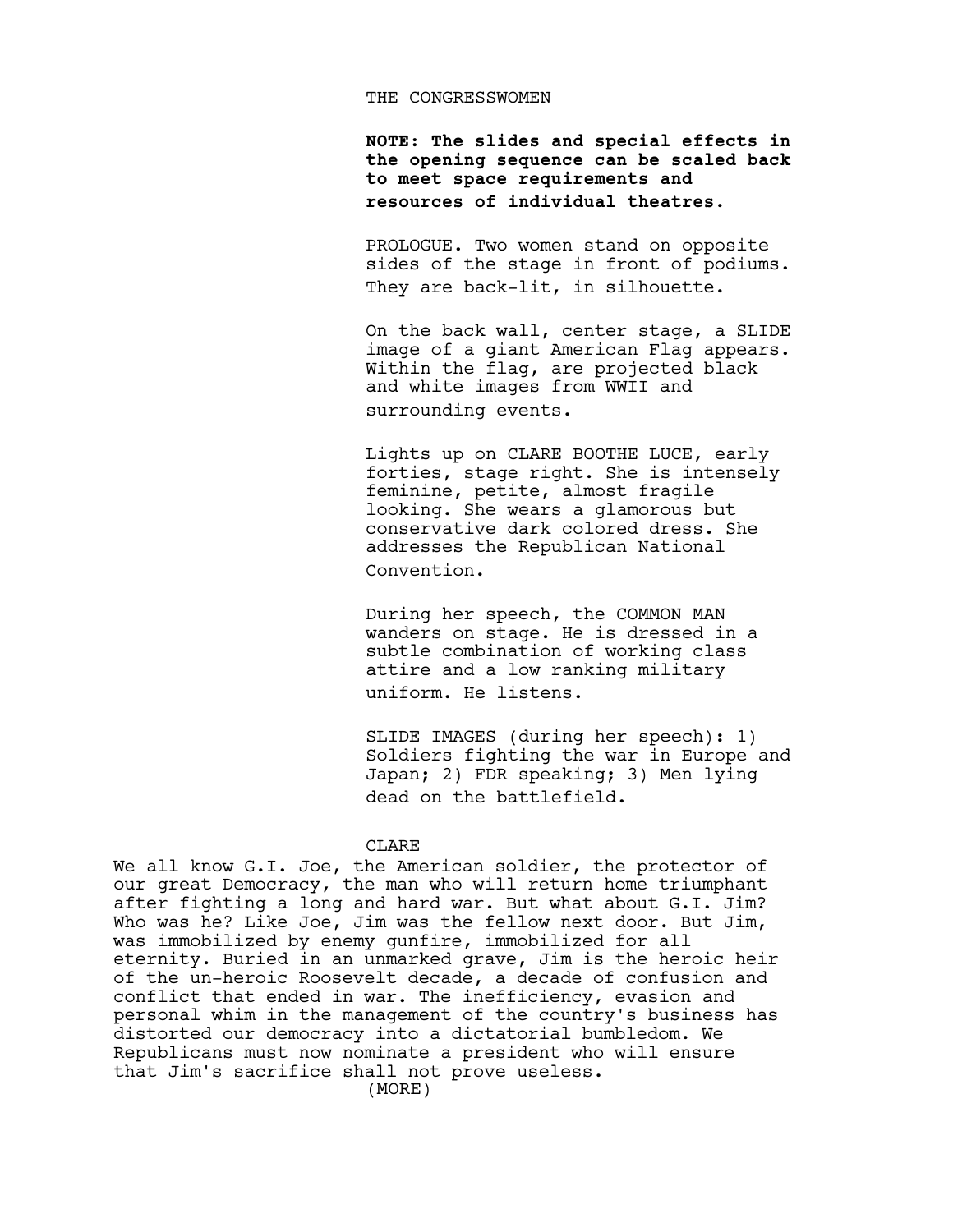### CLARE (cont'd)

A fighting man dies for the future as well as the past; to keep all that was fine of this country's yesterday, and give it a chance for a finer tomorrow.

SOUND of applause.

Full lights up on HELEN GAHAGAN DOUGLAS stands stage left in front of a podium, mid-forties, tall and confident, a beautiful winning smile. She wears, a conservative, but perfectly tailored ladies' suit. She addresses a large audience of supporters.

The Common Man switches his attention to Helen. While she speaks, the POLITICAL MAN appears and stands by the Common Man. The Political Man smiles and engages the Common Man, building a camaraderie while she speaks.

SLIDE IMAGES (during her speech): 1) Eleanor Roosevelt comforting the unfortunate; 3) "Rosie the Riveter," working on assembly lines; 4) Men and women waiting in ration lines.

## HELEN

An army of forty-eight million have benefited directly under the New Deal. I do not know whether these women call themselves Democrats or Republicans. I only know that their government under Roosevelt has reached out to lighten their burdens and brighten their lives. Women are doing everything of an emergency nature that they have been asked to do to help win the war. After the war it will be as necessary for women to support themselves as it will be for men to support themselves. No one understands that more than our President. His wise and considered leadership has steered this country through its darkest hours. The American people can rest assured that we are on the right track as long as President Roosevelt remains at the helm.

SOUND of applause.

The Political Man turns to the Common Man, gesturing toward Helen's body and sex appeal. The Common Man timidly nods and makes a half-hearted sexual gesture toward Helen. Lights fade.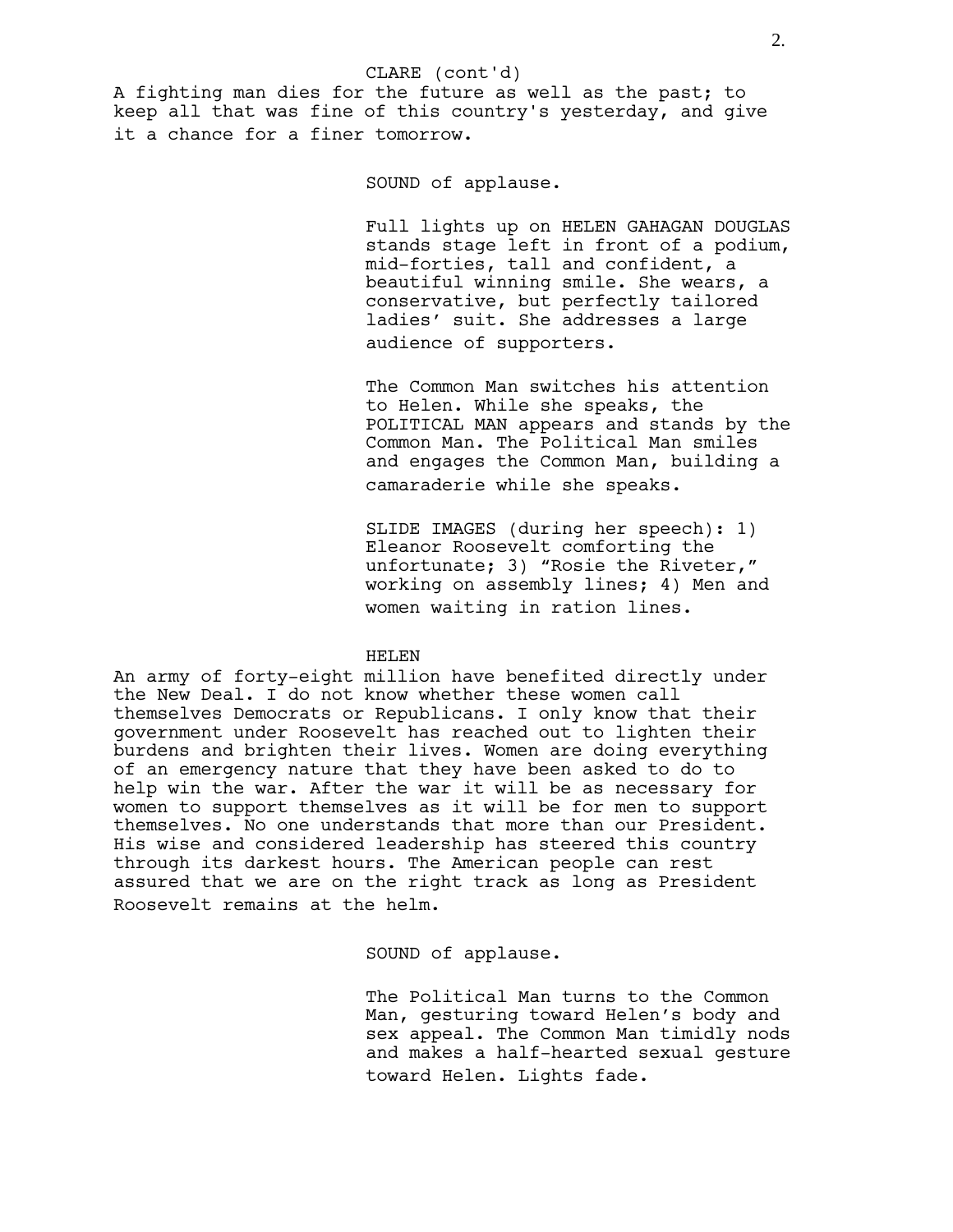Lights up on Clare addressing the House Floor. The Common Man turns his focus to Clare. A MILITARY MAN appears. He wears a uniform that implies he is high ranking. He stares Clare up and down. Though she continues speaking as if he is not there, the Military Man begins moving closer in and circling her.

SLIDE IMAGES: 1) Images of the 1920s, post-WWI decadence; 2) Depression era, stock market crash; 3) Dust Bowl victims; 4) Long unemployment lines.

### CLARE

It is Congress' job to bring out a tax bill during this emergency which will help drain off excess dollars. For the wild-burning dollars of a war boom could sweep the nation until all of America were swallowed up in a fierce fire of inflation, leaving nothing in its wake but a charred and bankrupt economy. We Americans must submit to heavier, wider, and higher taxes than we have had before in our history. Those who can afford it - the merely well-to-do and the frankly rich - must be taxed almost to the constitutional point of confiscation. All other members of the community must be reduced by taxation to the level of their actual needs in clothing, food, housing, schooling and health. In short, we must bring a tax bill adjusted, not to the people's wants, but their actual current need.

SOUND of applause.

The Military Man's sexual gestures escalate, never touching, but menacing to Clare.

The Common Man becomes concerned and steps in to interfere. In a sharp gesture of pulling rank, the Military Man turns and intimidates the Common Man with his superior ranking. The Common Man salutes timidly and moves away.

As the women speak in the following sequence, the Political Man enters with two gas masks. He hands one to the Military Man. Out of his pocket the Political Man pulls a cigar. The Military Man lights it.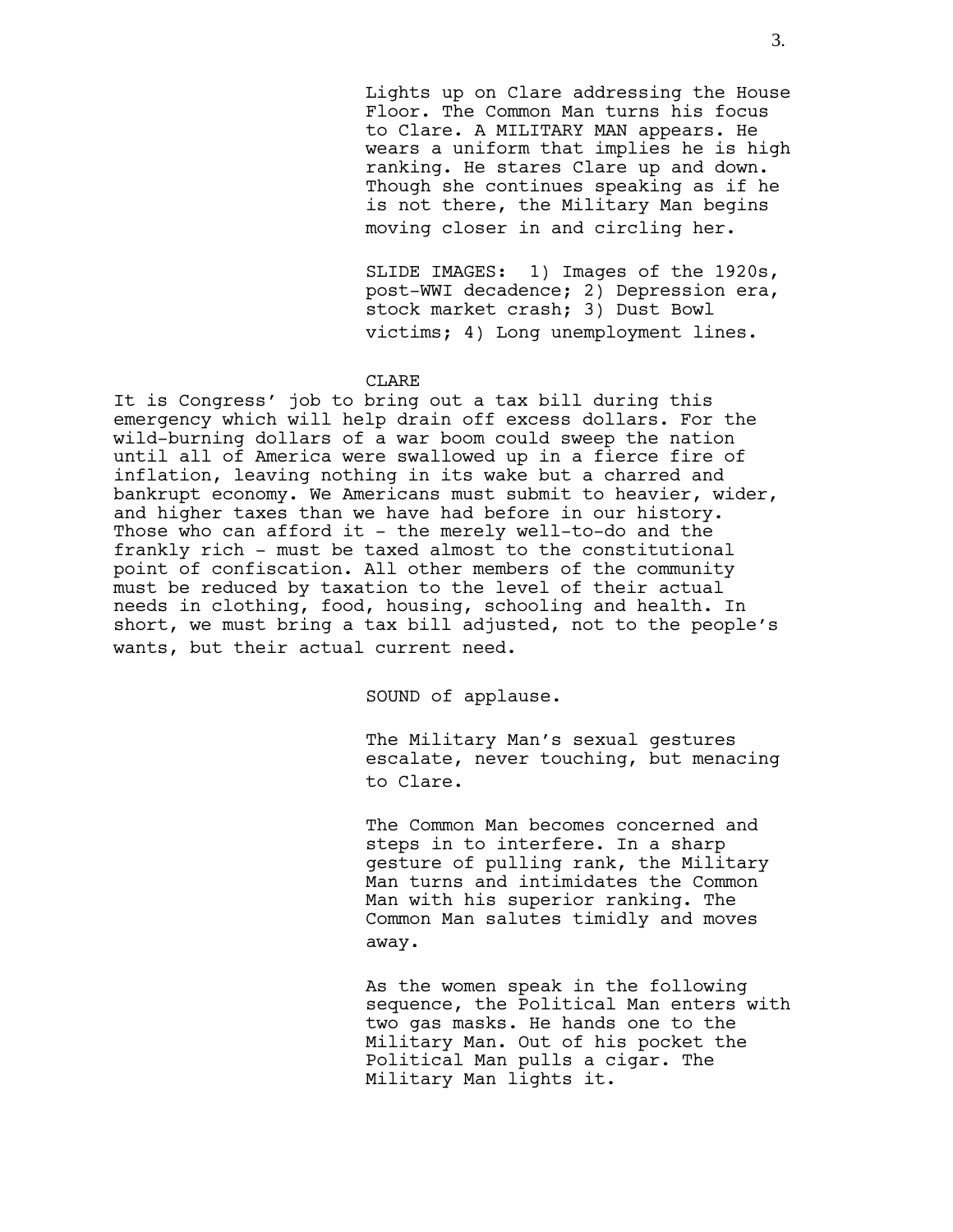Nonchalantly, the two men pass a cigar back and forth while the women speak. Gradually, the image of the American Flag smoulders, slowly catching fire as smoke (fog machine) seeps onto the stage.

The Common Man moves from Clare to Helen, trying to listen as the smoke and heat build.

SLIDE IMAGES: During HELEN's Speech: 1) Public projects, WPA 3 C's at work; 2) TVA building dams; 3) Farmers working healthy crops.

SLIDE IMAGES: During CLARE's speech: 1) Public lynching; 2) Joseph Stalin cut side by side with Henry Wallace and FDR; 3) Fat cats smoking cigars, making big business deals 4) Harry Truman

## HELEN

The Democratic party is the true conservative party.

Lights up on Clare.

## CLARE

The Democratic party is less a party than a podge, it is a mishmash of die-hard, warring factions.

## HELEN

We have conserved hope and ambition in the hearts of our people. We have conserved the skills of their hands.

# CLARE

Take the extreme Right or Jim Crow Wing of the party, led by lynch-loving Bourbons, it is anti-Semitic, anti-Catholic, anti-foreign. In short, antediluvian.

## HELEN

We have saved millions of homes and farms from foreclosures. We have rescued banks and insured crops.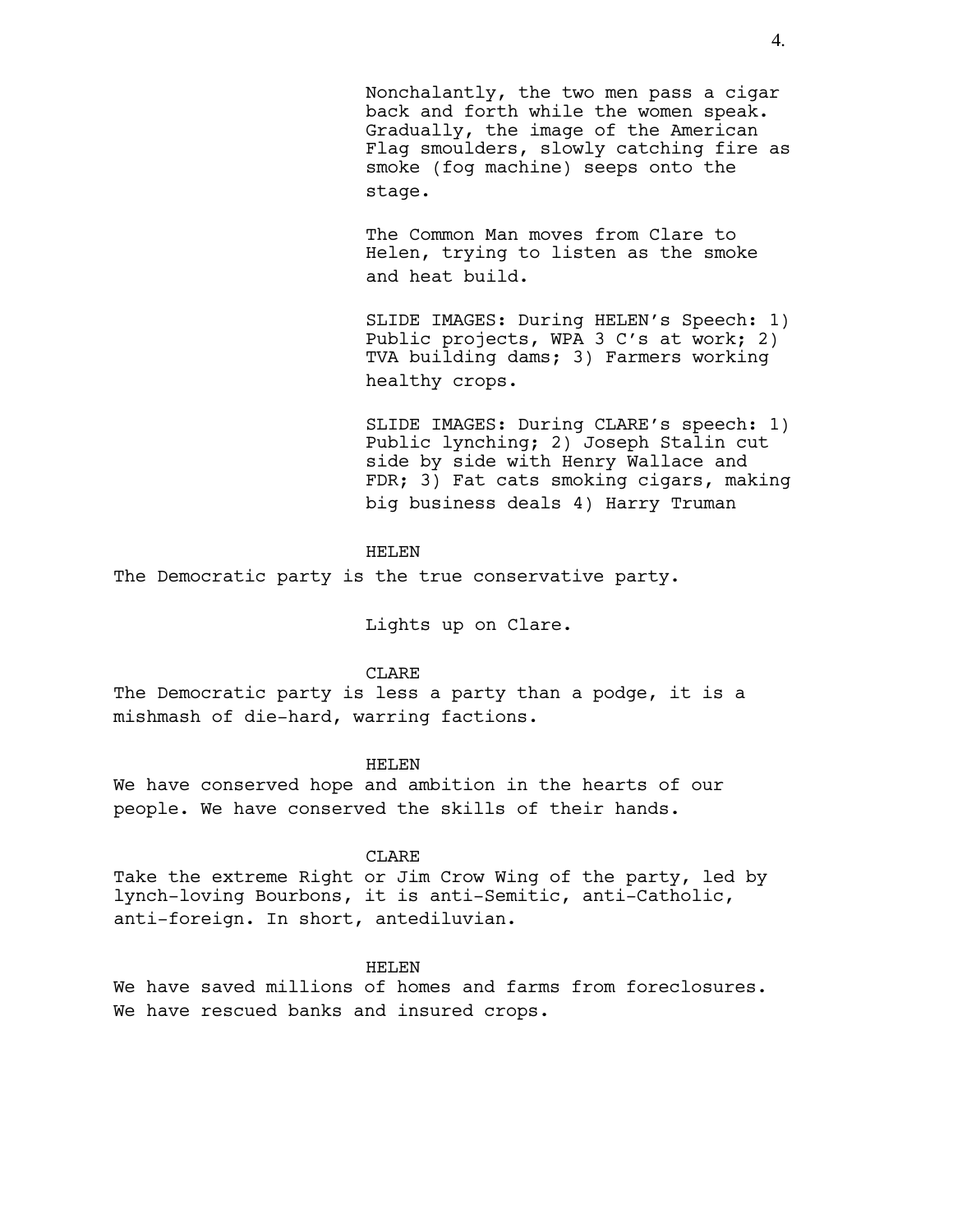Then there is the Left or Moscow Wing of the party. This is currently master-minded by Stalin's Mortimer Snerd, Henry Wallace, champion of a misguided foreign policy he calls Freedom of the Air. No matter how you slice it, Wallace's naive attempt at global thinking is pure globaloney.

## HELEN

The Democratic Party has built schools. We have checked flooding rivers and turned them into power. We have begun a program to free men and women from the constant nagging fear of unemployment, sickness, accident - and the dread of old age.

## **CLARE**

Finally, there is the Center, or Pendergast Wing of the Democratic Party. This is run by the wampum and boodle boys, the same big city bosses who gave us Harry Truman in one of their more pixilated moments.

## HELEN

Ours, the Democratic party, is the conservative party.

Lights down on Helen and Clare. While the Common Man struggles to breathe through the smoke, The Military Man and Political Man put on the gas masks. Flames appear over the image of the American Flag as it pulsates with heat.

Lights up on Helen addressing the House Floor. During her speech, the Military Man leers over Helen, while the Political Man watches and encourages him. Helen takes no notice as he caresses the outline of her body and moves his face (wearing the mask) close to her neck and shoulders.

The Common Man cannot breathe. He goes to the Political Man for help. The Political Man sells him his gas mask.

SLIDE IMAGES: 1) African American units fighting the war i.e. Tuskagee Airmen; 2) Images of black families living in poverty; 3) Burning cross.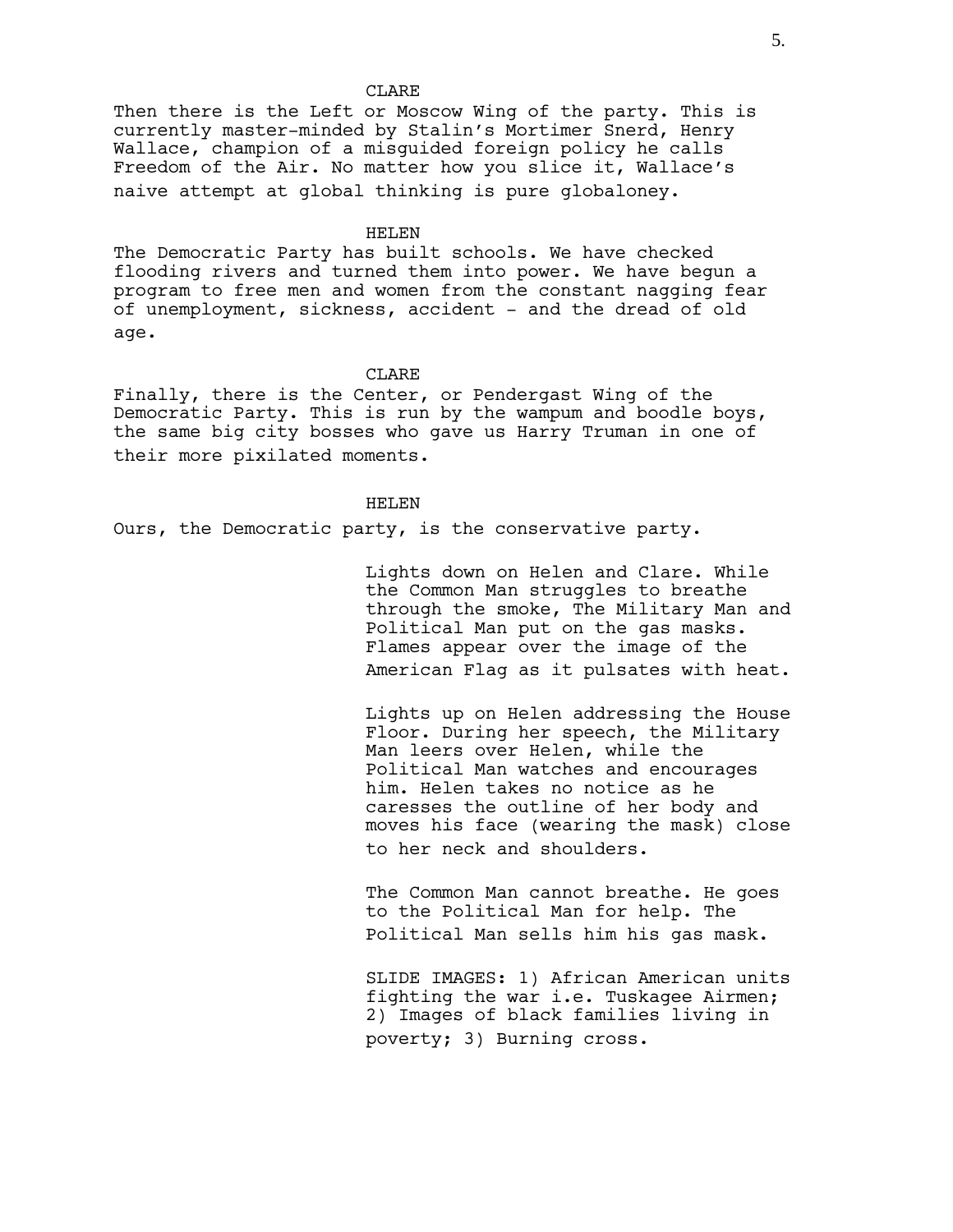It is about the Negro soldier I wish to speak today, I wish to pay him the respect and to express the gratitude of the American people for his contributions to the greatest battle of all time. Three-fourths of all Negros in the armed forces came from areas in this land of the free where their people had been held down for generations, denied educations, denied the right to participate in self-government, denied even the right to self respect. They went into the armed forces illequipped, through no fault of their own, for the tremendous job required of them. But they did the job, all the same, handicap or no handicap. And they did it magnificently.

HELEN

By this time, the flag is engulfed in flames, the stage filling with smoke (fog machine). The Common Man struggles to put on the gas mask as he exits, escaping the fire.

The Military Man and Political Man dance of sexual ecstasy, making masturbation gestures toward the flag, feeling their power.

SLIDE images build in intensity of 1) Bombed out German cities; 2) American soldiers liberating Nazi concentration camps 3) American factories churning away at top production 4) Huge crowds of people in the streets celebrating the end of the war.

SOUND of cheers echoes all around.

The cheers crescendo and go out. Lights down. There are a few beats of silence. The American Flag disappears.

The men are gone. The stage is cold and dark.

Cool, area light up on Clare, speaking on the House Floor. During the following, SOUND of a LITTLE GIRL's laughter echoes around the women. Clare is deeply affected by the laughter, but maintains her composure.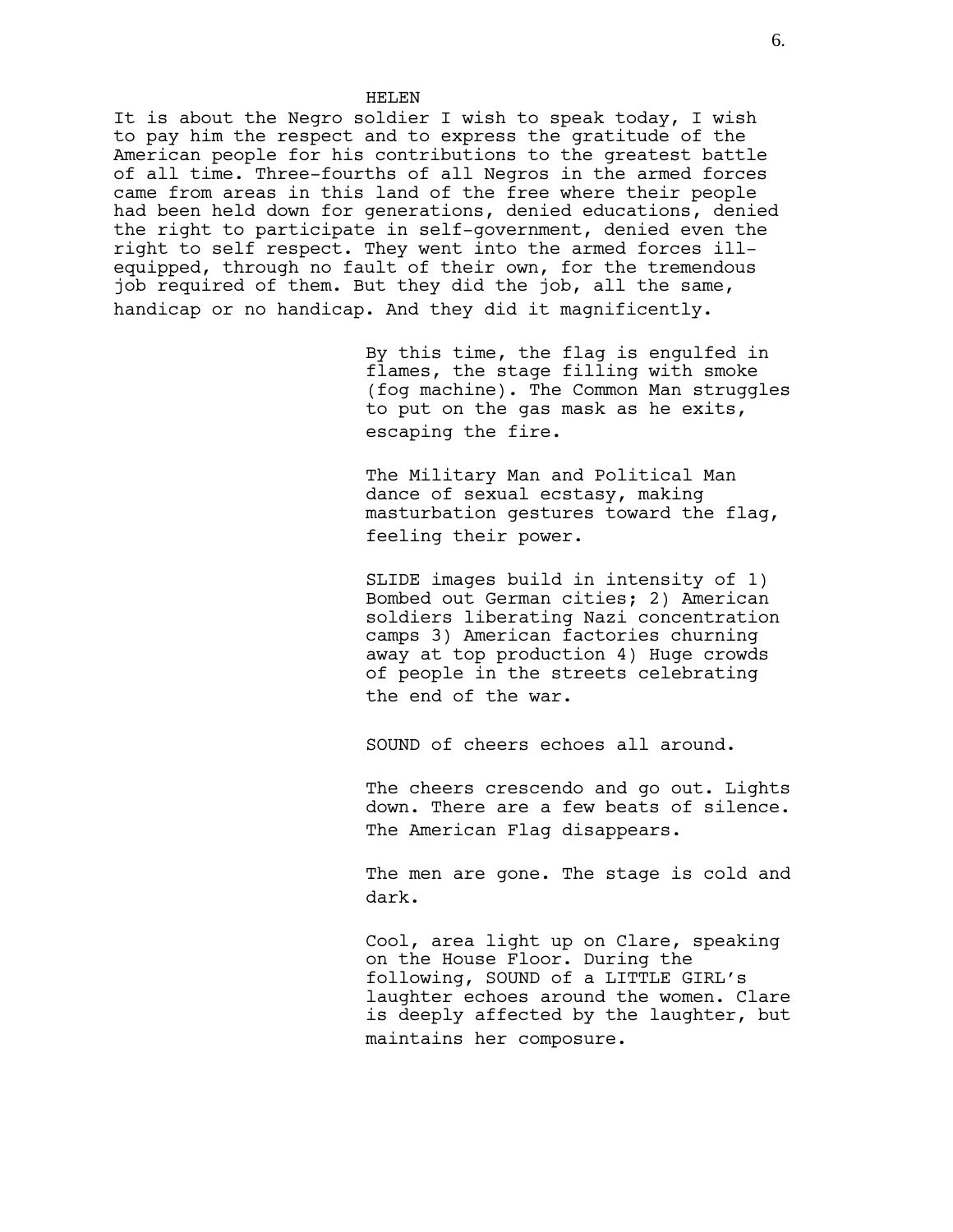Existence for human beings at Buchenwald, Nordhausen, Bergen-Belsen, Ohrdruf, Lagenstein, Dachau and other extermination centers was a descent into the bowels of hell.

Tight cool light comes up on Helen.

## HELEN

Mr. Speaker, mixed with feelings of elation on August fourteenth that we had come finally to the end of the war, was a feeling of stupefaction.

## **CLARE**

No American can imagine what grisly tortures were visited upon the prisoners for the smallest infractions of the camps' inhumane disciplines.

## HELEN

I realized that we had come to the end of one age and that we are witnessing the birth of another because of the smashing of the atom and the release of atomic energy.

### CLARE.

No words can describe them or evoke the ghastly sights and sounds and unutterable smells that day and night afflicted all the occupants of these infernos.

## HELEN

We cannot retrace our steps.

## CLARE

Torture for torture's sake is nothing new…

### HELEN

This new age demands of us an entirely new concept in our responsibilities toward one another. These responsibilities must be based fundamentally on a fully Christian, moral attitude.

## **CLARE**

Carefully calculated starvation of hundreds of thousands of human beings in the building of a modern aggressive war machine - this surely is something new and terrible to the world.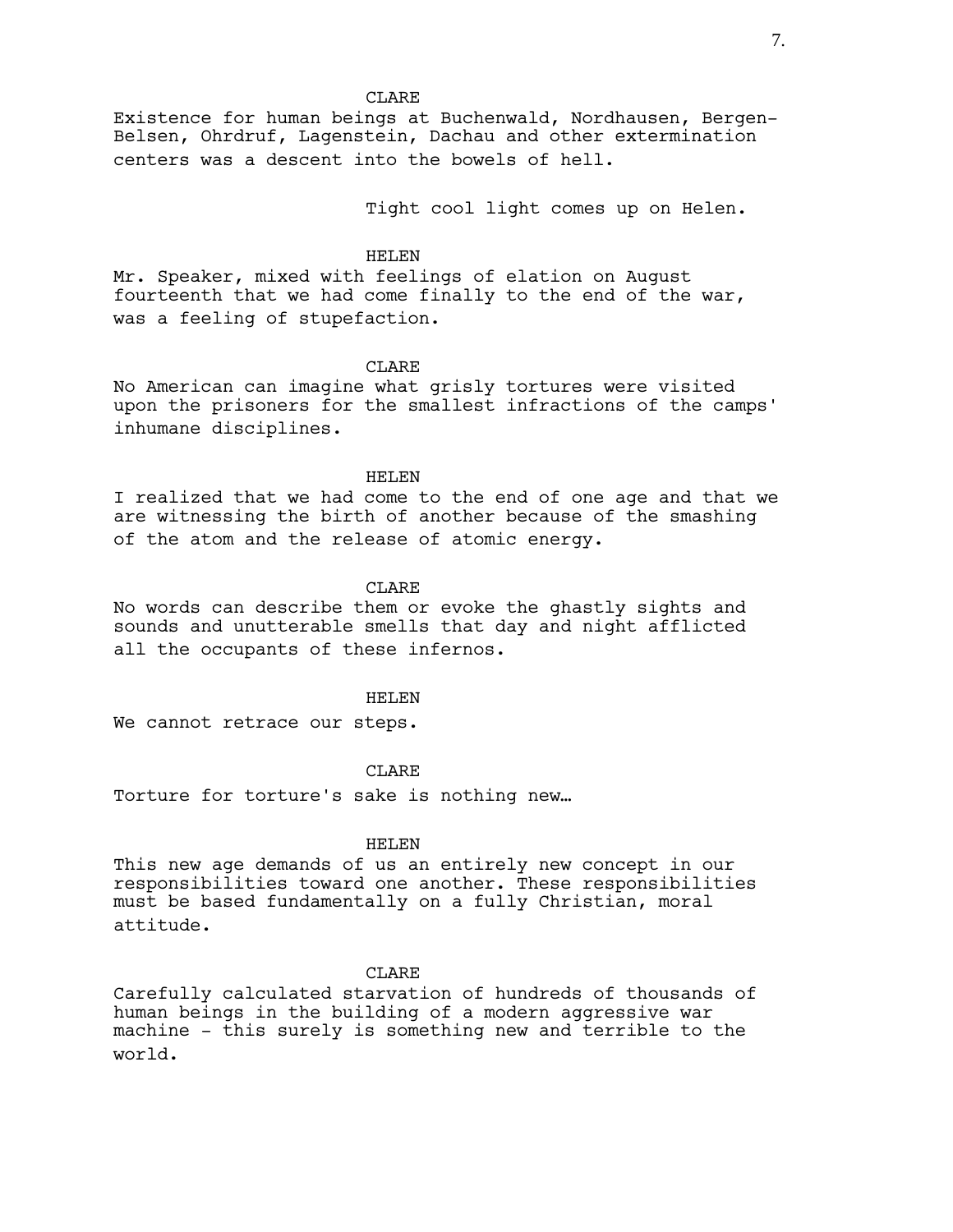Now, more than ever before, is the time for all of us to read our Bible, to live by the principles found within the Golden Rule. The first order of business of this Congress and the peoples of the world is the question of the survival of mankind.

HELEN

SLIDE IMAGE of an atom bomb mushroom cloud. Blackout.

Nighttime. Early September of 1945. Congress has recently resumed after the summer recess and official surrender of the Japanese, marking the end of WWII.

SOUND of a loud celebration, dominated by male laughter and conversation, fades up.

Lights up on the LADIES POWDER ROOM/LOUNGE of a popular Washington, D.C. hotel bar and grill. There is a settee, chairs and a vanity area with mirror and sink. The lavatories are located through a door leading offstage.

HELEN GAHAGAN DOUGLAS races in from the bar. When she opens the door, SOUND of the celebration climaxes, then drops as the door closes. Helen is smiling but weary. Her suit loosened and hair disheveled, she heads to the lavatory, struggling not to pee herself.

CLARE BOOTHE LUCE enters. SOUND of celebration is heard as she opens and closes the door. Clare appears freshly pressed with not a hair out of place. She holds a martini and smokes a cigarette. She sees Helen exit into the lavatory. After a moment, Helen lets out a relieved moan and then pees for a long time.

SOUND of a Little Girl's far away laughter freezes Clare on the spot.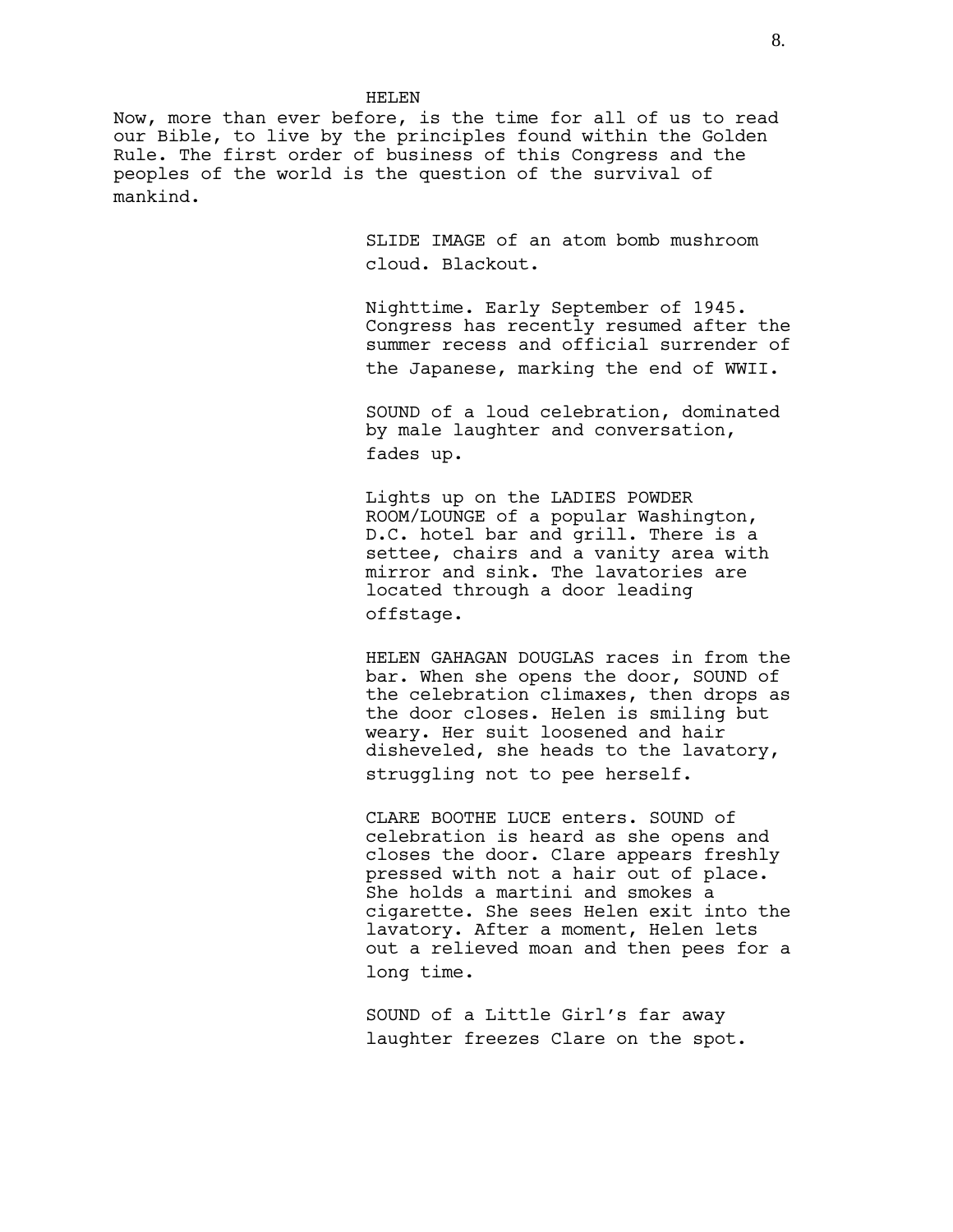Tight area light on JULIAN SIMPSON, a young British military officer in full uniform. He cradles a baby in his arms. He touches the baby's forehead as a priest would touch a baby during baptism.

#### JULIAN SIMPSON

The more we learn, the more we realize how little we know. Is it only when facing death that we live in truth? Or perhaps, within death's proximity - believing the end of consequence is nigh - we plunge into fantasy.

> The toilet flushes. Area lights down. Helen enters.

## **CLARE**

What is the expression Mrs. Douglas? Like a racehorse?

#### HELEN

(Caught off guard) Oh, Mrs. Luce! If Sam buys me one more beer, I'm afraid I'll explode or pass out!

## CLARE

You don't seem at all smashed, Mrs. Douglas. Tipsy perhaps... With those big doe eyes of yours, you always seem a little tipsy to me.

Clare stands close, watching Helen.

### HELEN

I suppose I have a strong constitution for celebration.

CLARE

Must be our wicked Broadway pasts.

Clare takes another long drink.

### HELEN

Perhaps. (Beat.) As satisfying as it is to finally celebrate the end of the war with my fellow Congressmen, my constitution is fading. I shall soon say good night.

## **CLARE**

I am sure he is simply caught up in some meeting or rather. He'll be here soon, dear.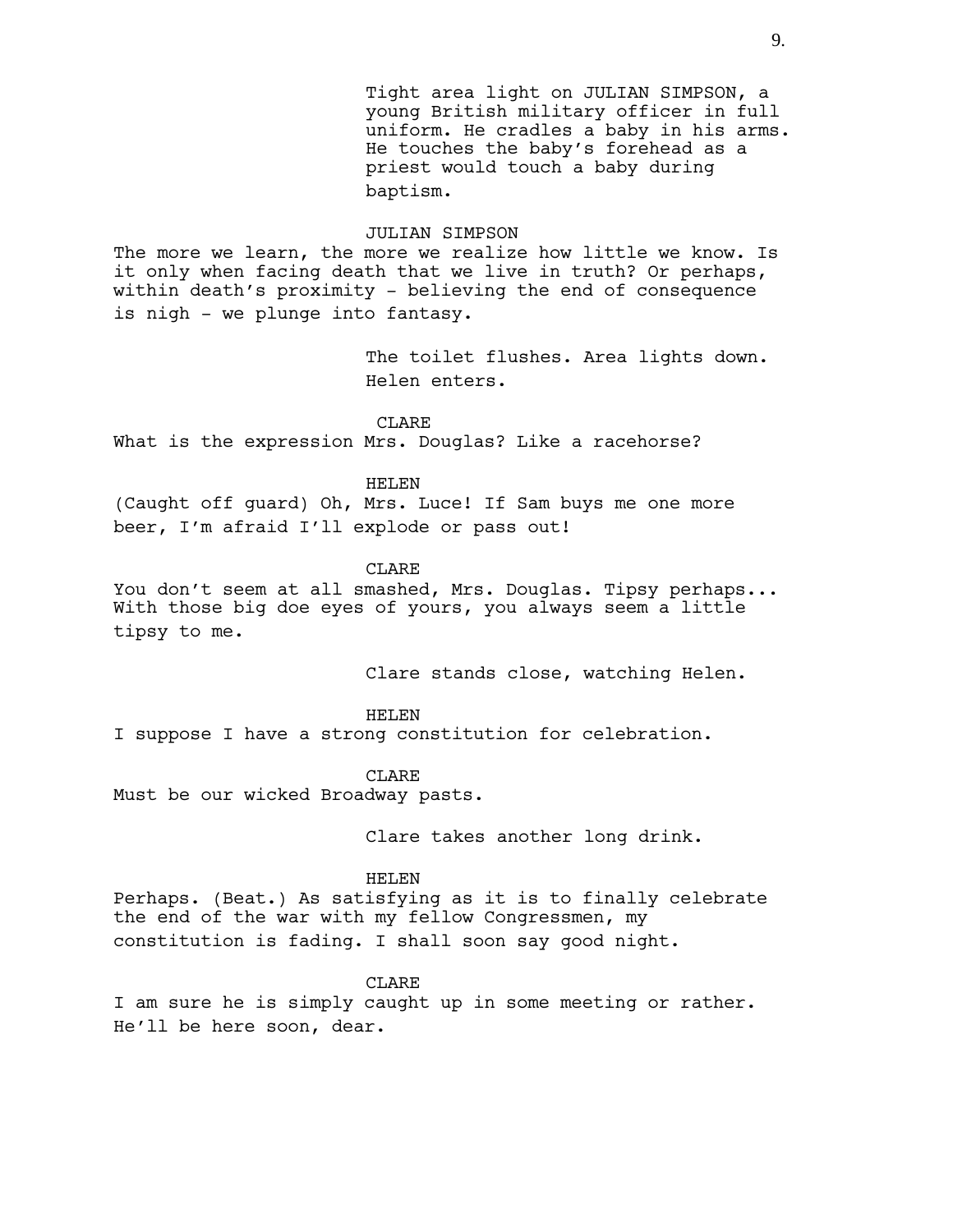(Startled) I beg your pardon? Who?

CLARE

Mrs. Douglas, you have been staring longingly after the front door all evening. Whosever arrival you are anticipating, clearly has not materialized. Yet.

> Helen turns away from Clare and begins fixing herself up in the mirror.

HELEN

I have been waiting for several of my favorite colleagues to arrive.

CLARE

There is a certain colleague from Texas who seems to have taken quite an interest in the freshmen Congresswoman from California. Our first week back after that long summer recess, I'd expect to see you two chained at the hip.

## HELEN

I have absolutely no idea what you're talking about.

CLARE

I suppose coming here to inform you that Lyndon Johnson walked into the bar at the precise moment you disappeared into the powder room, was a misguided gesture of female solidarity.

> Helen makes a small start toward the bar, but contains herself. She focuses her nervous energy into her grooming. Clare smiles, sips her martini.

#### HELEN

Congressman Johnson has become a great friend. He has been a godsend for helping to organize my office.

# **CLARE**

He's been organizing other matters from what I understand.

### HELEN

He has introduced me to some influential people, if that's what you mean.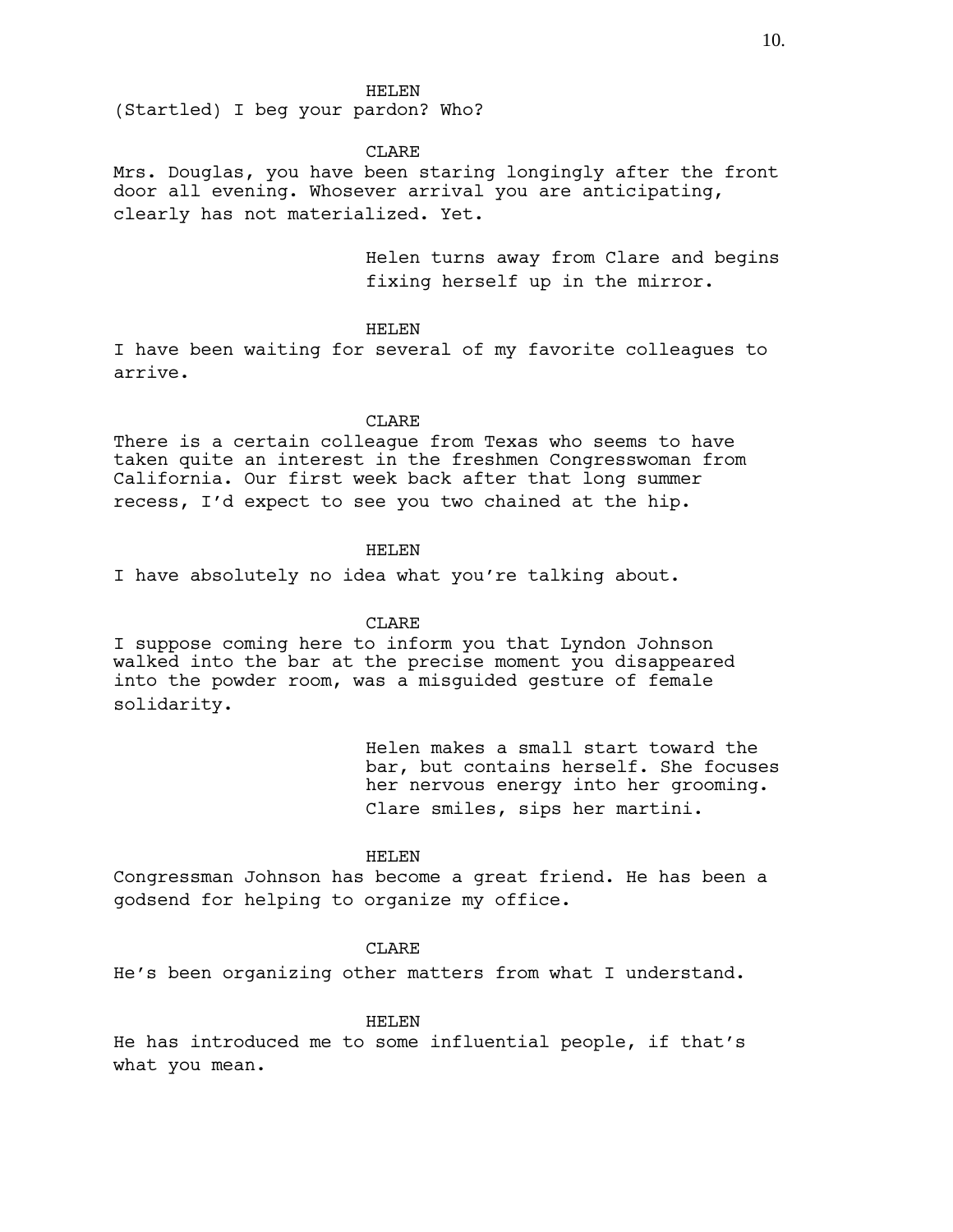Oh, Mrs. Douglas, no need to be so serious. I am the last woman on earth who would care. You know, I watched you this week, listening to Truman's 21-Point Reconversion Plan that seemed more like twenty one thousand. You had your little pen and paper, dutifully taking notes - so pretty and shiny without makeup - in your appropriately gray, yet beautifully tailored suit. And I thought there is a woman with whom I could have a splendid conversation about sex.

## HELEN

Uh - Excuse me?

## **CLARE**

Sex, darling. I assume you've had it and was curious as to how you found it; what it's been like for you, over the years, with various men.

> Tight area light up on JOE KENNEDY. He wears nothing but a robe (about to fall open) and slippers.

## JOE KENNEDY

You always want to know what everyone's done, Clare. Your old Pal Joe knows what you've done, don't I, you clever, dirty girl?

## Area light down.

### HELEN

Mrs. Luce, I am afraid that is a private matter. If you are up for conversation, however, I did wish to speak with you about something rather important.

## CLARE

What is that, Mrs. Douglas?

## HELEN

It seems to me that the most pressing matter on Congress' plate, now that the war is officially over, is what to do about this atom bomb business, how we move forward on nuclear energy. I thought, perhaps, you and I -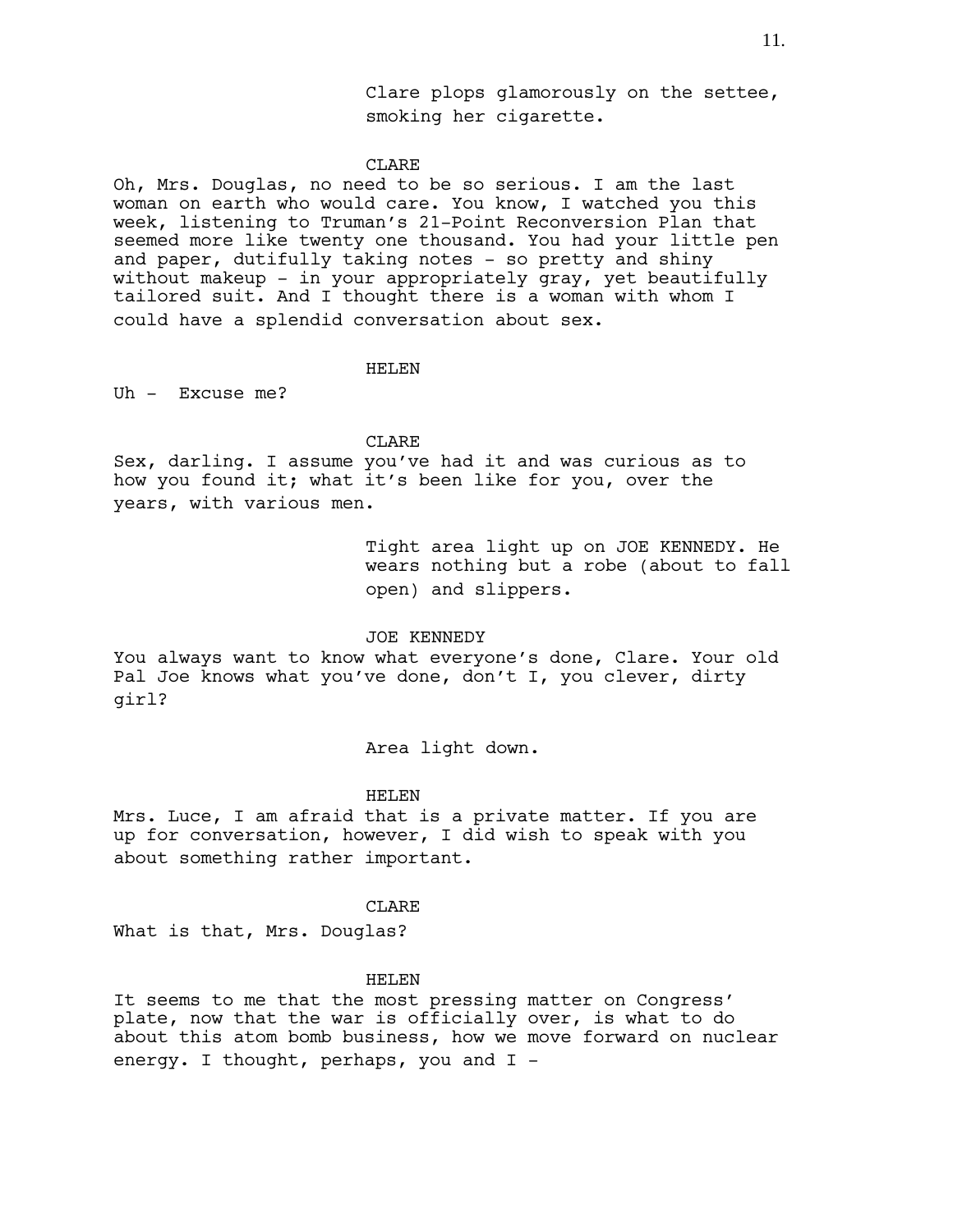Oh dear God! Shut up!

### HELEN

I beg your pardon.

### **CLARE**

I said shut up, be quiet, close your trap! I offer sex and you counter with legislation? I've had two martinis, Mrs. Douglas. My ability to discuss political matters ceases at about one and a half. (Downs her drink.)

## HELEN

I know this is not an ideal setting. But we are in opposite parties, we serve on none of the same committees. Finding another opportunity may prove difficult. And I have a strong feeling that you and I hold many of the same opinions on this matter.

### CLARE

Oh please don't tell me you think we should write bipartisan legislation together! I can see the headlines now. Glamour Queens Put Aside Party to Stand with Mothers Everywhere!

## HELEN

What's wrong with that?

### CLARE

I may have a strong voting record on so-called female causes, but I have no desire to be pigeonholed as a Crusader for Women.

## HELEN

I believe the attention that our joint effort would draw to the issue would offset any superficial observations from the press. Atomic energy is not a just woman's issue. It is a human issue.

#### CLARE

Mrs. Douglas, do you remember our meeting during your first week in Congress? (Helen nods) As I stated before I have no interest in getting into a cat-fight with you. I was under the impression that you felt the same.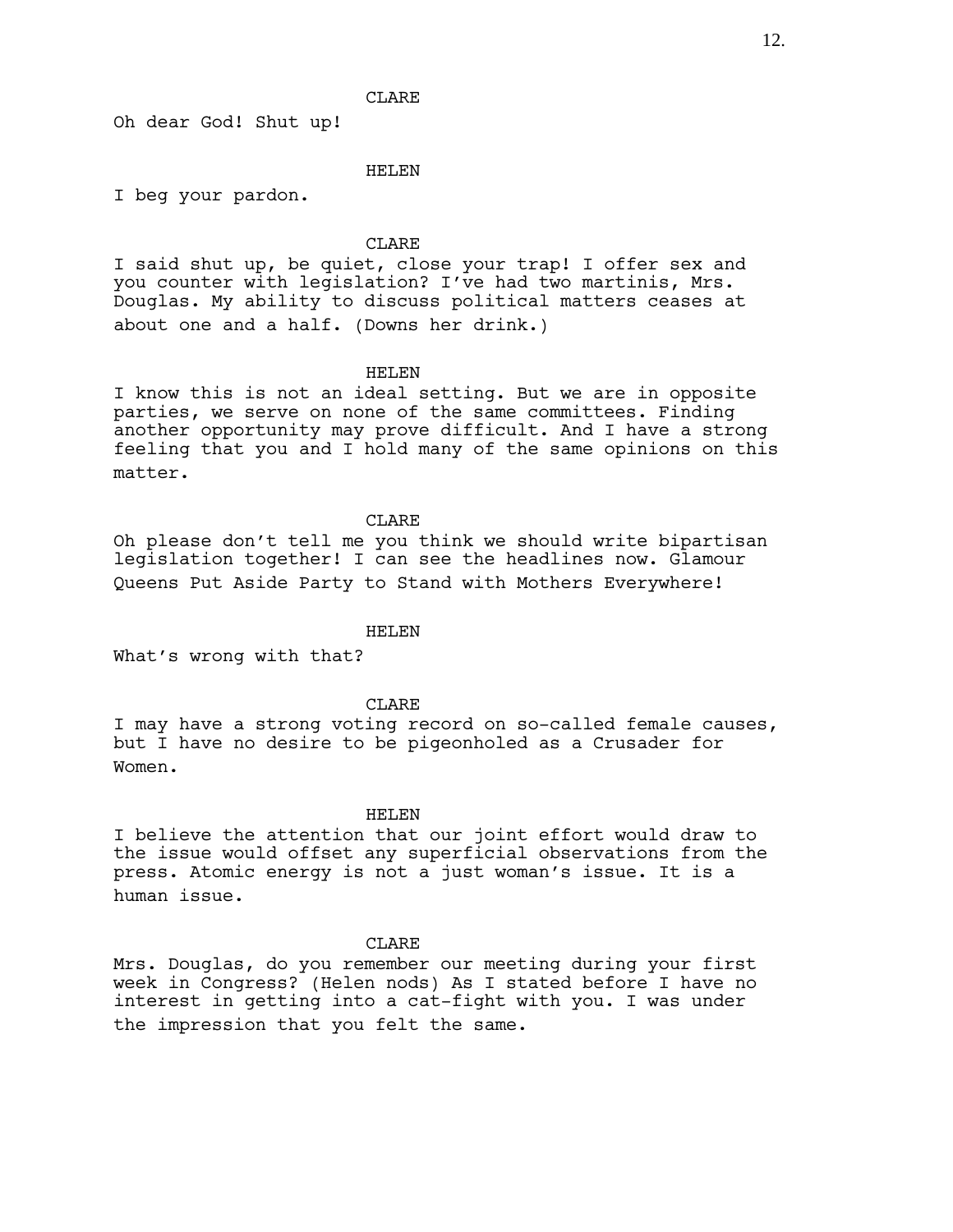But this isn't a fight. We would be on the same side.

## CLARE

We would still have to work out the details. And we already agreed - under no circumstances - would we debate one another.

### HELEN

I said that I didn't like fencing Mrs. Luce. I am not averse to political debate. If we focused our efforts, we can use the attention for good - and yes, I know, there will be more written about our choice of hats and favorite recipes - but if through all that, we can make the world a better -

## CLARE

(Bursts out laughing) Make the world a better place! Oh you are precious! Seriously, how many times have you fucked Lyndon Johnson?

## HELEN

I can't believe -

## CLARE

We don't have to start with him. What about your husband? For all the plays I've written, I've never been with an actor. What's Melvyn Douglas like in the sack?

HELEN

Mrs. Luce, I am positive that Melvyn would not approve of -

## CLARE

Who cares whether he'd approve? Where is he? In Hollywood? A whole fucking continent away!

#### HELEN

(Becoming defensive, but trying to remain composed) When Melvyn enlisted in the army, our home was in Los Angeles. In case it has escaped you, Mrs. Luce, that is where my constituency also resides. My husband has returned to his work in Hollywood, while I serve the people in Congress.

## CLARE

No need to get all stuffy, Mrs. Douglas. When duty and family conflict, difficult decisions are in order. I'm sure Mr. Douglas understood the full responsibilities of your running for office and has stood behind you all the way.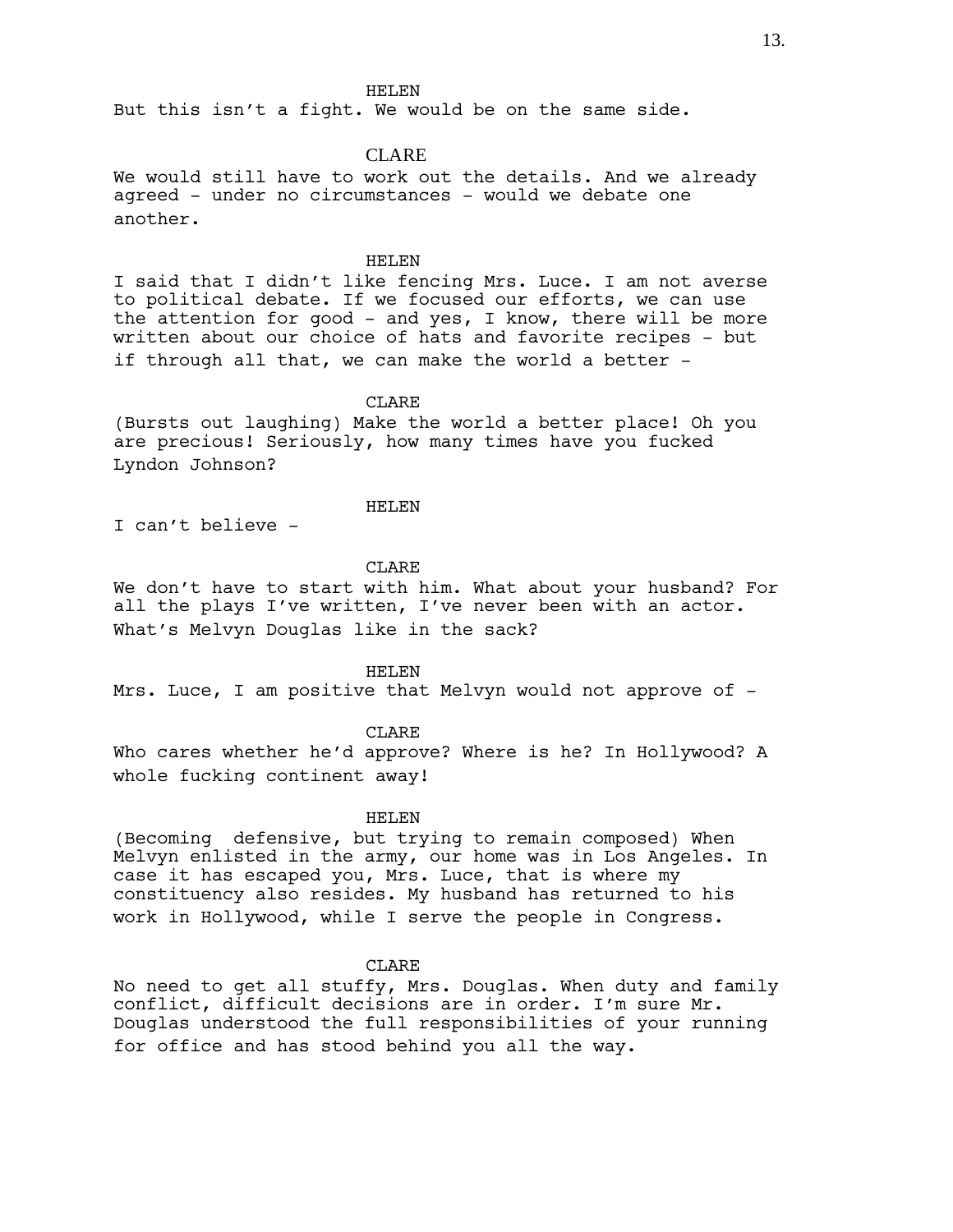He has stood by me, yes, though he had to jump onto a moving train. He was stationed in Indian during the election and never received my correspondence. He read about it in the newspaper.

# **CLARE**

When the shock wore off, I'm sure that he was very proud.

## HELEN

My husband has always given me his undying support.

# CLARE

Undying indeed! Nothing but the most ardent support in the world would enable a man to abandon his beautiful wife in D.C, surrounded by powerful, scheming men.

## HELEN

When you were writing from the front lines - entrenched with soldiers for weeks - did your husband hold your hand to protect you from you work?

### CLARE

Are you joking? With Harry around, I'd have never gotten into Colonel Willoughby's private quarters or General Truscott's for that matter!

> Clare smiles suggestively and throws back her martini.

Separate area lights up on GENERAL CHARLES WILLOUGHBY and GENERAL LUCIAN TRUSCOTT. Willoughby, mid-fifties, wellgroomed and handsome, wears his military pants and officer's jacket. The jacket lay open revealing his chest.

Truscott, late forties, handsome, but more rough and tumble. He wears uniform pants and a General's hat. His chest is bare.

Willoughby smokes a pipe. Truscott lights a cigarette.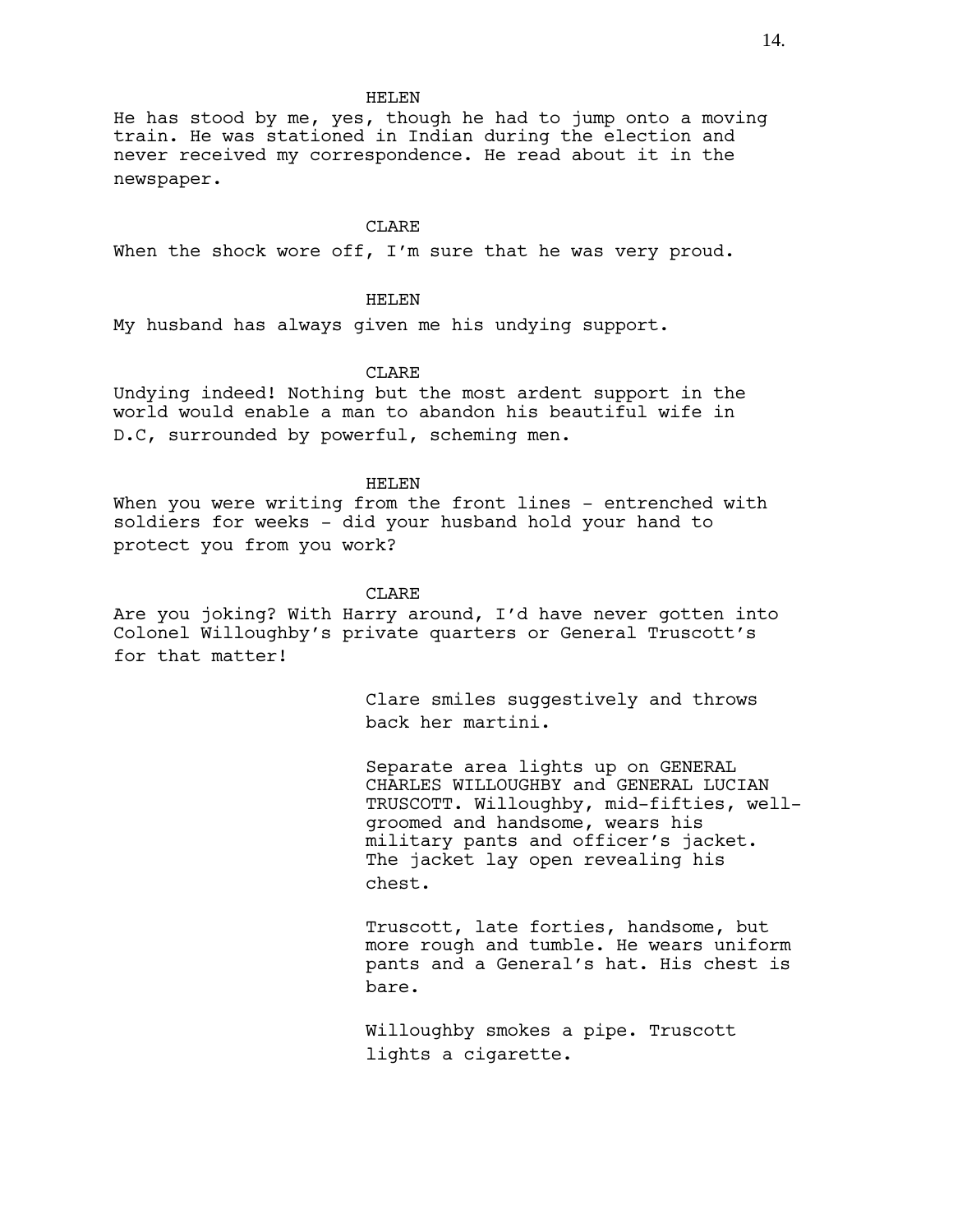WILLOUGHBY AND TRUSCOTT

(Simultaneously) Clare -

They instantly become aware of each other and exchange looks, confused and highly suspicious. Area lights down.

# CLARE

Oh Mrs. Douglas, I am simply making light of silly rumors. You understand, of course. Take the tittle-tattle about you and Congressman Johnson...

HELEN

Mrs. Luce, I apologize for any discourtesy, but I am in no mood for gossip at this hour.

CLARE

(Crushing out her cigarette) Honestly! We survive self aggrandizing, blow hard speech after blow hard speech and you can give me nothing!

HELEN

This is all very strange, Mrs. Luce. I have to wonder at your true motivations.

## CLARE

Since we've returned from recess, all week, I've buried myself in war reports, casualty reports... I don't want to go home and, heaven forbid, close my eyes. I don't want to seek out a man of which there are numerous, though not necessarily desirable options. So... Mrs. Douglas, I was hoping - on a passing fancy - that you might provide me one last nibble of a life I will soon leave behind.

#### HELEN

(Helen considers for a moment. ) Mrs. Luce, sharing intimacies with you is not something with which I am comfortable.

#### CLARE

Oh.

#### HELEN

(Extending her hand.) Good night Mrs. Luce.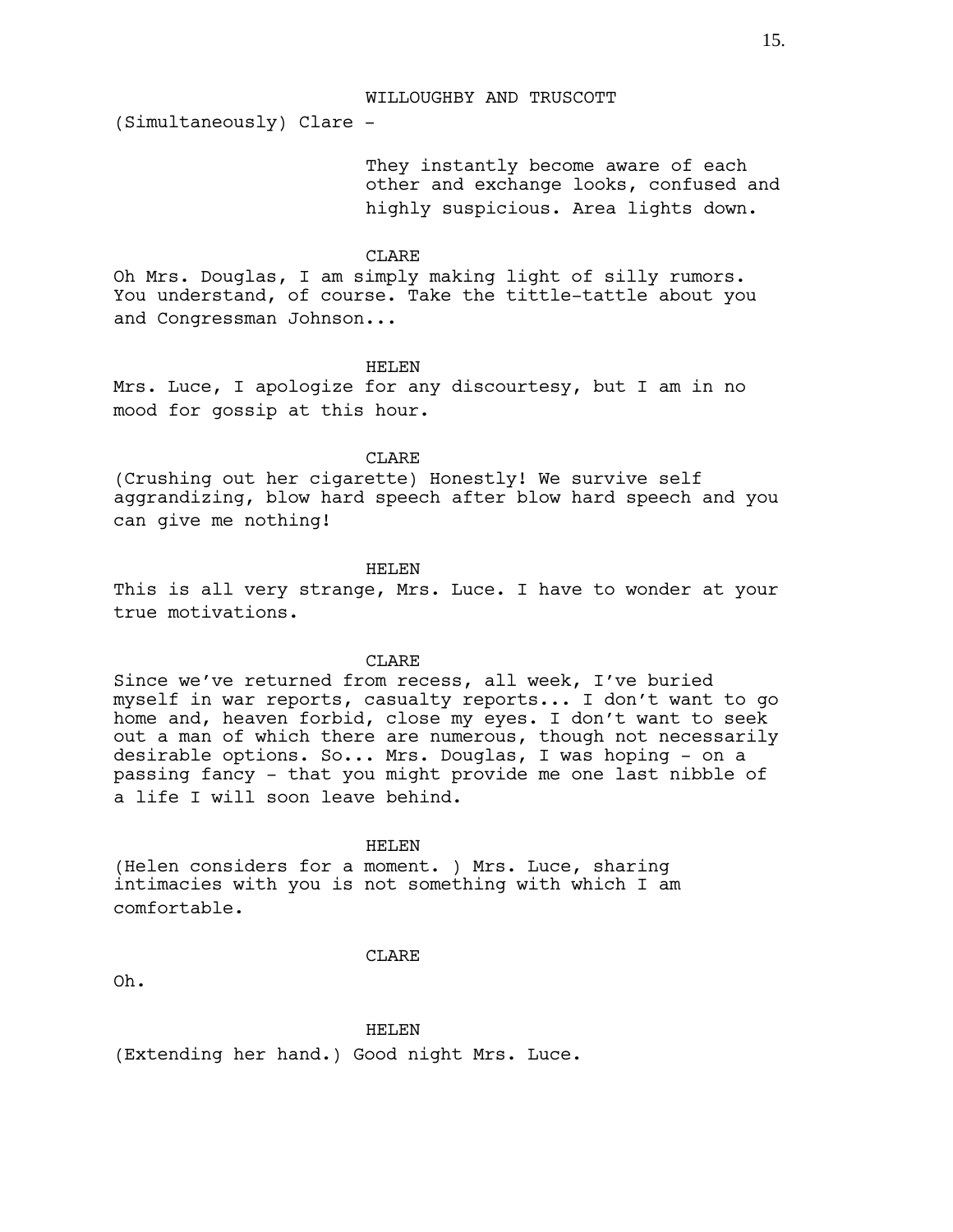(Taking her hand and holding it.) If I told you that I lied and, in fact, Lyndon Johnson had not arrived, might you stay a little longer and entertain me?

### HELEN

Lyndon Johnson's presence is of little concern.

Clare, who still hasn't released Helen's hand, clasps it in both of hers.

## CLARE

Well, if you find your prince has yet to make his grand entrance, can you be a dear and have Mike pour me a scotch? Dewar's if he has it. (Helen is speechless. Clare tightens her grip on Helen's hand.) Joe Martin has had me cornered for the past hour, going on about some paper route he had as a child. He's the minority leader. I cannot be rude. I need to steel myself for a firm, yet gracious goodbye.

HELEN

Um.. (Tries to pull her hand away.) Yes, Mrs. Luce, of course. I will be right back.

## CLARE

Thank you.

Helen exits. SOUND of celebration is heard still going full swing as the door opens and closes. Clare goes to the mirror. She takes a deep breath. She closes her eyes.

Tight area light up on JULIAN SIMPSON. He holds a baby in his arms, smiling proud of the child.

## JULIAN SIMPSON

What if she had been ours Clare? What if we had been brave enough to make a go of love despite the odds against us? You were so young, under such pressure from your mother to hook a millionaire. I begged you not to marry George Brokaw - not because of what I was to lose, but because of what I believed you were to suffer.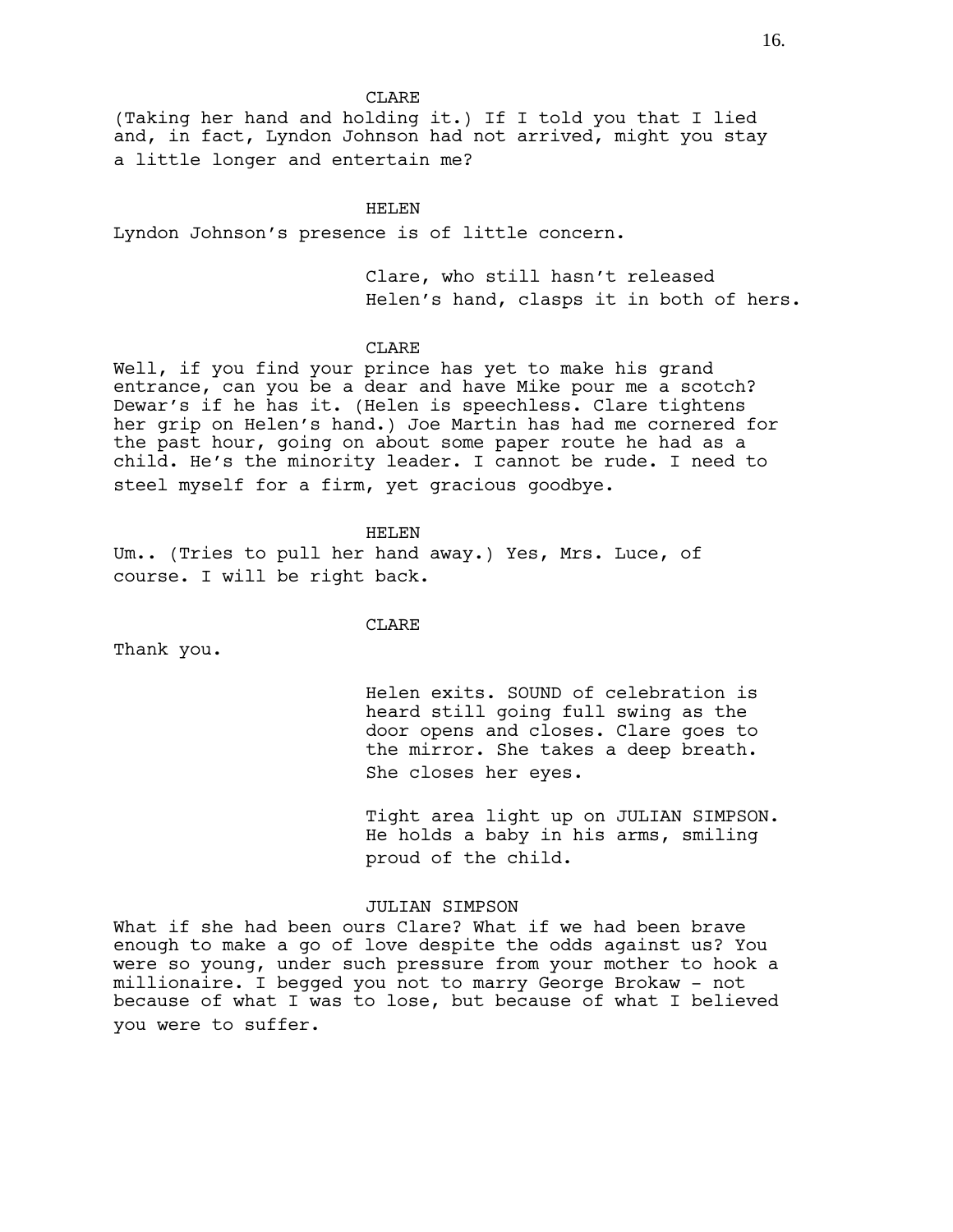Area lights fade. Helen enters with the scotch and a pint. SOUND of loud male laughter from bar at opening of door. Helen hands the scotch to Clare. Clare downs it.

## CLARE

Thank you. That should do the trick. (Clare hands Helen the empty glass as if she were a servant.) No sign of Lyndon?

## HELEN

No, not that it matters.

CLARE

You are very pretty, Mrs. Douglas.

HELEN

As are you, Mrs. Luce.

## CLARE

True, but my beauty lies more within a delicate feminine radiance, whereas you are what I would call the Amazon Princess type. You have that bright-eyed way about you. That toothy all American grin is well used to your advantage on the House floor. When you find interesting what a man is saying, you stare at him like you're Daddy's little girl, and he is the only man who exists in the entire world. Lyndon is addicted to that about you, you realize?

HELEN

I assure you, Mrs. Luce, I am in no position to discuss Congressman Johnson's alleged addictions.

> Helen takes a drink of beer and sets the glass down.

### CLARE

Mrs. Douglas, all this power, in the middle of a war, how could a girl not fall on her back, at least once or twice? You know, if you didn't want people to talk about you and Lyndon, perhaps you shouldn't disappear in his office, leaving the chit chatty aids mulling around, wondering at all the animal noises.

> Area lights up on BERNARD BARUCH, a wealthy financier and entrepreneur, attractive and fit, in his early sixties. He wears a T-shirt and boxers.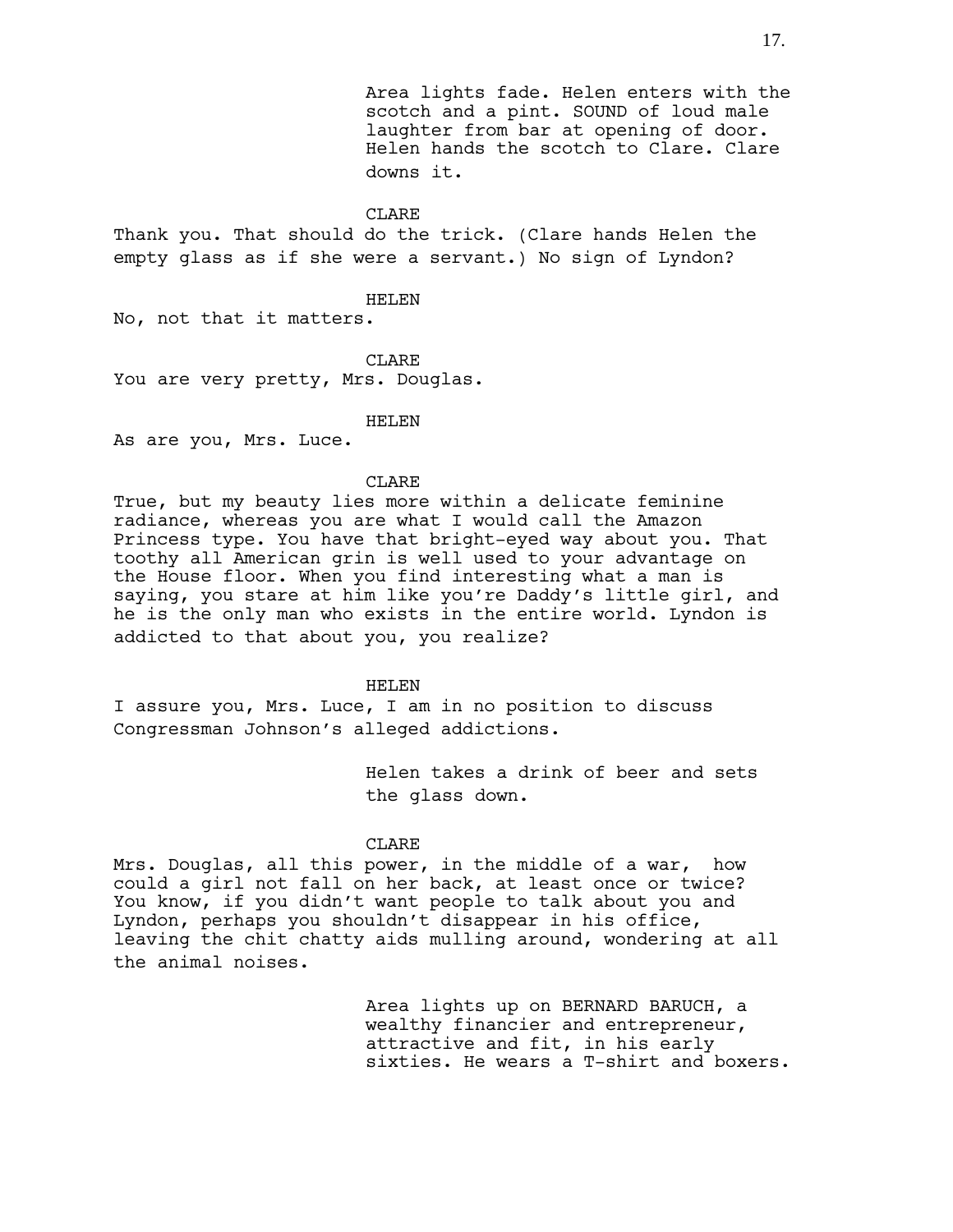Though he is sexually charged, he has a Southern gentility.

## BERNARD BARUCH

If you would be so kind, Ms. Clare to disrobe and lay yourself across this desk. The kitchen, I am afraid, is closed and your Big Daddy is starving...

> Bernard licks his lips in anticipation of oral sex. Area light down.

## HELEN

What business is this of yours?

## **CLARE**

Absolutely none! If it were legitimately my business, at this stage in my life, it would be colossally boring.

## HELEN

Wouldn't it be easier to gossip with the other Congresswomen about me?

## **CLARE**

Talking about someone behind her back is no fun unless you are plotting her demise. Besides, except for Margaret, the rest of our fellow Congresswomen are a gaggle of boring, unambitious frumps.

> Area lights up on DONALD FREEMAN, late thirties. He is the balding, out of shape editor of *Vanity Fair*. He wears boxers, glasses and socks with garters.

## DONALD FREEMAN

Not like you Clare. Impeccably dressed, forever clawing your way up the next rung. I died with your scratches all over my back!

### Area lights down.

## HELEN

We may take a greater interest in the business of governing than most of our fellow Congresswomen, but that's no reason to insult them.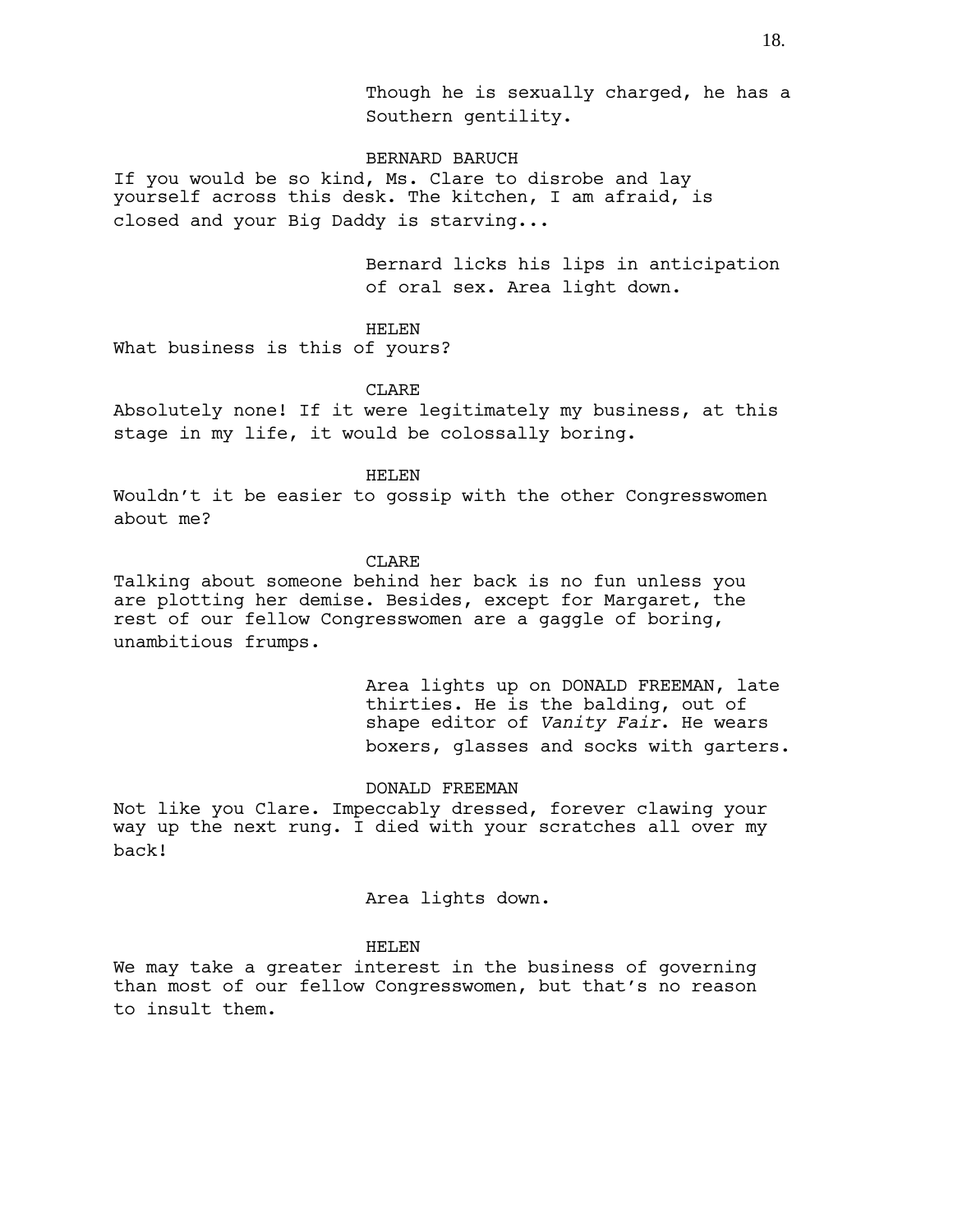I only point out how much more accomplished you seem than our female peers - quite frankly, that goes for our male peers as well. Your freshman appointment to Foreign Affairs was quite impressive. It normally takes years of seniority to obtain a spot on that committee.

### HELEN

I might say the same about the position you've held on Military Affairs since your arrival in Washington.

## CLARE

Yes. But let's be frank, Mrs. Douglas, your appointment is a tad more prestigious than mine. After such an illustrious beginning, I hope you don't find your star ceases to rise now that Truman is in the White House. It is well known that you don't support him.

HELEN

I support the president. We are, after all, both Democrats.

## CLARE

But, you're different sorts of Democrats, aren't you? After that loss of composure you displayed at the national convention, he might not be so anxious to see your influence in Congress grow.

HELEN

Loss of composure? I have no idea what you're talking about.

CLARE

I heard that you were quite fond of Henry Wallace. But perhaps that is one of those rumors we were discussing.

HELEN

Henry is a *friend*.

**CLARE** And you support your friends.

### HELEN

Absolutely.

CLARE

And you think standing on a chair and sobbing in the middle of a national convention is a good show of that support? (MORE)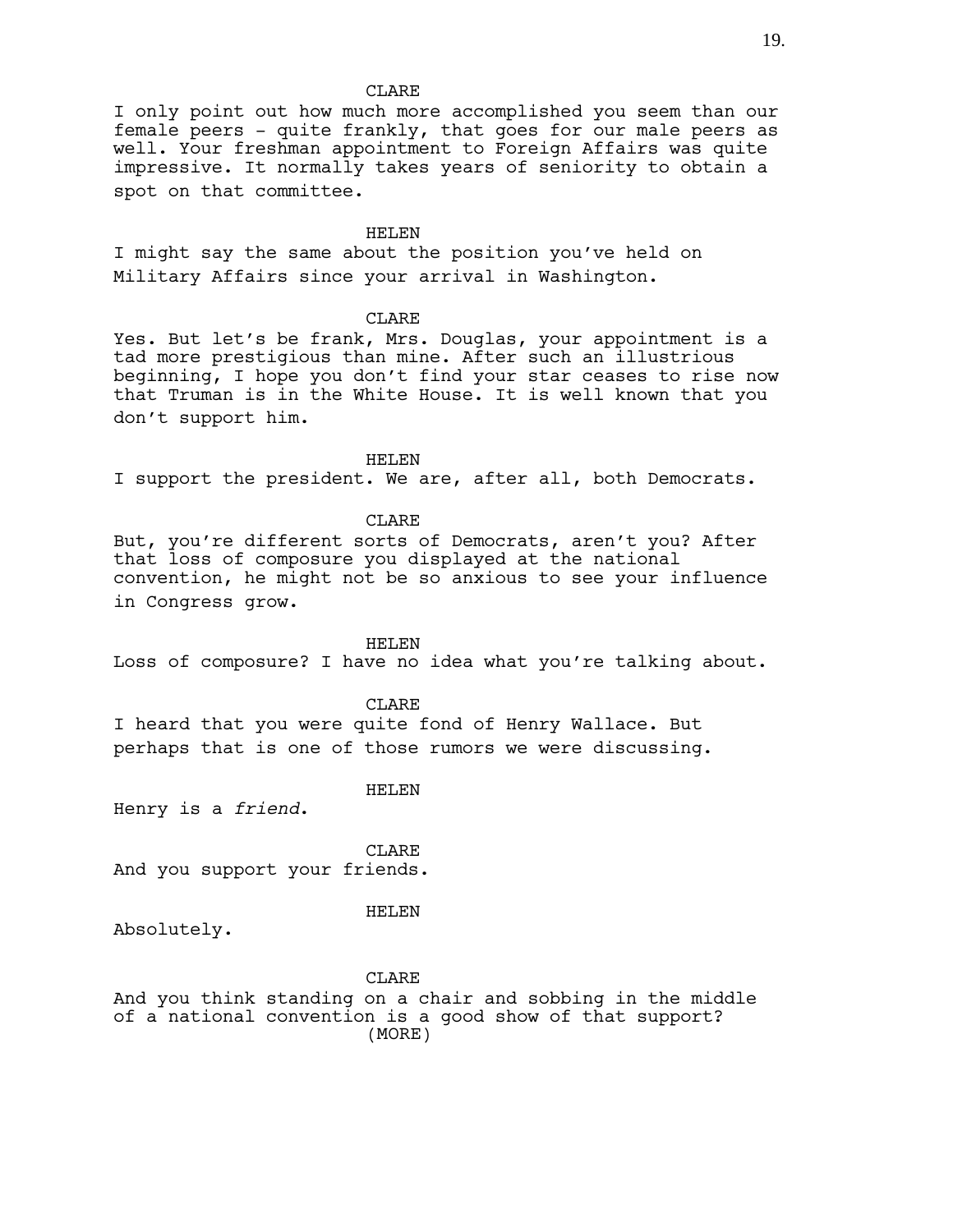## CLARE (cont'd)

(Catching Helen off-guard.) Mrs. Douglas, though appropriate for the Broadway stage where you may feel more comfortable, don't you think it a bit inappropriate to the dignity of a congresswoman?

### HELEN

You're one to talk! As less than stellar reviews would indicate, you've been on the stage far more recently than I have. No other member of Congress spent their summer recess performing in *Candida* or any play for that matter! Right or wrong, I stood on that chair as a politician. Henry Wallace served President Roosevelt with exception. He was the voice of the Progressive movement; he made its ideas accessible. It was pure politics they played - replacing him with Truman. I wanted it made clear that I knew that.

### CLARE

That you did. I stood by Wendell Wilkie to the bitter end, but I didn't throw a tantrum in front of the entire world when he lost the election.

## HELEN

(sarcastic) I am sure that President Roosevelt was touched by your restraint after you lambasted him during the entire election.

## **CLARE**

Roosevelt and I were on opposites sides of the aisle. We were bound to butt heads.

## HELEN

Butting heads in the course of political debate is one matter. Attacking the President in response to a social invitation is quite another!

## CLARE

What can I say? I came out fighting.

#### HELEN

Fighting, indeed! At the very least, you could have given the President time to respond to your unorthodox RSVP before you sent your list of criticisms off to the press. No wonder Franklin couldn't stand you!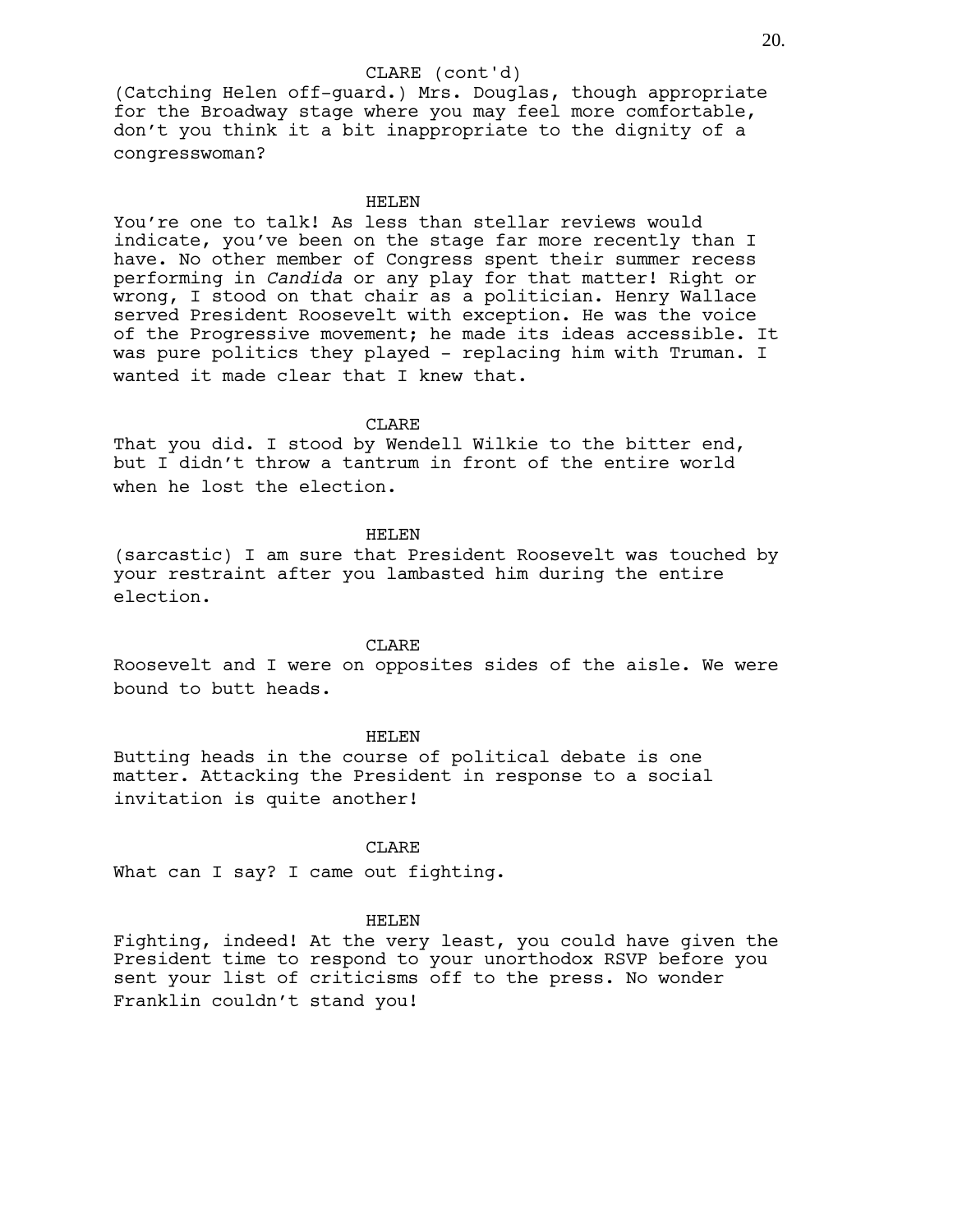Oh he made his dislike for this "sharp-tongued glamour girl of forty," quite clear. You know the first thing he said to me when I arrived in Washington? "How's Henry?" He knew my husband goes by Harry!

HELEN

Is that why you announced to the entire world that he was a dying man?

#### **CLARE**

I wasn't proud of that, but somebody had to say it. In his final months, our beloved President was far too ill to manage the rigorous duties his office required. The deal he made at Yalta? We should've hired sky writers over eastern Europe: "Take Me, Stalin, I'm yours!"

#### HELEN

Hitler would not have been defeated were it not for the aid of Russia. Our president did the only thing that he could do and that is treat the Soviets as our ally, which, during the war, they very much were.

### CLARE

Roosevelt never articulated any tangible foreign policy, unless it was a paraphrase of Churchill. We became dependent upon the Soviets because we stumbled into the war.

### HELEN

Melvyn and I were one of the first to speak against isolationism, but the country was split. We were a hair's breath out of a Depression, Mrs. Luce, and wars are costly affairs.

# **CLARE**

I am well aware, Mrs. Douglas. I recently angered my constituency when I argued to cap individual incomes at \$25,000 to pay for it. (Laughs.) I received letters claiming I was as big a Judas to my class as Roosevelt. One thing I have never been apologetic about is my support for our men in uniform.

> Area light up on GENERAL LUCIAN TRUSCOTT.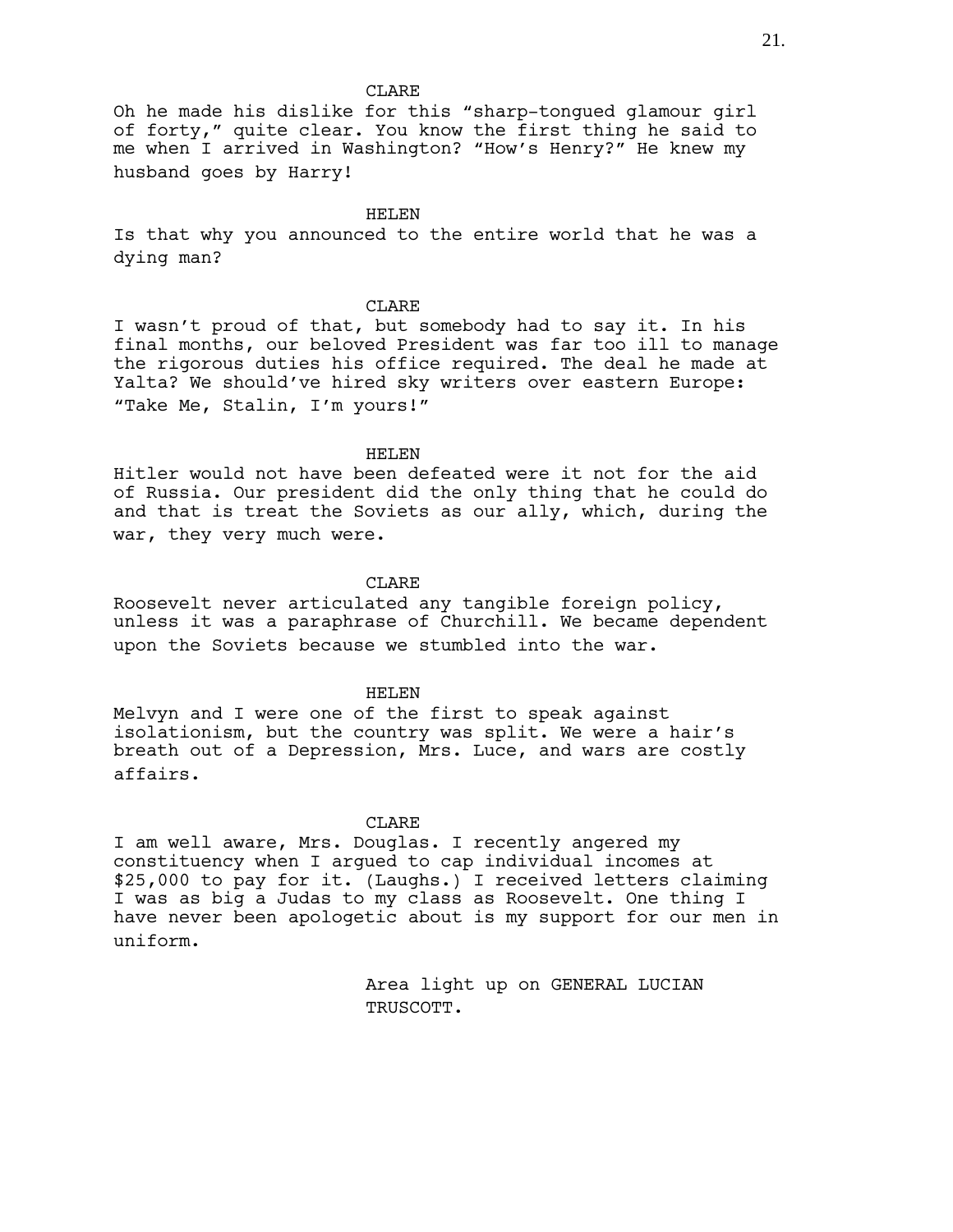LUCIAN TRUSCOTT

I was helpless the moment I laid eyes on you, Clare! How would you like to see the front lines?

Area light down..

## HELEN

I didn't realize you were apologetic about anything. If you couldn't issue a retraction of Globaloney, I cannot imagine remorse is in your character.

> Area light up on General George Willoughby.

GEORGE WILLOUGHBY

I'm blinded by desire, Clare, a blaze of passion that I have never known. Do you want to have dinner with General MacArthur tonight?

## Area light down.

# CLARE

I have a great deal of remorse, Mrs. Douglas. When it comes to politics, I do not believe it is ever in one's best interest to admit you are wrong. Regarding the protection of American lives and property, I certainly don't think I was.

## HELEN

Mrs. Luce, your globaloney speech was a brazen and ill-timed attack on the Vice President. There we were trying to defeat Hitler, and you announce to our European and Soviet allies that the United States should rightfully dominate the world's air space?

## CLARE.

That's not what I was saying! I meant that this excessively liberal, borderline communist idea of Wallace's: Freedom of the Air - that the air belongs to the people - is naive and dangerous. Enemy aircraft can and have appeared without warning. The press seized on the word, globaloney, and it overshadowed the true substance of my speech.

# HELEN

Even those in your own party decried globaloney as a cheap oversimplification, just like your goddamn G.I. Jim nonsense!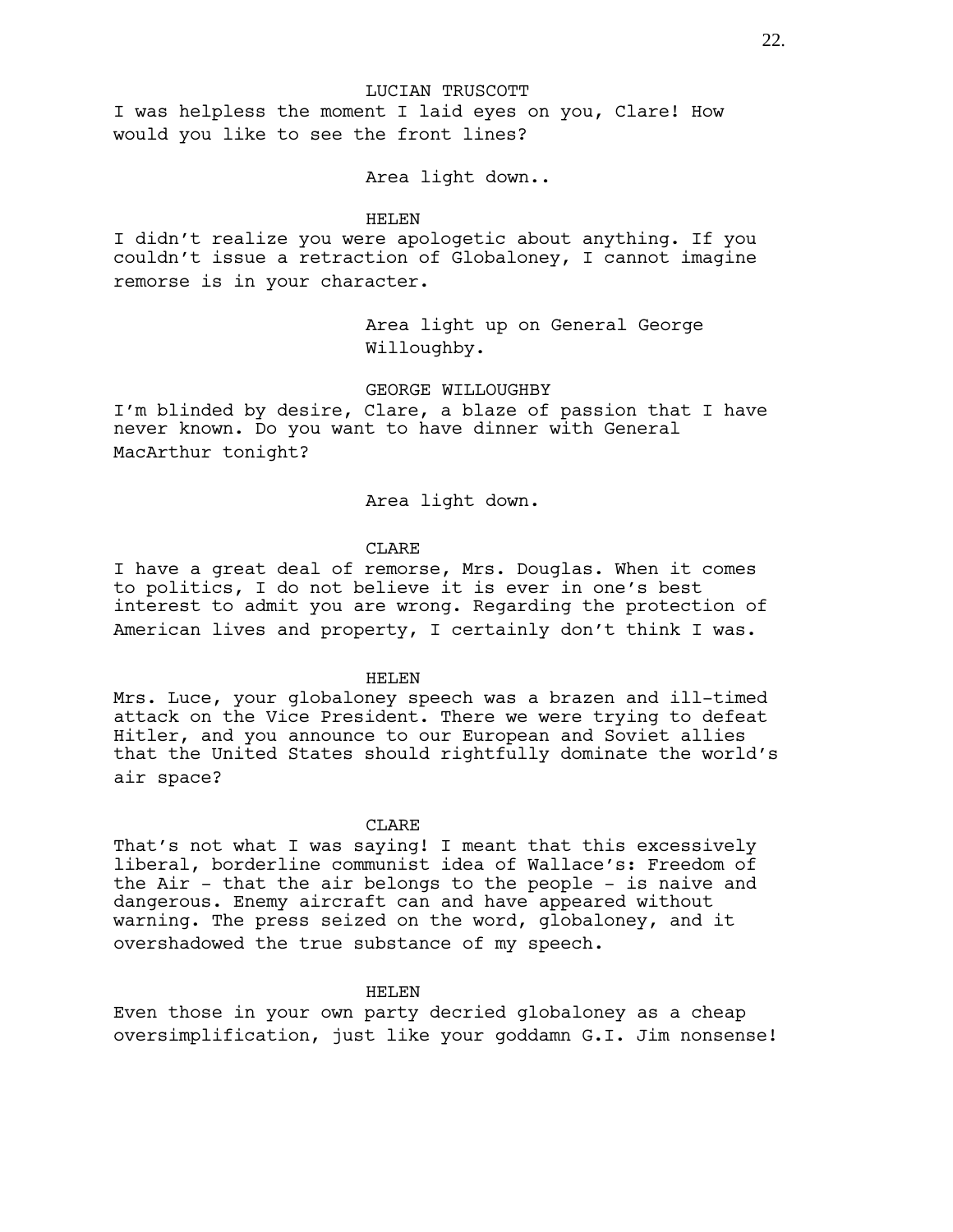I was defending the American soldier!

## HELEN

Hitler had a hell of a lot more to do with our casualties than Franklin!

#### CLARE

Mrs. Douglas, I only implied -

## HELEN

To even suggest that thousands of our fighting men were killed because this country voted wrong in the prior three elections was a self-serving, disgusting breach of taste for which you should have been ashamed!

## CLARE

Go to hell!

# HELEN

Good night!

Helen heads for the door. Clare rushes in front of her.

## CLARE

Helen, dear, I am sorry. You are yet grieving for President Roosevelt. Please forgive me. See, I can apologize.

> Clare pats Helen, soothingly, on the shoulders, brushes off her suit and then straightens her hair. Clare gently pushes Helen away from the door then peeks into the bar area. The SOUND of the celebration in the bar has grown a little softer. She shuts the door.

CLARE (CONT'D) No sign of him yet. No need to rush out to the stench of old men and cheap cigars.

### HELEN

Mrs. Luce -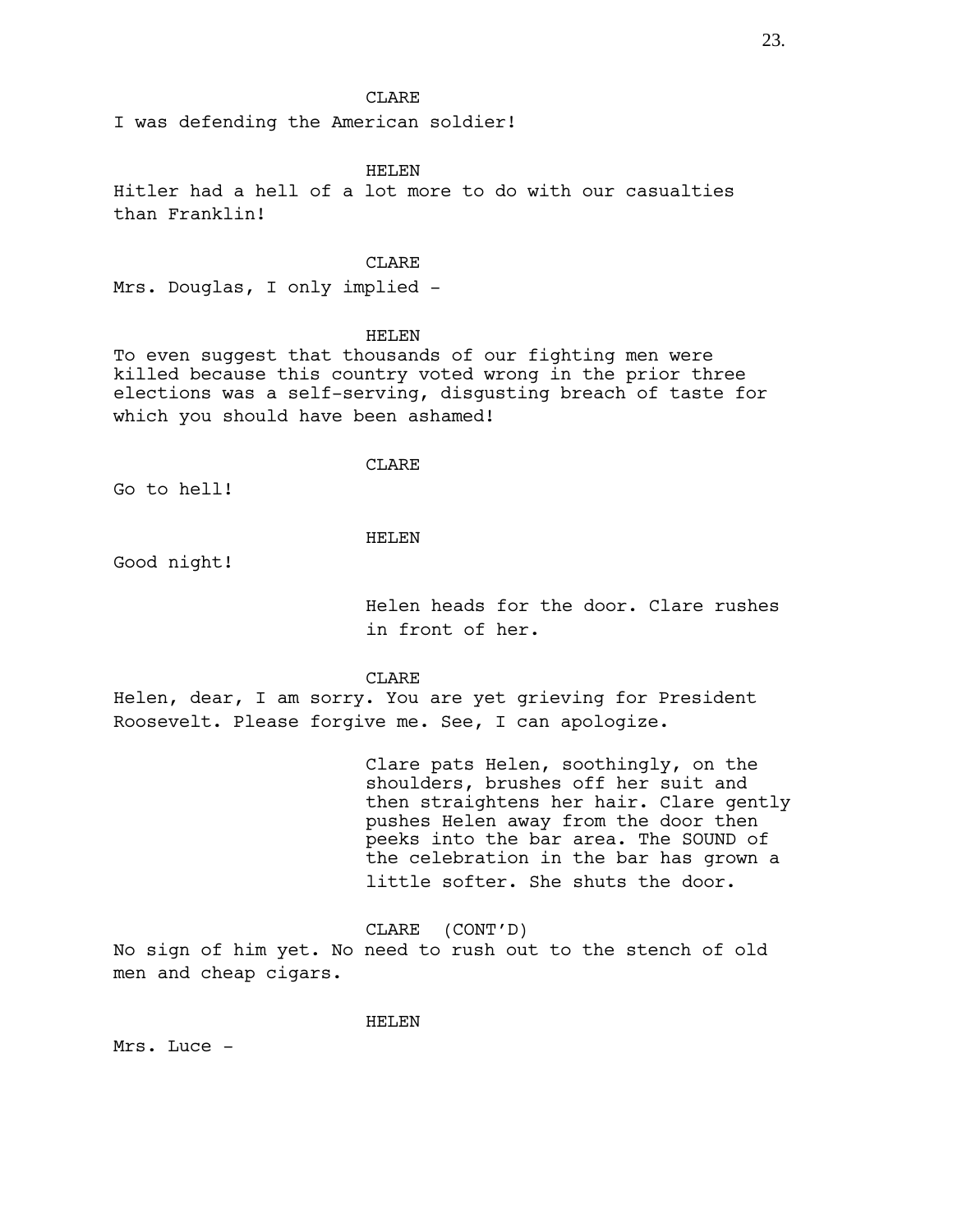Please call me Clare.

### HELEN

Franklin Roosevelt was one of the greatest leaders that this country has ever known. There was no man more poised to continue Franklin's legacy than Vice President Henry Wallace.

# CLARE

Oh, sweetheart. You are still stinging about Wallace I see. He is an incredibly intelligent and talented man. Being replaced by Truman was a stab in the back. But Helen, imagine, right now, if Henry Wallace, one tip-toe shy of a communist, were president of the United States?

> Helen meets Clare's look. In Helen's mind, it would be much preferred.

## CLARE

Oh for heaven's sake, Helen, how would a man like Wallace achieve even the slightest cooperation from Congress?

### HELEN

Truman doesn't have the drive or the acumen to steer the country firmly on the path that Franklin started.

### **CLARE**

I thought what we heard this week sounded an awful lot like a continuation of Roosevelt policies. Truman will have a hard time getting most of it through.

## HELEN

I was encouraged for the first time. I was glad to hear that the president favors an extension of unemployment and I'm anxious for the details on his national healthcare plan.

## CLARE

The unemployment benefits, though reasonable in a post-war military reduction, will have to be curbed. As far as this national health care business, well, I'll withhold my judgment until I receive the full pitch, but quite frankly, the idea smacks of socialism.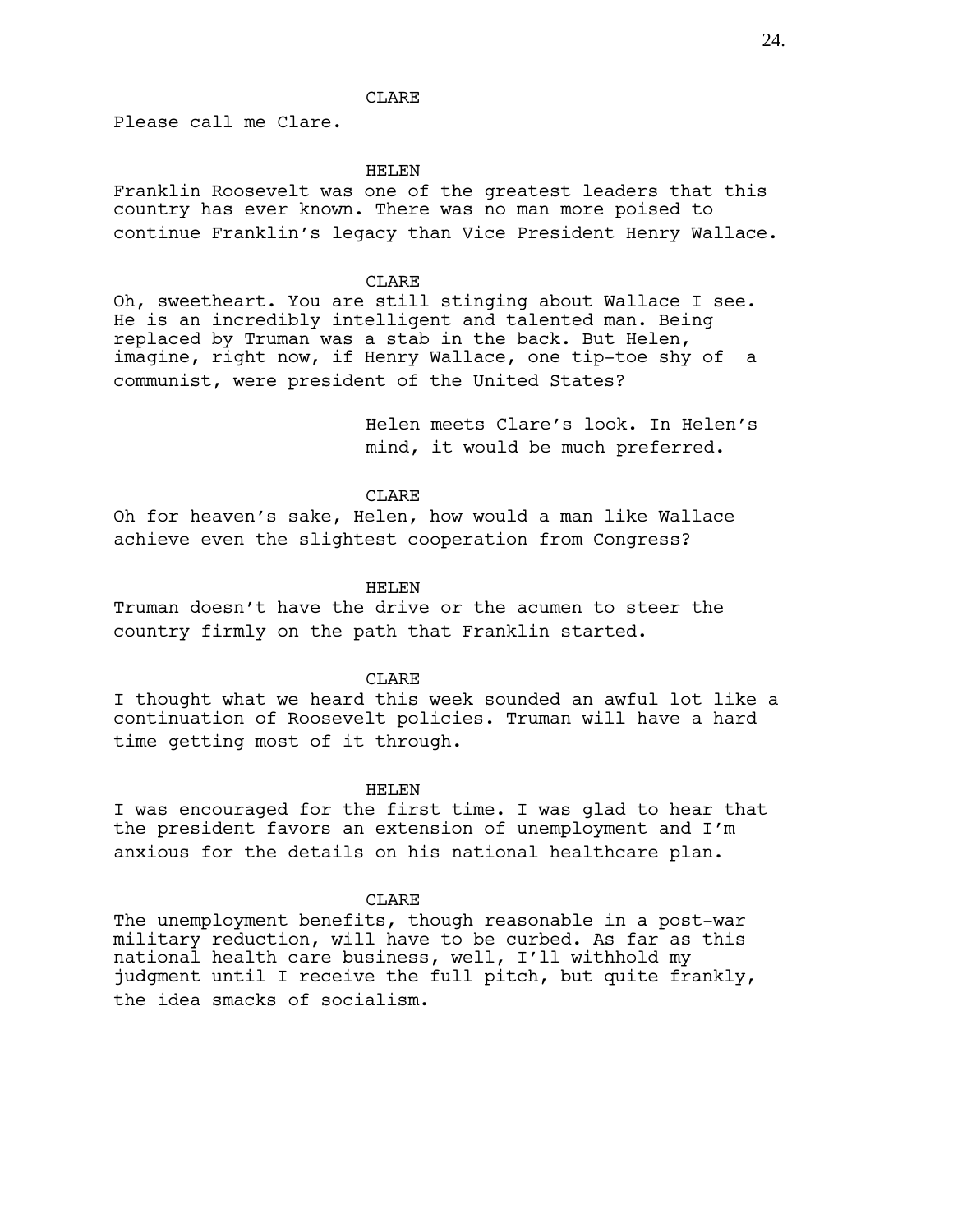The desire to protect this country's citizens when they are at their most vulnerable is not-

### CLARE

(Cutting her off.) I did not follow you in here to debate our domestic agenda, Helen. There will be plenty of that of which to look forward to in Congress. God help me!

HELEN Why exactly did you follow me in here?

> Clare picks up Helen's beer and takes a few sips.

## CLARE

Helen, this is difficult to say, but men from Texas well, they are well known for their bragging. It's best you don't hear this from anyone else. When I first came to Congress, Lyndon Johnson was quite helpful to me as well. He showed me around town, if you know what I mean.

## HELEN

And you think that has something to do with me?

CLARE

Helen, it's just you and me, alone in the powder room. What do you have to lose?

#### HELEN

I am not afraid of losing anything. But, I have to ask myself, what I have to gain by sharing my most private secrets with you?

> Clare sits on the settee and motions for Helen to join her. She gives Helen back the beer.

## CLARE

At my first official dinner at the White House, I found myself seated next to a young and beautiful man, a British spy of sorts. Blonde hair, steel blue eyes, a lean and ribboned physique. Roald Dahl, a delicious cut of beef! In spite of the gorgeous young actress at his side, he spent all night charming me - a woman nearly fifteen years his senior. We stole a moment alone, in the hall outside the dining room. He confided about a mission that he had gone on in North Africa. It was all quite thrilling. We were soon going at it like animals.

(MORE)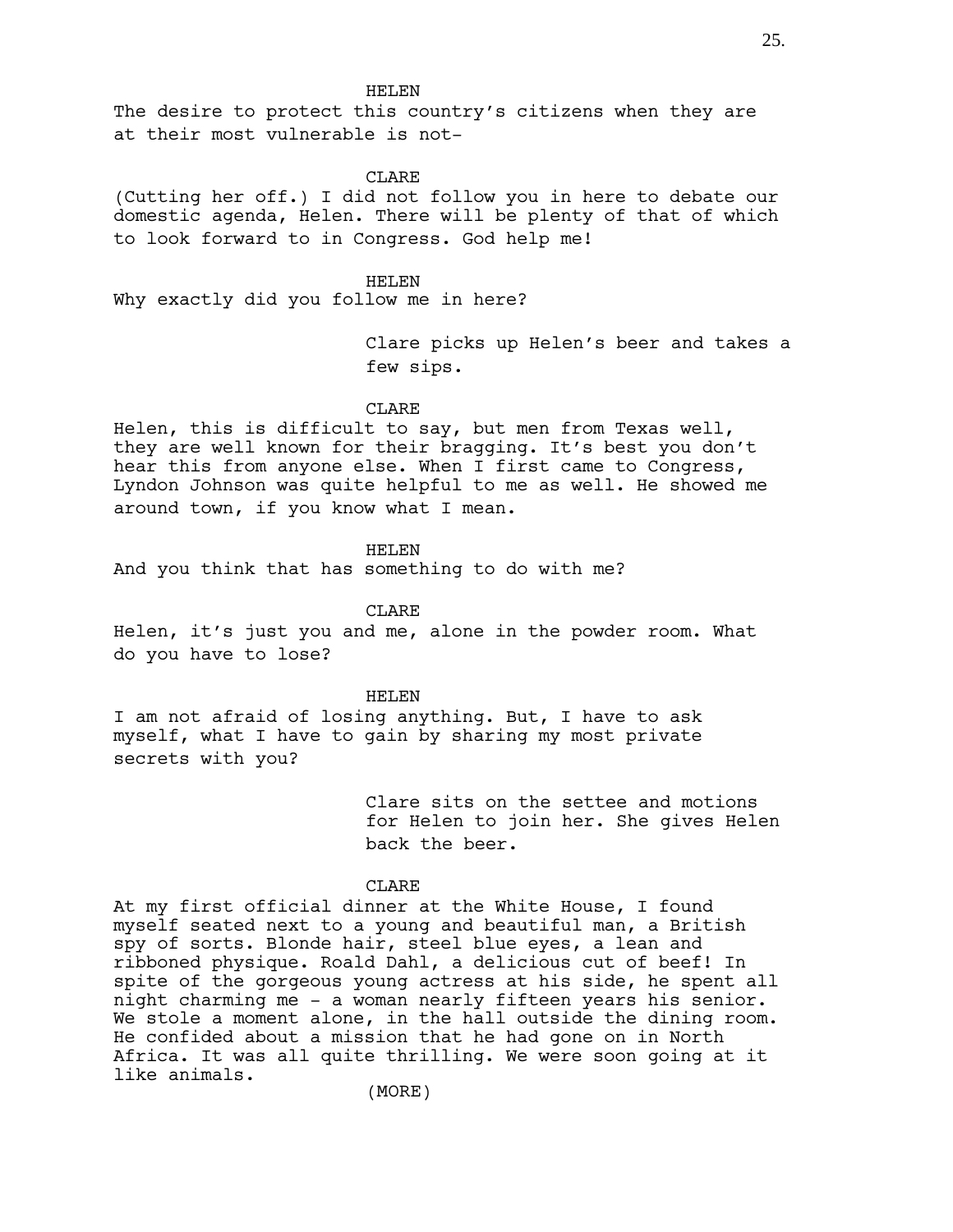## CLARE (cont'd)

In bed, he had this arrogant need to prove he could satisfy. It takes quite a lot of pleasure to satisfy me. I once locked him in my hotel room for two days. By the time I was satisfied, his prick was sore, his tongue was sprained and he had to be put to stall wet.

> Tight area light comes up on ROALD DAHL. He is in his late twenties, naked with a sheet wrapped around his lower body. He looks pitifully down at his over worked and flaccid genitalia.

ROALD DAHL

You fucked the fuck out of me. I haven't any fuck left. Bloody fucking Christ woman! You're a fucking animal! (Looks down again at his flaccid penis) Fuck!

Area light down.

HELEN

(Helen laughs.) You do know President Roosevelt caught onto your friend, Mr. Dahl?

CLARE

What do you mean?

## HELEN

Franklin always enjoyed a little Hollywood gossip. In exchange, he'd offer up some of his own. Dahl, his pal, Ian Fleming and that gang had been sent over here on a mission, one quite different than those in North Africa. They were to ensure that the wealthy and influential saw the British way of things. They charmed high society by any civil means necessary and were most successful with socialite wives. Dahl got himself placed next to you at that dinner. Franklin said that he was so good, he even had Eleanor wrapped around his nimble fingers.

Area light up on Roald Dahl.

ROALD DAHL

I never loved you. I didn't even like fucking you. I did it for England!

Area light down.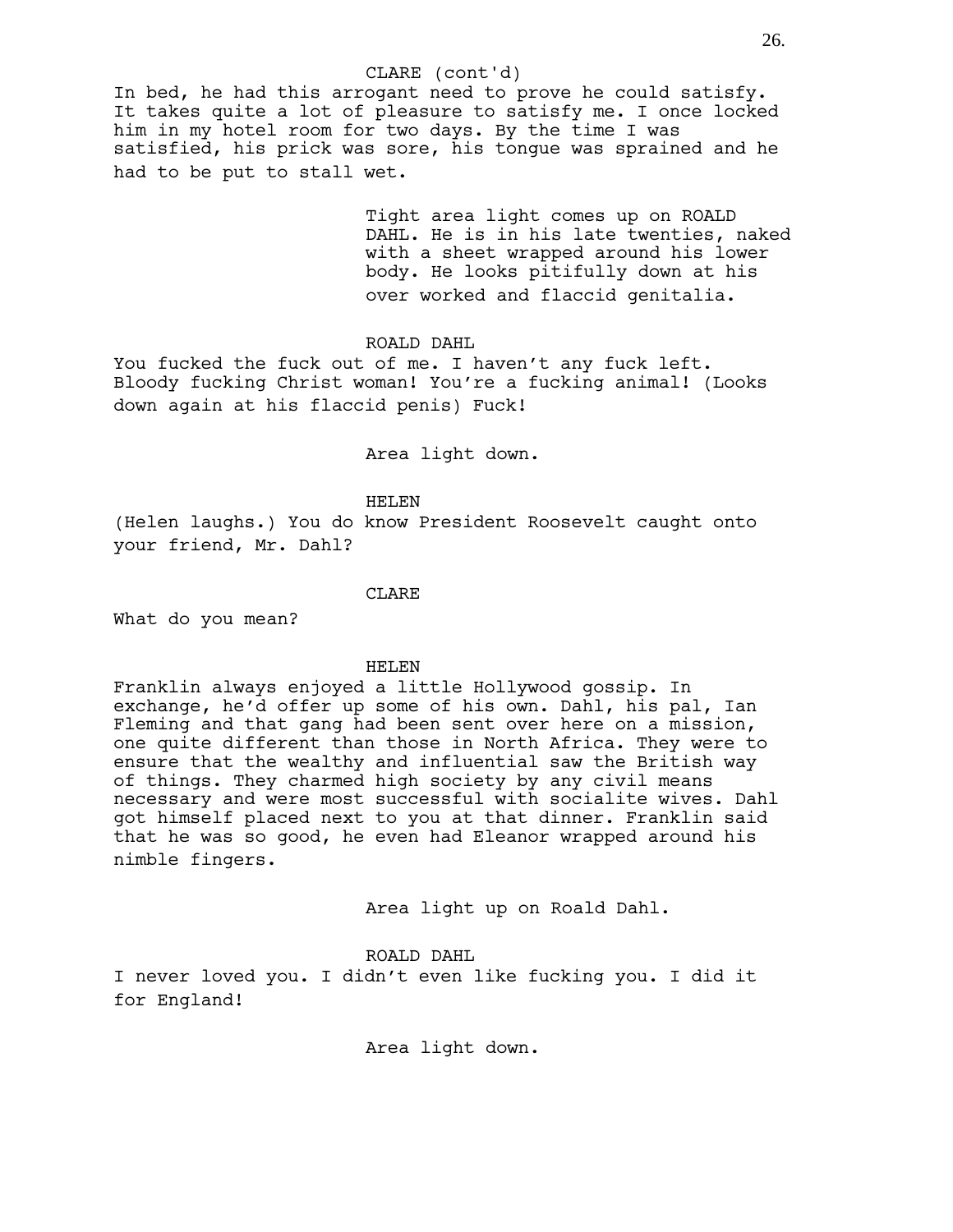Well, aren't you an abundance of inside information from your old pal Franklin? That certainly explains a good deal. Instead of going to sleep afterwards, Roald talked. He'd go on and on about dear old Mother England and her good fight against the Nazis, like they were holding Europe together all on their own. I'd drift off to his blathering and fall into the most vivid dreams of the people and places he described. His plane crashed in Libya after he was given the wrong coordinates for an training flight. In my mind's eye, I can still imagine the blood spouting from that pretty face. Despite all his dashing war tales, never once did my feelings on England's brutal colonialism or America's right to secure our air space falter.

## HELEN

I'm glad you didn't compromise yourself.

#### CLARE

Of course not! I wasn't in love with Roald Dahl. Beyond that sleek, chiseled body, there was nothing to tempt me.

## HELEN

I could never find myself drawn to a man solely on his looks.

### CLARE

If Lyndon Johnson is any gauge of your preference, that certainly bodes true. He does have quite the overpowering masculine physique. I will give him that. And there is no denying the excitement of attracting a younger man.

## HELEN

Eight years is hardly anything to boast about.

Clare smiles, acknowledging that Helen has made an admission. Clare grabs Helen's beer and takes a drink.

#### CLARE

So Helen, tell me something. When I took my one short trip on the Lyndon train, I found that he wasn't a particularly generous lover - at least not with the sort of sexual prowess I find most pleasing. I wonder, does your political bond lead to other modes of compatibility?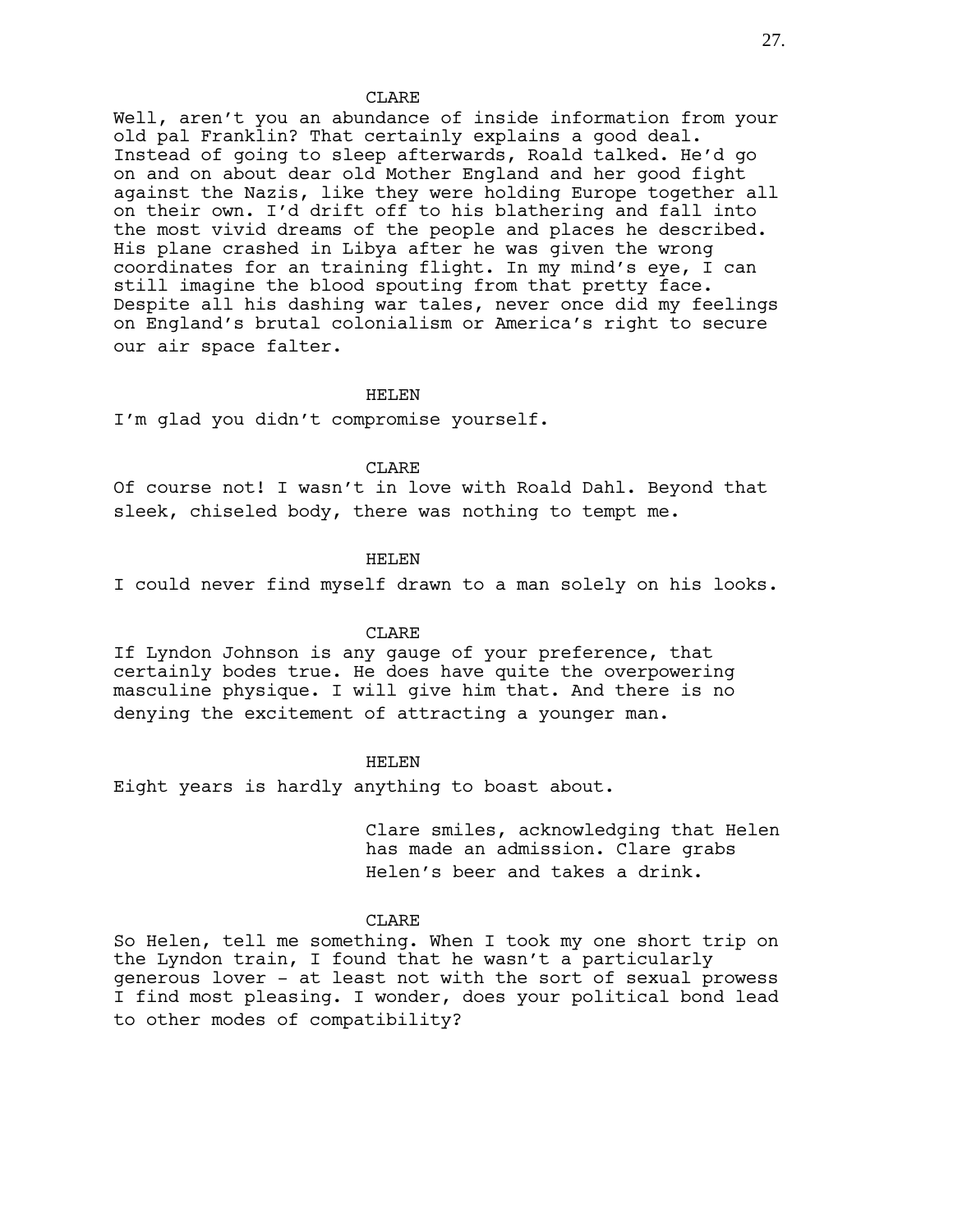We are of one philosophical mind and soul.

## CLARE

Oh, I am full aware that you are both unwavering New Dealers, right down to your bleeding liberal underwear! (Clare crosses around Helen, standing between her and the door.) I concede that I am getting nowhere with you! Fine! You were a Broadway starlet in the nineteen twenties! Perhaps there is another illicit dalliance you would find more comfortable discussing.

#### HELEN

If I tell you about one of my affairs, will you let me leave?

### CLARE

If I find it sufficiently tantalizing, yes. (Clare peeks out the powder room door.) No Lyndon. Take your time. I want details.

> Helen thinks, then decides to throw Clare a bone.

## HELEN

I was touring Europe as an opera singer when I discovered I had been cleaned out by the Crash. My family was devastated. I had no choice but to return to Broadway. I took the lead in a play called *Diplomacy*. In that production, Tyrone Powers and I became involved.

## CLARE

Hmmm, a little back stage romance....

### HELEN

He was, of course, vastly more experienced. He acquainted me with a number of techniques that, as a young woman, I had yet to explore. Later, I even surprised Melvyn with a little trick of my tongue - one that I learned from Tyrone.

#### CLARE

Oh, I bet I know that trick. Tyrone Powers, Sr.! (Helen nods.) Experienced indeed! He was almost forty years older than you! Oh poor Helen. When the little working girl lost it all, she needed her daddy. Or in this case, her granddaddy...

### HELEN

Let she who is without Bernard Baruch in her closet, cast the first stone.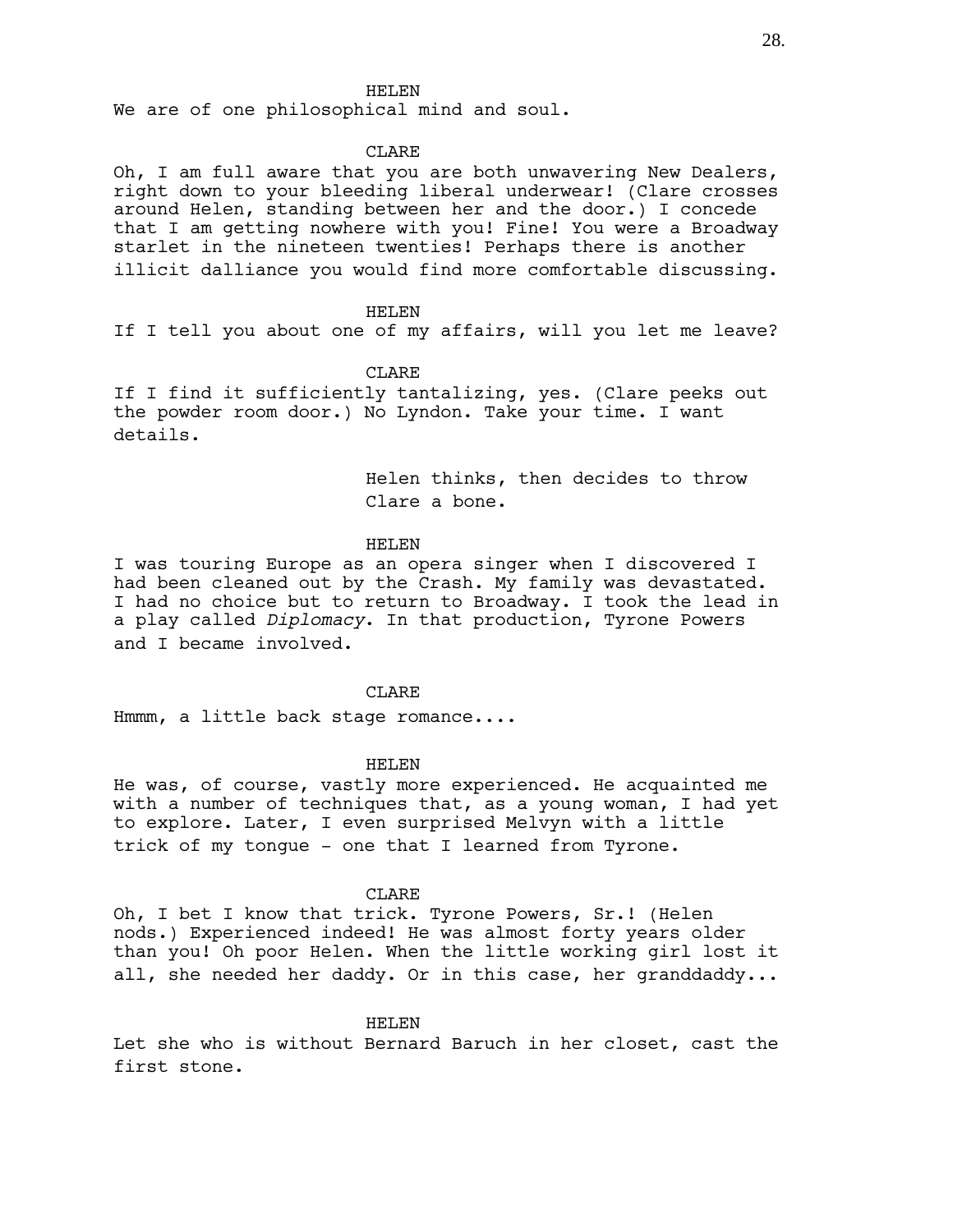My goodness, you did have your precious little nose stitched into Franklin Roosevelt's sewing circle!

## HELEN

Franklin sometimes referred to you as Barney's Girl.

### CLARE

Apart from *Bernie* Baruch's massive wealth and connections, he possessed the energy and virility of a man a third his age and the charisma and sophistication of one twice as old! He still does.

> Area tights up on BERNARD BARUCH. He smokes a cigar and holds a receipt.

### BERNARD BARUCH

Clare, have you been spending Daddy's money on pretty dresses? Aw, now Daddy doesn't mind. He wants his pretty girl to be happy. Oh, the way you talk Clare. (He grabs his crotch, feeling his own erection.) You're worth all the expense.

Area light down.

## CLARE

Bernie has and always will be a man I admire. He even brought me into the Democratic fold for a brief time, though after Hoover, I suppose that wasn't all that difficult. It was I who suggested we needed a third political party with the slogan "A New Deal for America." One of Roosevelt's wonder boys overheard me and a few months later, there you had it. I almost joined your cult.

## HELEN

I was raised in a sturdy family of loyal Republicans. Then, Melvyn woke me up one morning, a giant stack of books in his hands, "We can't get through life making love. We have to study too!" He opened my eyes to the suffering around us, the migrant workers treated like animals. By the time I toured the Dust Bowl, it took one speech from Franklin and that was it. Though, I never thought in a million years, I would end up in Congress.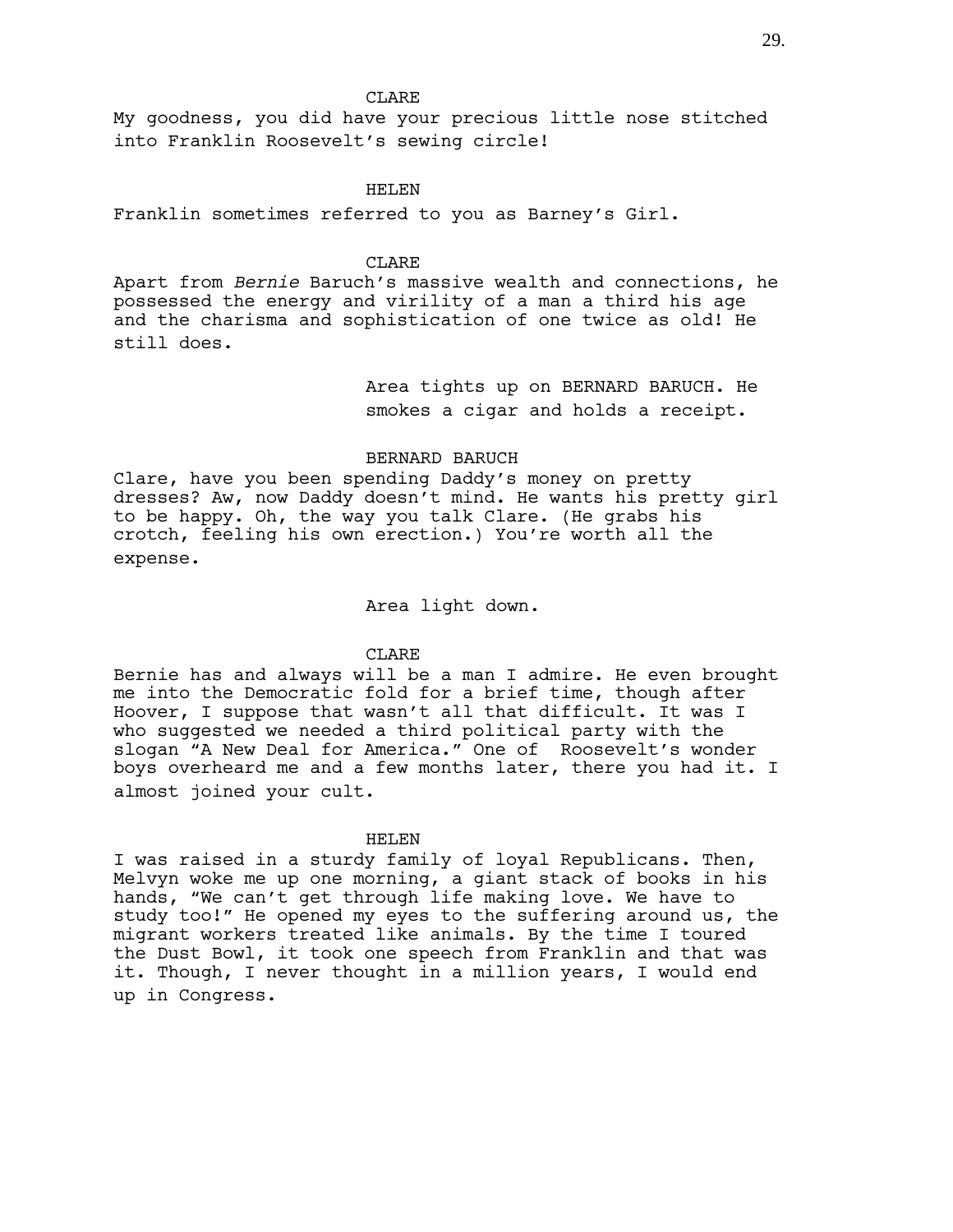I just wanted to write good plays. After all the success of *The Women*, I suppose I needed another accomplishment to hang around my neck. So, I put on my journalist cap and toured the front lines. That's when I realized I didn't just want to write about the war, I wanted a real say in how we ran it. Mother always told me to make something of myself, and I suppose I can't stop.

#### HELEN

My mother raised me not to think in limitations, even though she gave up her singing career because my father demanded it.

### CLARE

My mother never pursued anything besides a wealthy husband, though a filthy rich lover would do.

Area lights up on Bernard Baruch.

### BERNARD BARUCH

You'd never pressure me to leave my wife like the rest of them Clare. You're just like your mother - you'd fuck a rich one, but you'd never marry a Jew.

> Area lights down. Clare takes a big swig of beer.

## CLARE

Daddy dear took off to play the violin when I was eleven. My sedulous mother soon screwed us into riches then respectability. Unfortunately, she found those essentials in two different men. "Don't ever be a fool, Clare! Never marry for love! Marry for money!" Mother beat that into my brain, God knows how many times.

#### HELEN

You can hardly blame her. When she was a young, women didn't even have the right to vote. If you didn't marry well, God knows what would happen to you.

### CLARE

Money can't buy happiness. That is the truth. Though it sure can make you a hell of a lot more comfortable while you're miserable.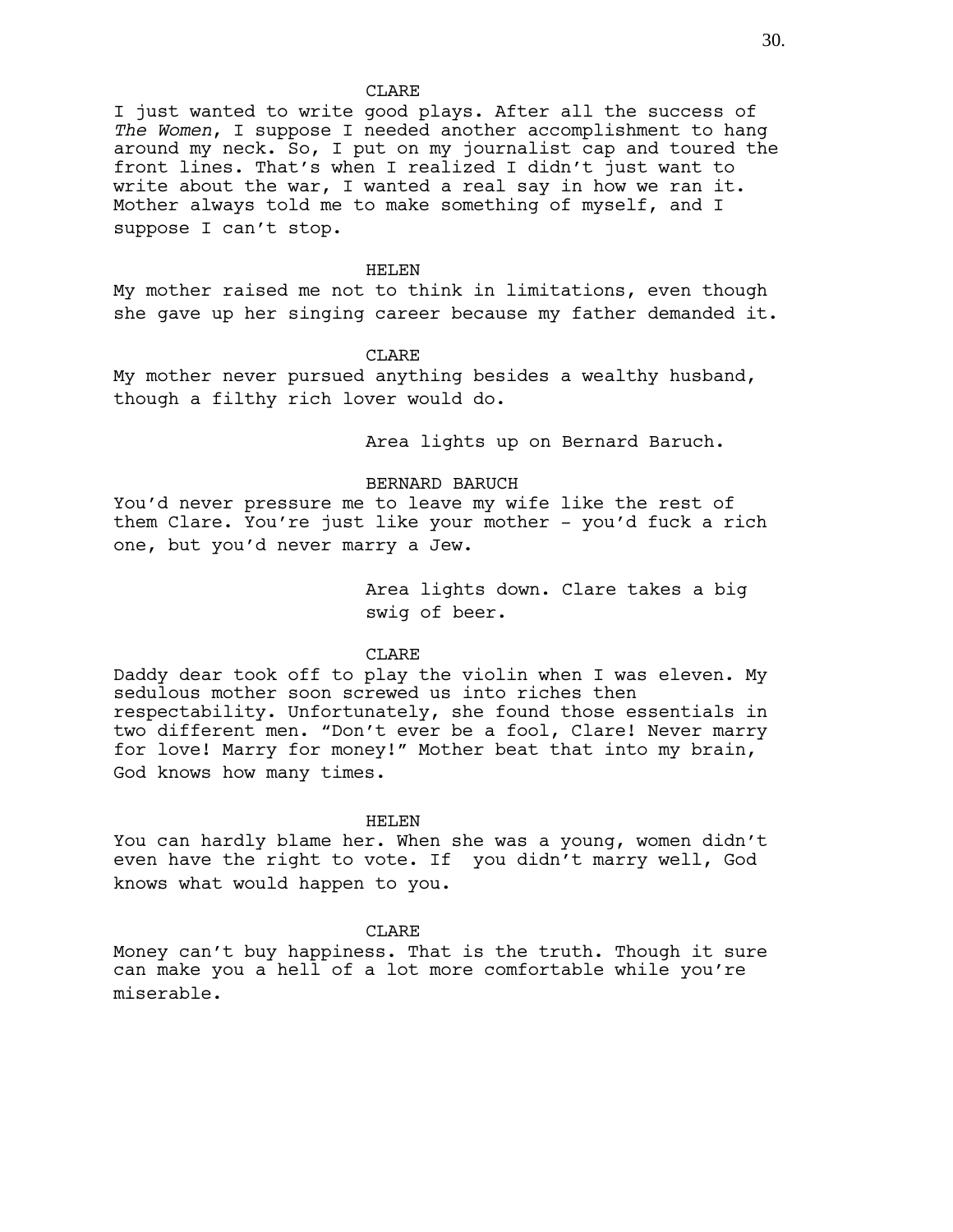I don't think it takes much to be happy. I believe it is attainable for everyone as long as basic needs are met.

#### CLARE

Of course you do. You are one of FDR's disciples. Poor and happy is a simple man's game.

> Area lights up on Julian Simpson. He burps the baby.

JULIAN SIMPSON

Had you lived simply as a mother and a wife, if you had chosen a man to whom you could've devoted yourself fully, would God have still punished you Clare?

Area light down.

## CLARE

When I was nineteen, I fell madly in love. Julian was poor, a British naval officer. He lived with his mother. We adored each other. It would've been hard work, but we might have made it. Who knows? In the end, it didn't matter. Mother believed my interests were better served by marrying George Brokaw, a middle-aged man-baby who couldn't stay off the bottle. Oh, but he was rich, filthy fucking rich. Against everything I felt in my soul, I let her convince me.

HELEN

Perhaps, your mother didn't want to see you struggle as she had.

#### CLARE

You have a generous regard for my mother's character, Helen. When I married George, she had her ticket to high society. She didn't care how much I suffered. Oh that horrible man! His superficial self-important friends! That ridiculous baby talk in bed! When I told her that he'd beaten me on one of his drunken binges, that I was going to kill myself if I didn't divorce him, Mother implored me to hold out until the booze destroyed his liver and he dropped dead.

# HELEN

I am sorry you went through that Clare.

Helen goes to Clare to comfort her. Clare moves away.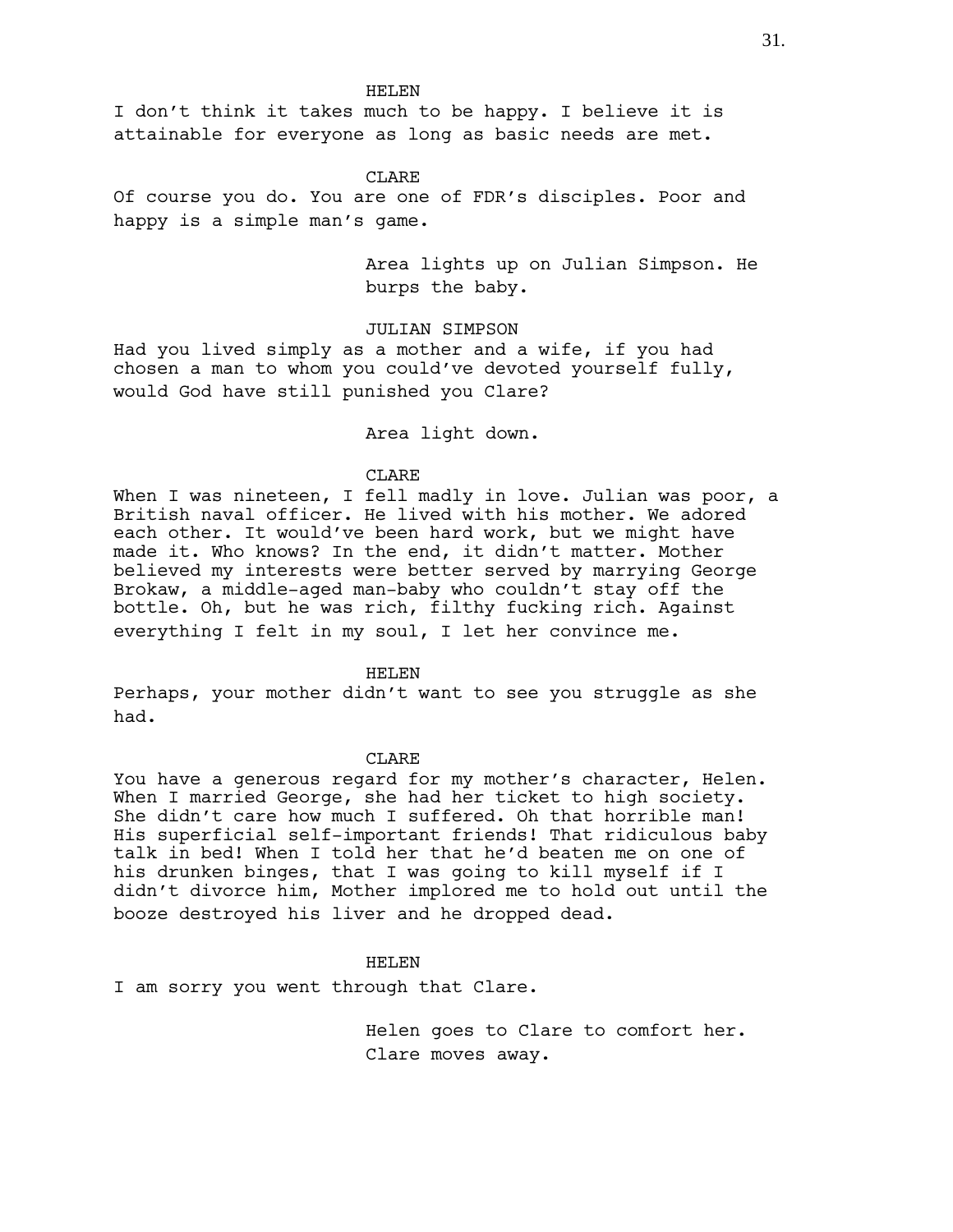Me, a gorgeous, intelligent young woman with the whole world before her, wasting six years of her life playing house with a man like George Brokaw! I even attempted one last compromise before I divorced him - not for myself, but for the sake of Ann. (Clare catches, but quickly recovers) I would have kept up appearances if only he'd not make such a fuss the other men in my life. Despite his countless affairs, the bastard would not comply.

Clare finishes the beer.

## HELEN

Not many men would agree to such an arrangement.

## **CLARE**

Harry and I don't live under such hypocrisy. We don't flaunt our indiscretions, but we certainly don't interfere with each other's private lives.

Area light up on LUCIAN TRUSCOTT.

# LUCIAN TRUSCOTT

Oh, I have been waiting for the incomparable Clare Boothe Luce to grace the Italian Front with her enchanting presence. General Brousse still gets all dreamy-eyed when he remembers your visit to the Maginot Line. (In a silly feminine voice with exaggerated feminine gestures.) But Mr. General, what if those sneaky Germans come through Belgium? (He laughs.) What if they come through Belgium?! (Sexually charged and playfully sarcastic) Oh my my my, aren't you just a poor, silly woman, Mrs. Luce? (He smiles.)

Area lights down on Lucian Truscott

## HELEN

Melvyn brought Lyndon up, rather awkwardly when I saw him in New York last month. He knows, but he didn't confront me. He seemed relieved, less guilty about his own infidelity.

## **CLARE**

I know that relief.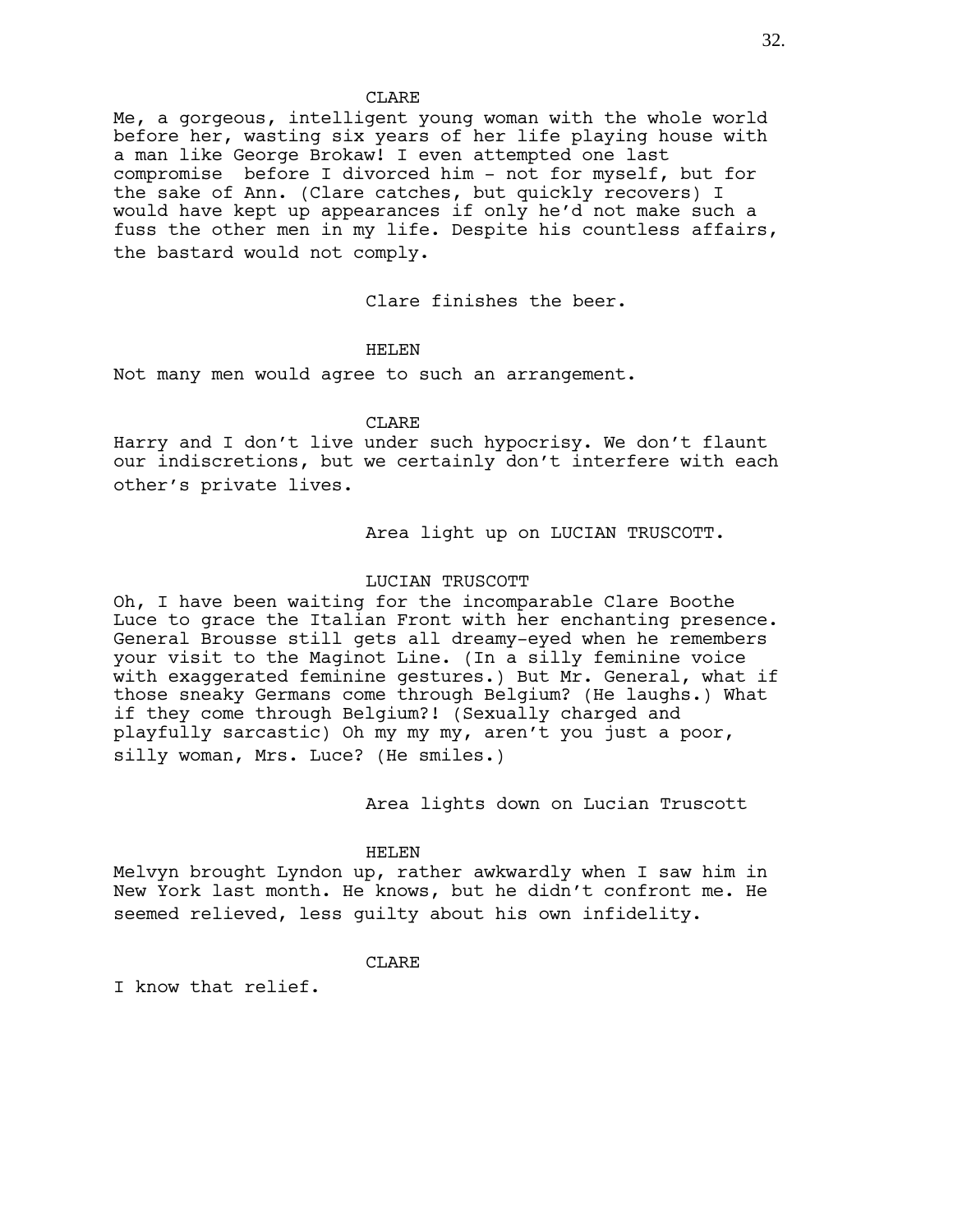Part of me hoped he might fly into a jealous rage. Though for all the complexity of feeling he displays in his work, expressions of extreme emotion are not in Melvyn's nature.

## **CLARE**

Your congressman seems more the type to fly off the handle.

# HELEN

Lyndon is far more challenging to predict.

## **CLARE**

I could map Harry's movements by the hour. Anytime, day or night, he may thousands of miles away, and I could tell you exactly what he was doing.

HELEN

There is something comforting - solid - knowing a person that well. Even when the passion goes belly up, it breaks your heart to lose the friendship.

## CLARE

Harry is a good friend, that is true. Despite what everyone said, I didn't go after him for the choice writing assignments in *Time* Magazine or his money. We had a real connection. I wasn't some predatory alley cat, who charmed Harry away from his devoted wife and children. He pursued me.

#### HELEN

Melvyn and I melted together like oil and butter - at least in the beginning. (Helen laughs.) Who would have thought Clare? Two independent women like you and me, altering our politics because of the men we married.

## CLARE

Harry and I share many a philosophical idea, but I came to the conclusion that Roosevelt was taking this country in the wrong direction all on my own. Bernie nearly abandoned him after the first term. He couldn't resist all the power and importance offered him. Roosevelt and his stupid "Brain Trust"! Wet-brain trust is more fitting!

> Area lights up on Bernard Baruch. He offers Clare jewelry and other expensive gifts.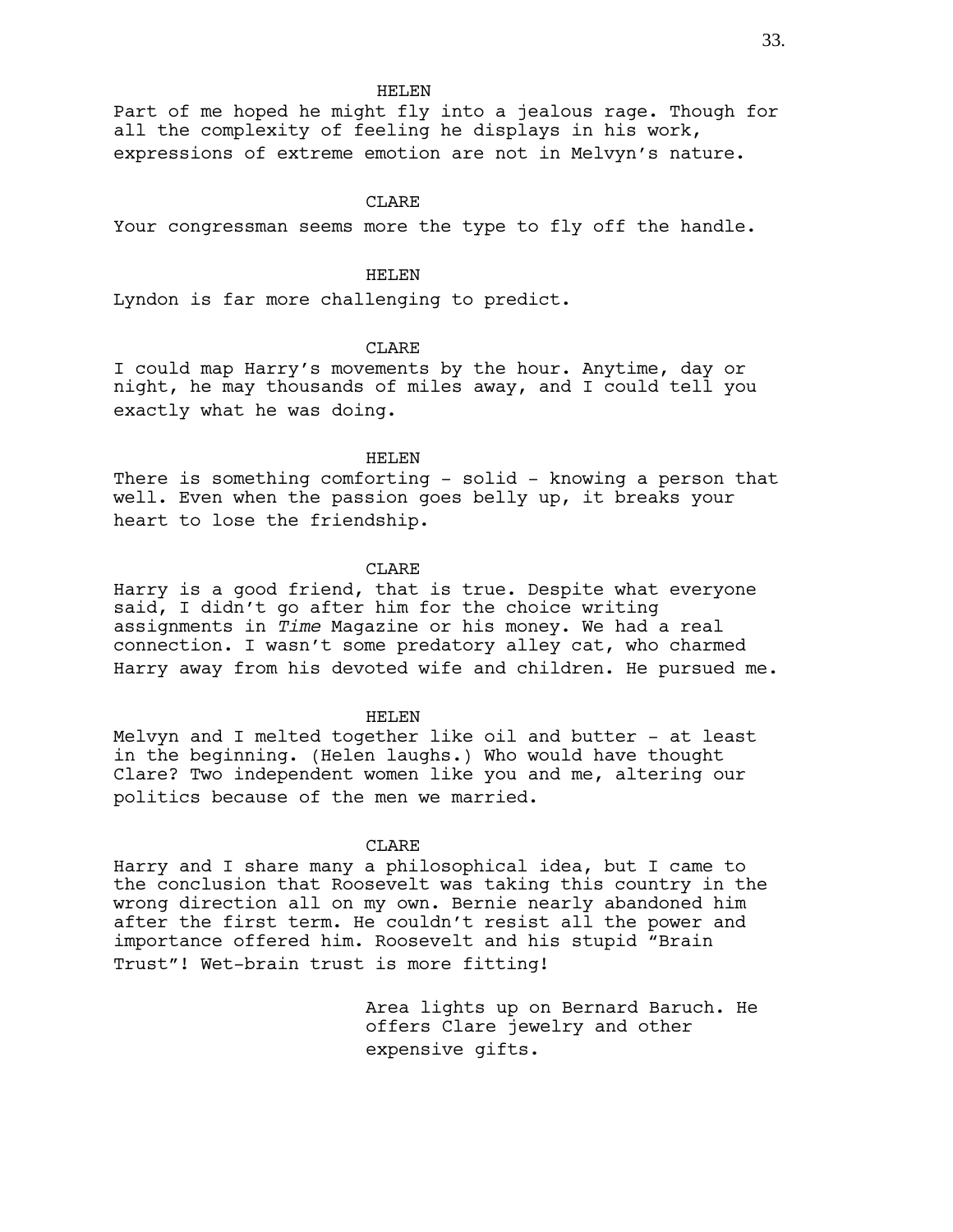Clare, my pumpkin, don't be cross! Daddy forgives you for becoming a Republican. And I know you love your Daddy.

## Area lights down.

## HELEN

Franklin's programs lifted the poor. I saw it with my own eyes. Young, desperate men coming back to life - building parks and roads, an infrastructure for this country.

## CLARE.

Working for a buck is one thing. Handouts from the government, like social security, is something else.

# HELEN

What is wrong with the impulse to take care of our elderly or to feed and clothe sick children or giving families an opportunity to escape shanty towns? Those people were thrown off their land following one of the greatest natural disasters in U.S. history. And we left them, to suffer and die, in a country that calls itself Christian, built by our wise forefathers on humanitarian values.

## CLARE

I am not against helping the poor. I voted for aid to European women and children. I sided with FDR on maternity appropriations for wives of enlisted men. But, I will not support these communistic ideas, seeping into our Democracy and hindering the growth of capitalism, our economic backbone. Our forefathers built this country on the idea that if you are intelligent, ambitious and willing to work hard, you can make something of yourself and prosper.

## HELEN

When money is monopolized by the few and they use that money to buy politicians and to grow their own power - with no consideration for a healthy middle class - then for heaven's sake, you end up with another kind of royalism, a class system disguised as survival of the fittest economics, where the wealthy deify themselves as the givers of charity for whom they see fit to bestow - the precise kind of system that our forefathers rebelled against.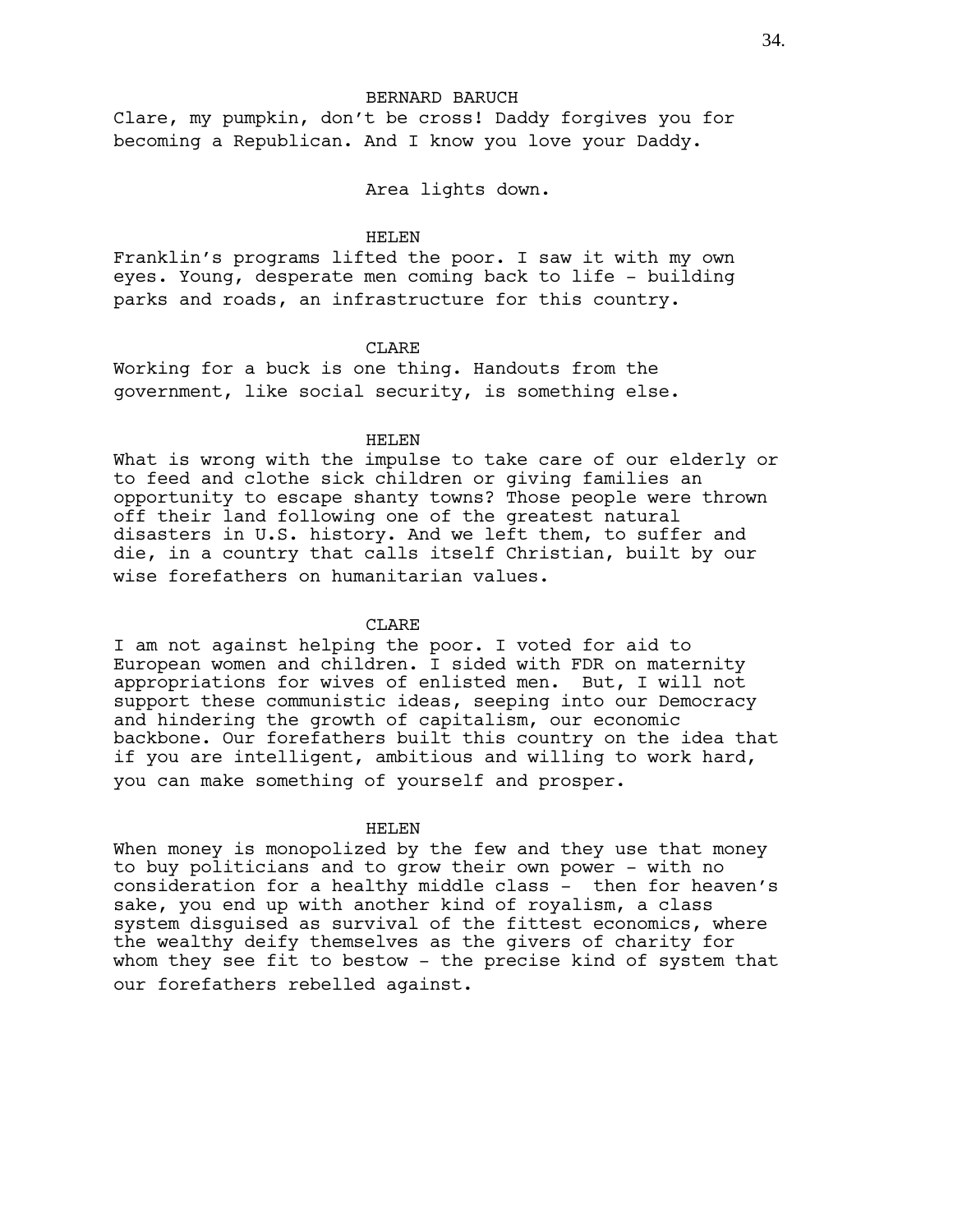Even though labor has held this country ransom in unconscionable times, I think that workers should be allowed to organize and bargain for fair wages and safe working conditions. But, you have to let capitalism run its course. We will kill industry if we over unionize it. And where will that put the average man? On the street with no jobs to be had!

### HELEN

We, as servants of the people, have a responsibility to see to its morality, to ensure that opportunism and abject selfishness do not drive our economy. You need look no further than the Crash of '29 to see the inevitable result of greed at the helm. Look at the sweat shops that appeared like pock marks during the industrial age. We all deserve basic human rights. It is up to us to see that unscrupulous capitalism doesn't violate those rights.

## CLARE

Why is it a basic human right that we all have two cars in every garage, two chickens in every pot, and two pairs of nylons on every chicken? Basic human rights do not mean rights to materialism. That's a dangerous gauge we set on not only our happiness, but the expectations of being an American. Frankly, "all men are created equal" is generous to say the least. There will always be those that have more and those who have less. But that doesn't preclude one from seeking happiness as happiness is a product of spirit. This idea that man lives by bread alone is a communist idea and it weakens America, because it weakens the fortitude and character of our souls.

#### HELEN

Why does every idea these days seem to be a communist idea or an anti-communist idea? Can't ideas simply be ideas?

## CLARE.

You must vastly underestimate the threat communism poses to this nation.

## HELEN

I don't see it as a threat, at least not internally. While democracy thrives in this country, and, I believe it still does, there will be no significant draw to communism as a system of government.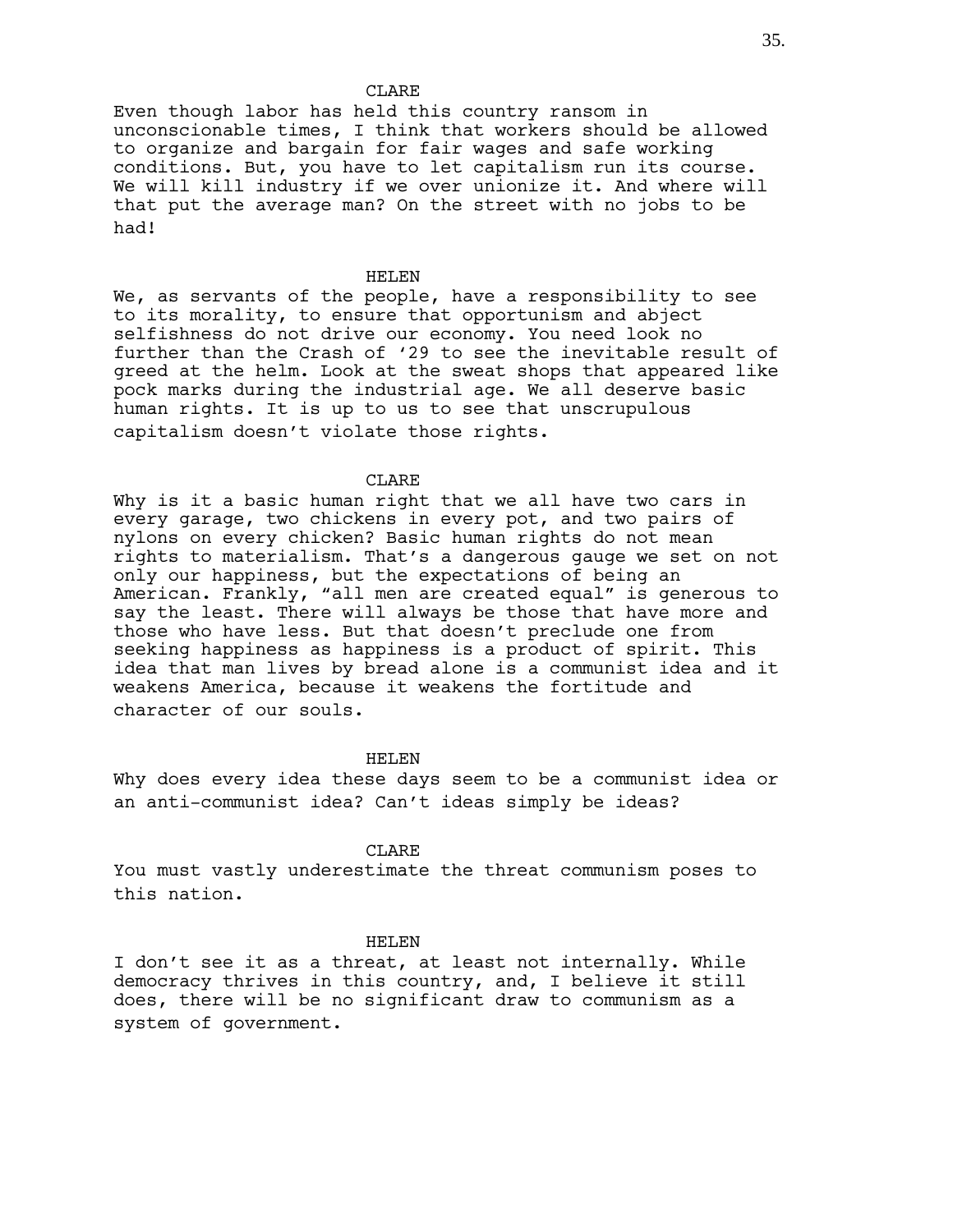When Eastern Europe falls under Soviet control, you'll feel differently, I guarantee it.

#### HELEN

I thought you didn't want to talk politics? Isn't that why you called me in your office that day, to avoid these kinds of conversations.

### CLARE

I didn't intend to talk politics, Helen, but it bleeds from the walls in this town. Besides, I am having fun. Go and get us some more drinks!

## HELEN

Clare, I really must be going -

# CLARE

Nonsense! You're enjoying this as much as I am. You had been dying for months to let me have it about Roosevelt! Besides, you're not going anywhere until Lyndon Johnson gets his ass here!

> Helen exits. SOUND of celebration from the bar has grown even softer, the light of murmuring male conversation is heard as the door opens and closes. Area lights up on Donald Freeman.

### DONALD FREEMAN

I'm merely the lowly managing editor of a magazine, Clare! Why would you want me when a man of Bernard Baruch's means is at your disposal? Never mind it was through my contacts that you were introduced!

> Area lights down on Freeman. Area light up on Julian Simpson still holding the baby as if offering it to Clare.

## JULIAN SIMPSON

You wouldn't be all that you are now, Clare. There would be no great Broadway play, no cover stories in Life magazine, no seat in Congress. But, I could've made you happy, Clare. Maybe you would be happy.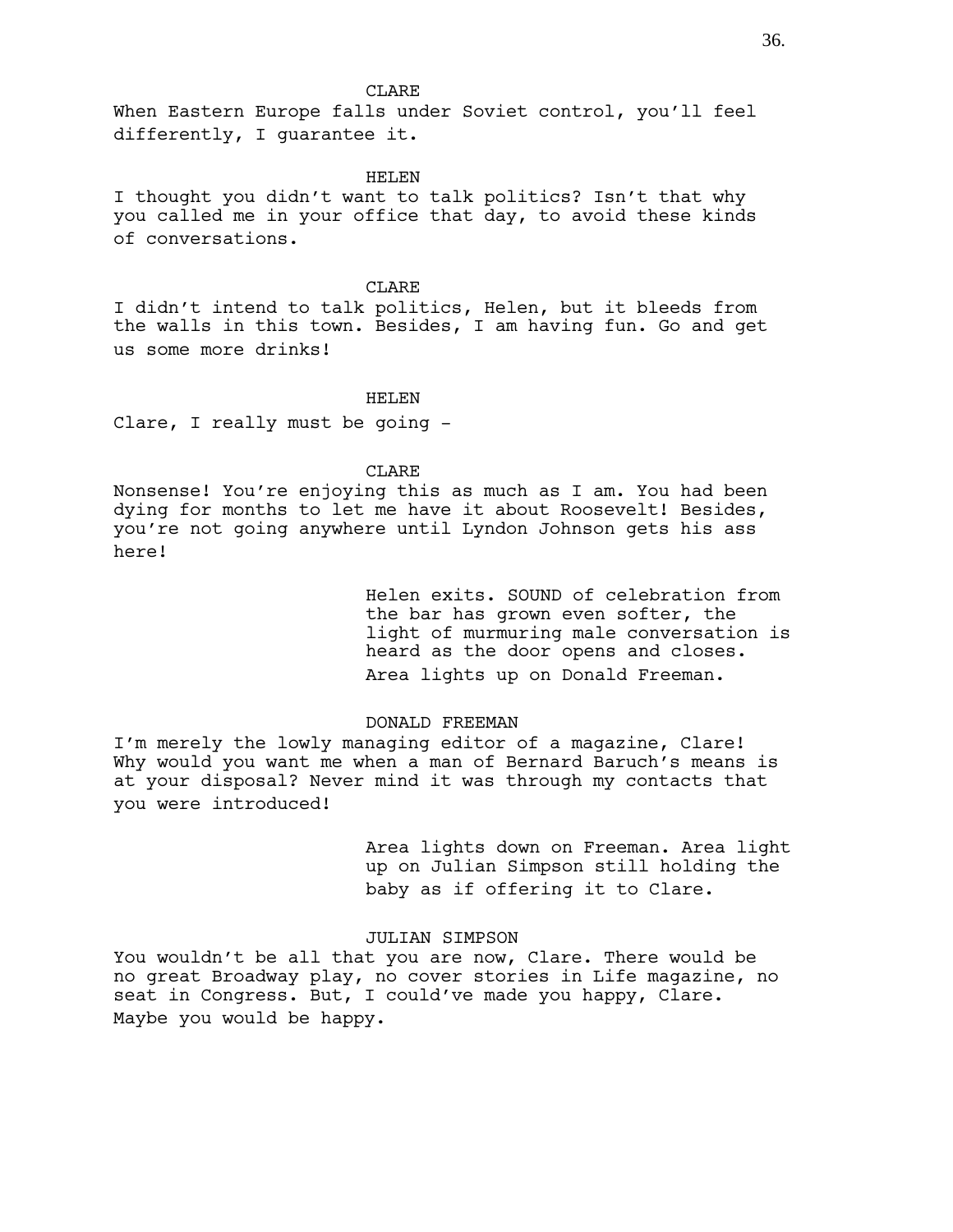Area light down. Helen enters with a bourbon on the rocks and a gin and tonic. Clare grabs the bourbon.

#### CLARE

What took you so goddamn long?

### HELEN

Mike was in the back. So, I looked at Sam's crotch, smiled, then snatched his drink. I went to Joe Martin and did the same.

# CLARE

(Holding up her glass as if to toast Helen.) To tits and ass, my dear woman, we still got'em! (They laugh.) I take it that Lyndon has not arrived?

# HELEN

No, but his aid was out there. He is not coming.

## CLARE

Oh, I am sorry Helen. At least he thinks enough of you not to keep you waiting all night - just most of it.

> Helen takes a drink and plops down on the settee.

## HELEN

You said you were with Lyndon. How many times?

## CLARE

One unremarkable toss off in a hotel room. We had drinks at Ebbit's Grill with Sam. I don't think Sam was even out the door when Lyndon suggested we get a room. I was all for it. But, I had a few things to say first. I knew I'd never have another opportunity to explain to him how his political beliefs were absurd. I confess, I may have overplayed it and blown out the anticipation. We stripped down as if at the doctor and he lay back on the bed. He grinned, unfurling at the woolly mammoth between his legs, like he was presenting the Holy Grail and all I had to do was climb on. I was barely stimulated and, as you know, he is both long and thick. Some men don't understand that you can't pop them inside you as fast as you can get your knickers down. And it is always those with large pricks who are the worst about it, when they should be the most sensitive.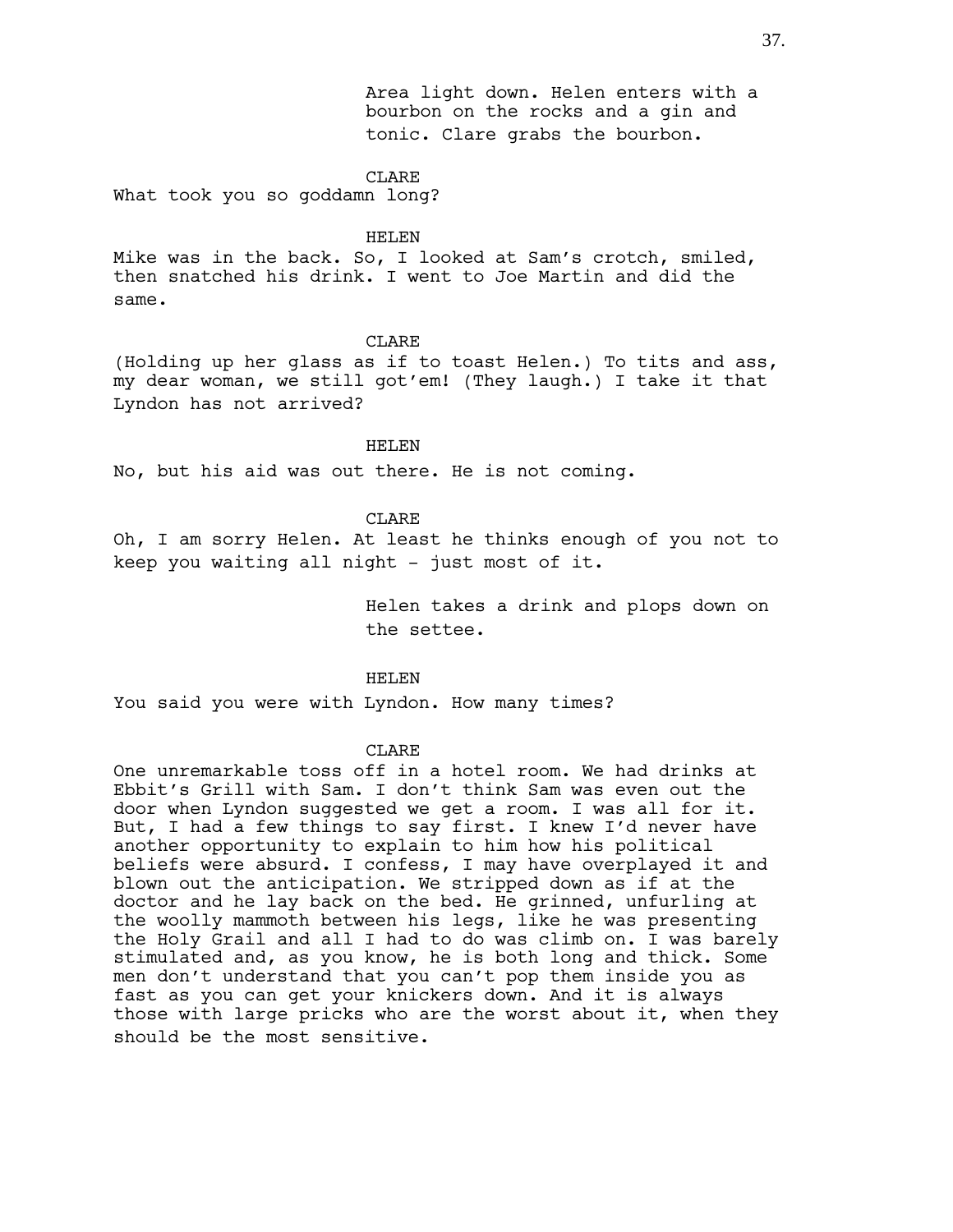I've found Lyndon considerate in that regard. He's not always gentle, though he seems to know my moods. He walks into the room and his presence, alone, is stimulating.

# CLARE

That's your head, Helen.

# HELEN

What?

## CLARE

Tyrone and Melvyn were both actors. You understood each other's minds. Then Melvyn pushed it further with the socialist thinking and all the books -

## HELEN

Melvyn is not a social-

## CLARE

Let me finish. And now you and Lyndon. Both New Dealers. You both idolized Roosevelt. Once a man latches into your mind, your sex soon follows. I bet you even found Franklin appealing in a sensual way.

#### HELEN

Don't be ridiculous! He was like a second father to me.

## **CLARE**

That hasn't stopped you before.

## HELEN

Clare!

### CLARE

Oh poor Helen. That Texan has got himself so wrapped around your mind, all he has to do is drop his drawers and holler, "Ride-em cowgirl!" Roald and Bernie so impressed me with their knowledge of a woman's southern hemisphere. Unfortunately, though it gives us great pleasure, some men find the tropics too messy.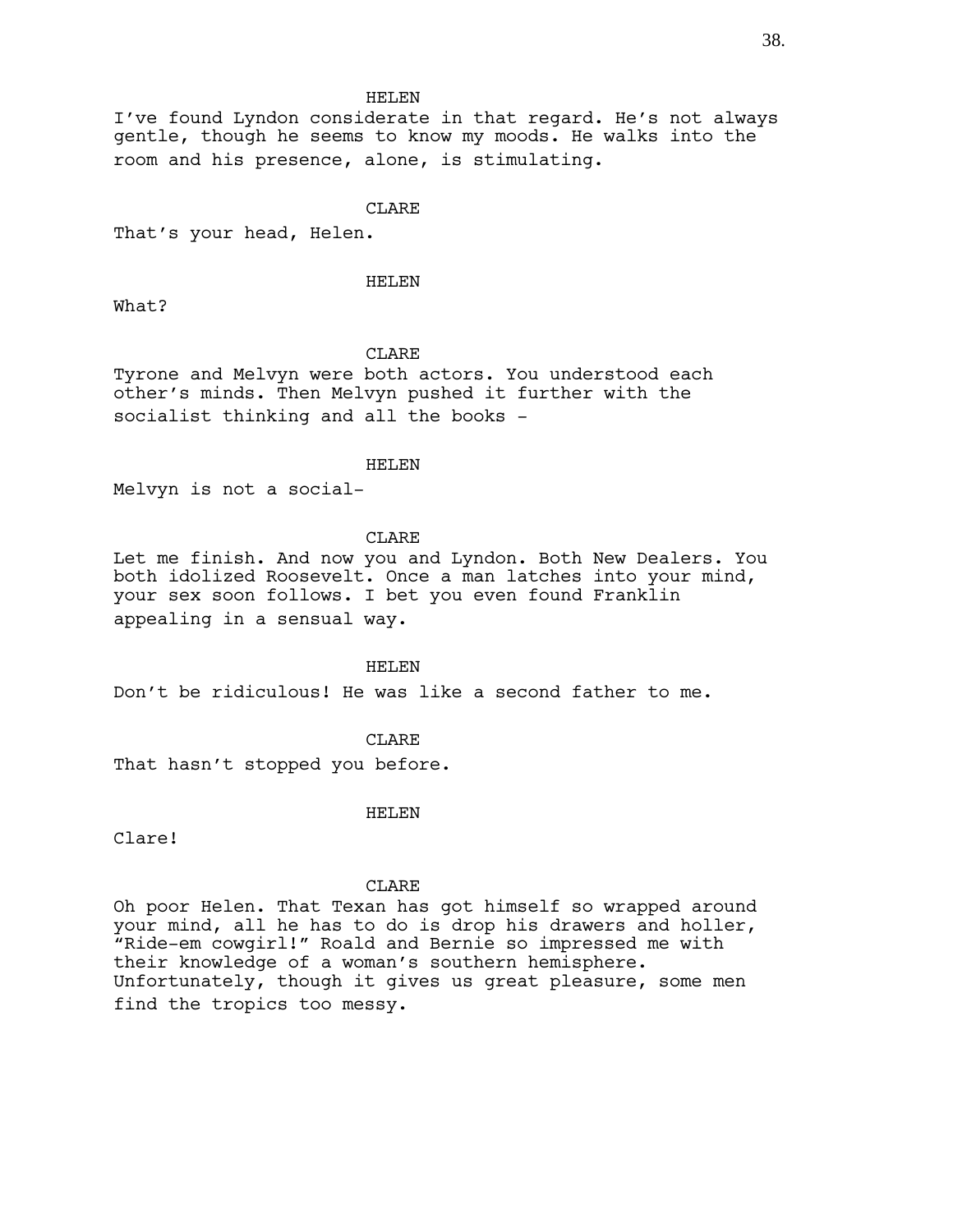Clare, my dear, it's not that Lyndon refuses to explore below the equator. Though he may have docked in your port, he knew better than to stick his tongue on anything frozen.

#### CLARE

Helen, you're in love with that man or certainly falling that way.

HELEN

Of course. I wouldn't sleep with him, if I didn't love him.

## **CLARE**

You're one of those women.

## HELEN

One of those women?

#### CLARE

You require affection. That's why, even though I'm younger than you, I've fucked a lot more men. Well, at least Lyndon reciprocates your feelings. But, if it goes on too long, there will come a time, where your politics will diverge. He will possess more than one means to wound you.

## HELEN

I don't see that happening. Lyndon and I agree on domestic and foreign policy, taxes, equal rights, social security...

CLARE

Times change. That man is ambitious. Love would never get in his way. And if you hurt him, he will strike you deeper.

Tight area light up on Roald Dahl.

ROALD DAHL

Your cunt tastes like death!

Area light down.

### HELEN

What are talking about?

#### CLARE

I've been in the House two years longer. I've watched these men. They can't hide from women like us. You're an actress. I'm a writer. We see in their gestures and facial expressions - under those none too subtle masks - exactly into who they are.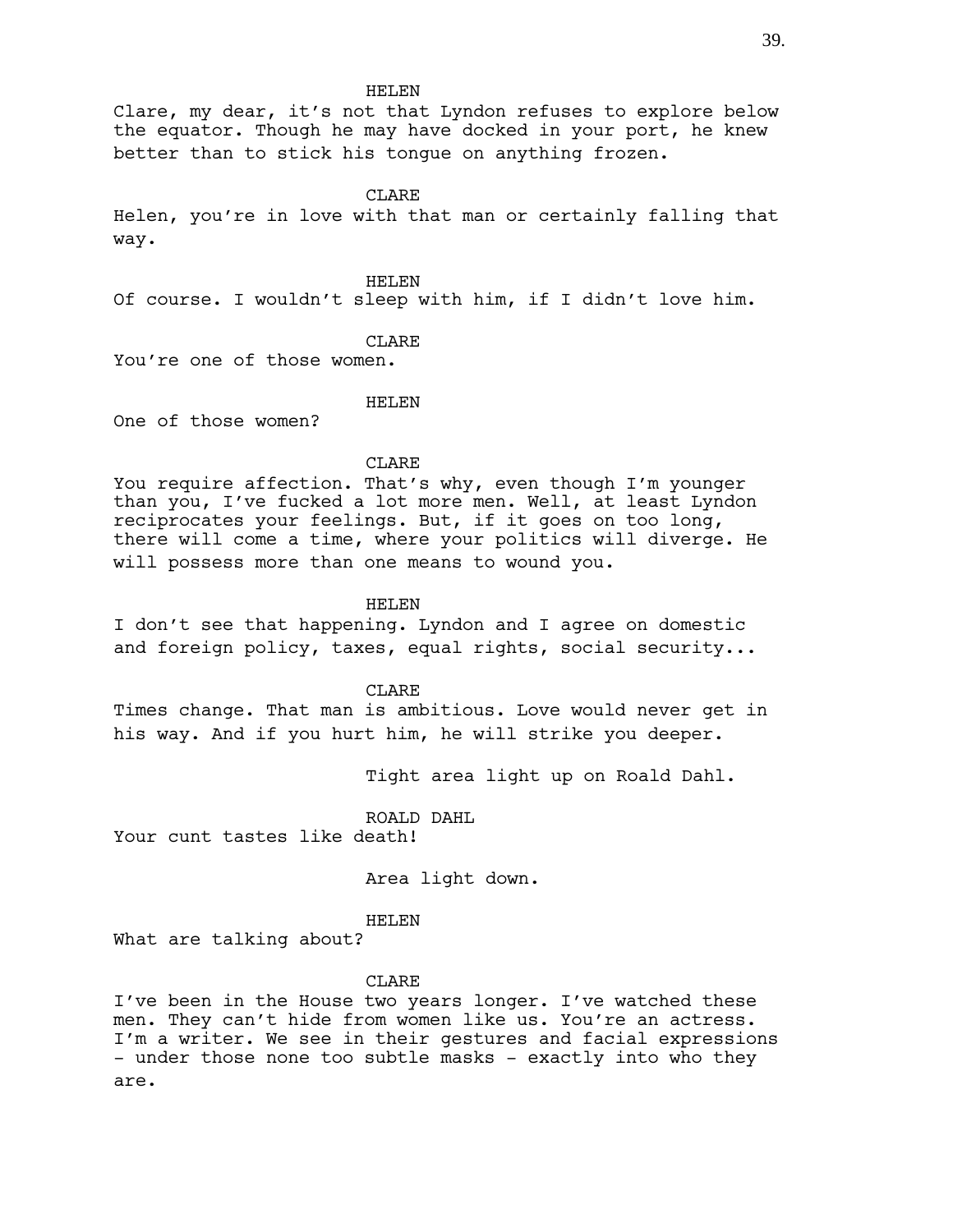I know Lyndon is insecure, Clare, deeply so. I am not as blinded by love as you think. His erratic shifts in mood can be rather alarming. An aid or assistant will make the most innocuous comment and he'll fly into a rage. I suppose you may be right. If he and I did not agree on so much, he wouldn't bother to handle me.

## CLARE

In what way does he *handle* you?

## HELEN

When Franklin died, I was so beside myself.

CLARE

You were hysterical for months.

#### HELEN

He was our President!

#### CLARE

I'm sorry, Helen. Go on.

#### HELEN

Lyndon and I hid away together after we heard the news. He has these secret places all over DC. I couldn't stop shaking. I let loose these terrible cries. I felt not just a president, but an entire dream dying. There was no hesitation from Lyndon. He was a tree, a rock. And when we made love afterwards, I completely lost myself in him.

## CLARE

I'm happy for you. Women like us need sensual passion to feel alive. It keeps our blood flowing and our minds sharp.

## HELEN

Knowing I have someone like Lyndon on my side, that he believes not only what I believe, but he believes in me, in who I am and what I could accomplish.  $-$  it means the world. (Helen laughs.) I barely had my office unpacked when I looked up and saw him sitting across from me, his feet propped up on my desk, "Welcome to Washington, Mrs. Douglas." In one flabbergasted second, all my doubts and fears about becoming a congresswoman turned to exhilaration.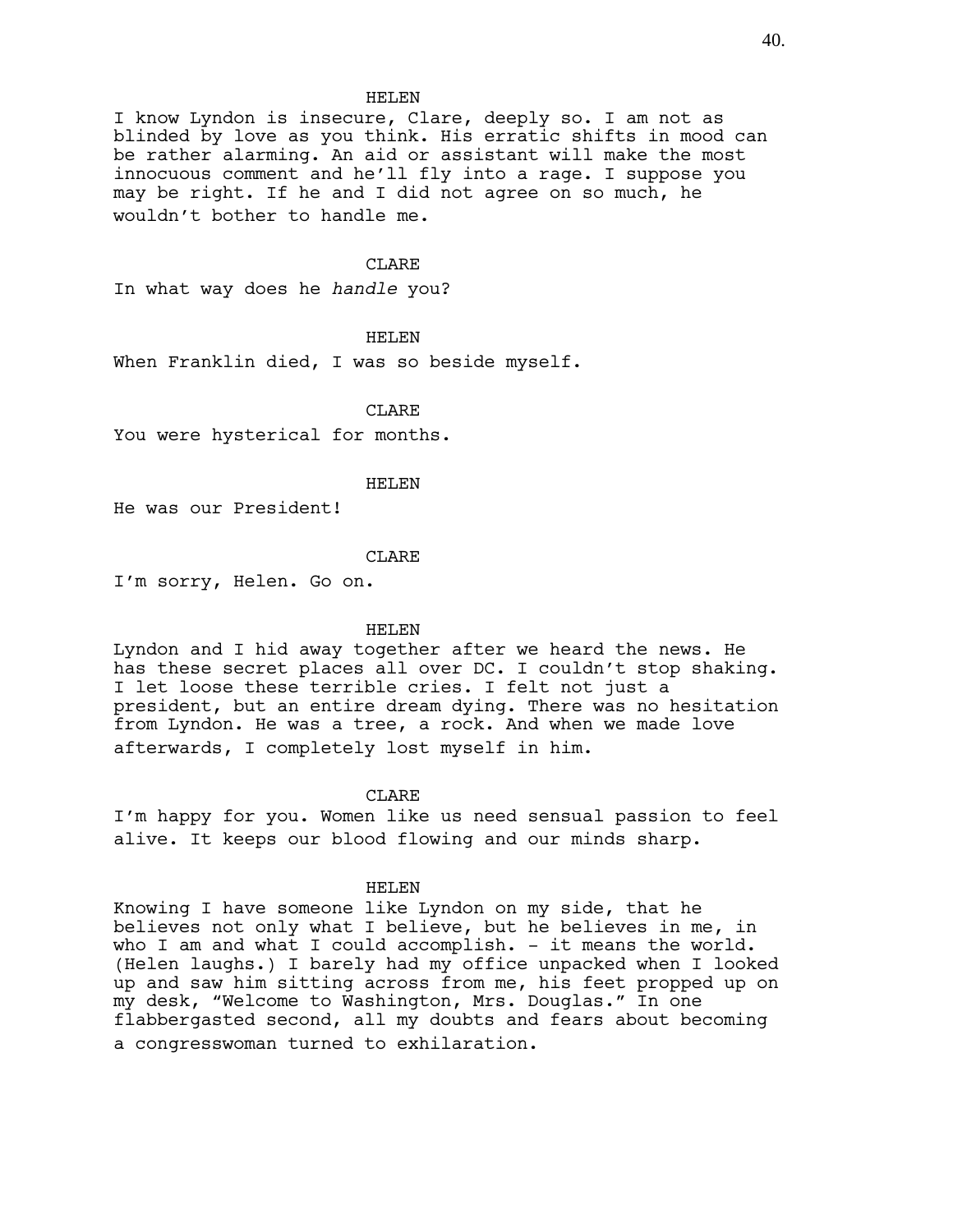I take it that you hadn't felt that kind of excitement in a long time.

## HELEN

I first met Melvyn when were cast in *Now or Never* on Broadway. I left the producer's office consumed with thoughts of screwing him. The first time we made love, naked and sweating and rolling until we were twisted all up in the sheets - I had never known such wholeness before. Then, a few years into our marriage, a cold draft crept in. I found out he was having an affair. He suggested that we divorce. I refused and...I suppose I closed a part of myself, tight like a fist.

CLARE

I happened to catch you and Melvyn in *Now or Never*. George took me out for dinner and a show - one of his rare nights sober. The play was silly. One good roll in the hay and a stifled opera diva is cured of her ailments? The elusive magical prick... You two almost sold it. It was a shame they replaced you in the movie. Gloria Swanson's chemistry with Melvyn wasn't nearly so steamy.

### HELEN

She was a great actress and she was Joe Kennedy's mistress. Back then, Joe got whatever he wanted.

#### CLARE

Back in those days, everyone was sure Joe would be something in politics. That staunch isolationism of his! Even after it obvious to everyone that Hitler was a monster, Joe was hellbent on appeasing him!

Area lights up on Joe Kennedy.

## JOE KENNEDY

How can you blame me for not wanting war, Clare? Over a bunch of goddamned Jews! I had four boys, fighting age. I lost my oldest son to that damned war! You of all people should understand.

Area lights down.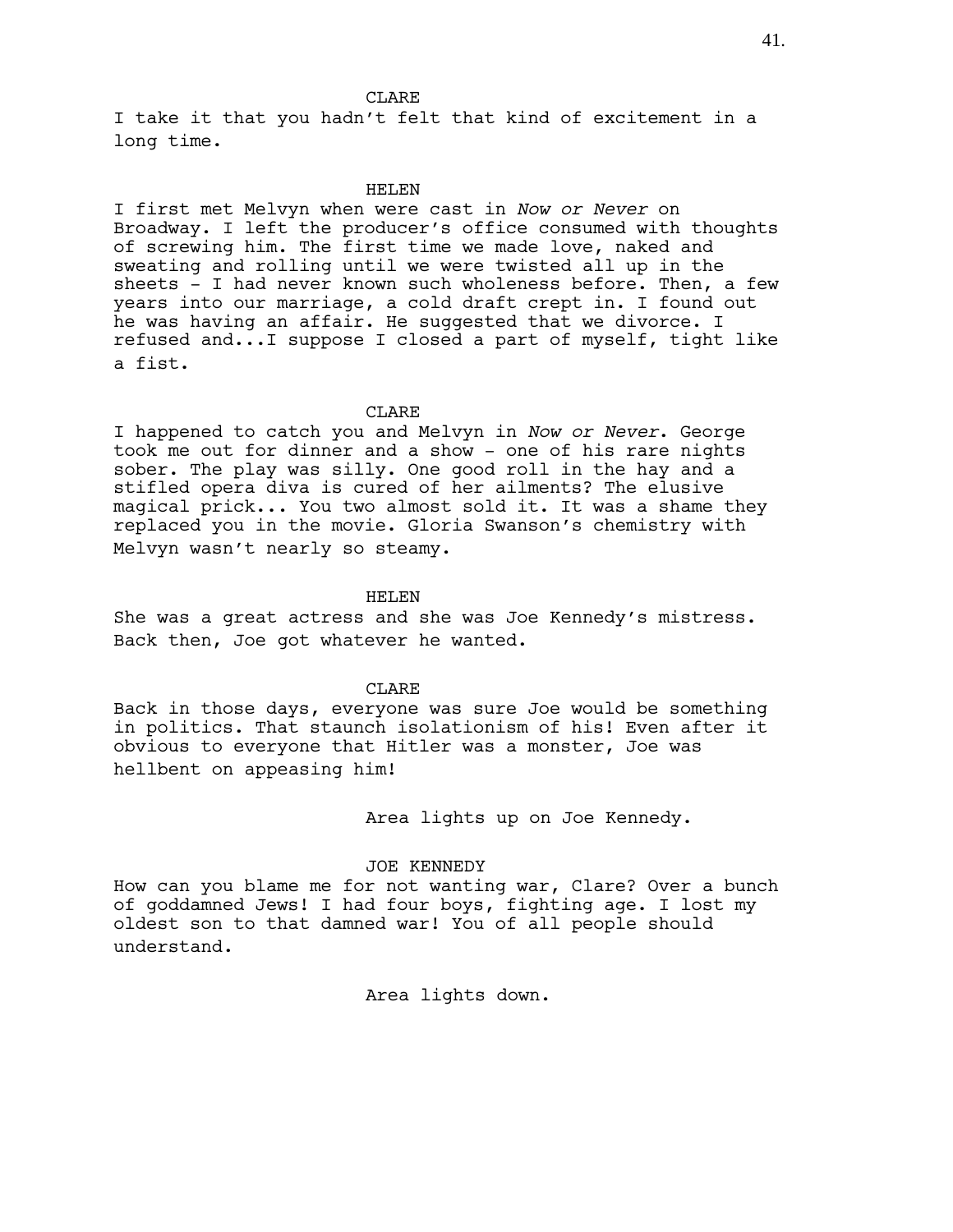Ann and Jack dated briefly. I received a lovely note from him after her accident.

### HELEN

I was very sorry to hear about your daughter, Clare. I can't imagine what it would be like to lose a child.

### CLARE

Pray that you don't ever know. (Clare takes another gulp of bourbon.) I have spoken to Joe quite a bit of late, about his faith, what it's like to be a Catholic in politics.

## HELEN

Was Joe's son serious about your daughter?

## CLARE

There was some affection between them, but Jack's courtship of Ann never came to much. Ann was too serious for a boy like that. In a way, he is like his father. Joe is fun, pure fun! We had a few "chance" encounters in Europe right before the war. I flew across the Atlantic with him and Rose. We laughed the entire way!

Area light comes up on Joe Kennedy.

### JOE KENNEDY

Oh, Clare, we should send your mouth to Europe instead of wasting our money and troops. One sweet lick of your tongue over his balls, and Hitler would be rendered helpless as a baby.

## Area light down.

### HELEN

Did Rose suspect anything?

### CLARE

She's not the sort to make a fuss. Look at all those children she bore him! Heaven knows, a devoted Catholic wife deserves a break!

## HELEN

I take it faithful was a vow you had the preacher skip.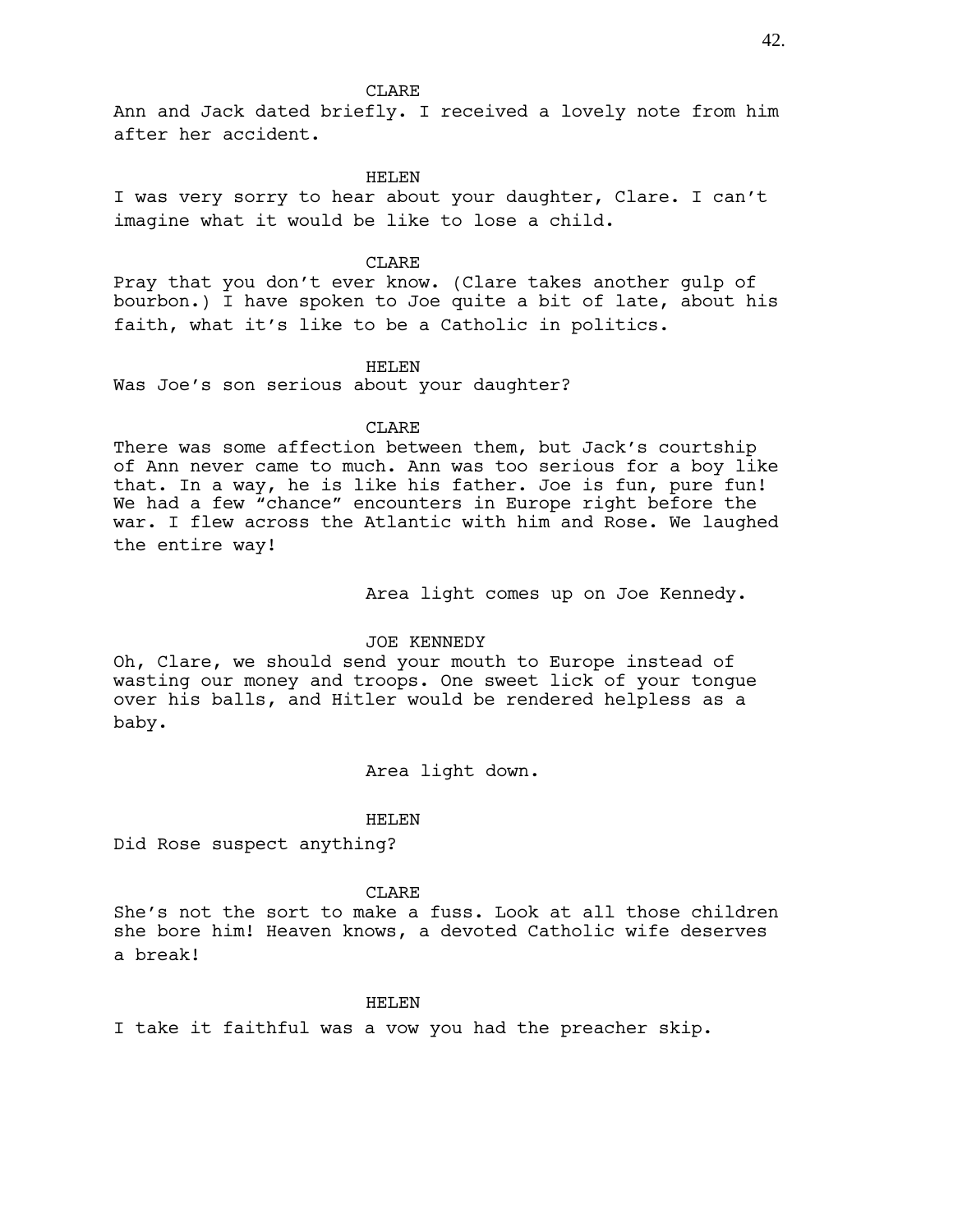I had a good intentions. But, Harry always put me on a pedestal. "Oh sweet angel!" he'd cry and bury his face in my breasts like a boy. "For God's sake Harry, just fuck me!!" It wasn't long into our marriage that he couldn't perform - not with me anyway.

## HELEN

Melvyn's never put me or anyone on a pedestal. Our mutual admiration and respect has never diminished, even if the passion has quite thoroughly disappeared.

## CLARE

Harry and I have accomplished a great deal together. He loved Ann and... I'm used to him now, as a permanent fixture in my life, a rock of male eccentricity and power. Harry supports me in whatever I do. We ignore the rest.

### HELEN

I am committed to my marriage and my children. Lyndon loves his wife no less than I do my husband. Our time together will pass.

## CLARE.

Women our age do not equate love and eternity.

## HELEN

I can't imagine that some part of me won't always love Lyndon. He's shaped something inside me - toward the woman that I am.

Area light of up Charles Willoughby

# CHARLES WILLOUGHBY

I received your stiletto correspondence, Clare. Bear no doubt, it tore the heart straight out of my chest. Through your husband, you have become unconsciously accustomed to a certain scale of living. I can't change that.

# Area light down.

## CLARE

That's all well and good for you, Helen, but I am finished with that kind of love - unbridled screwing with a man who knocks your socks off. It is fleeting and you're always left with ice cold feet.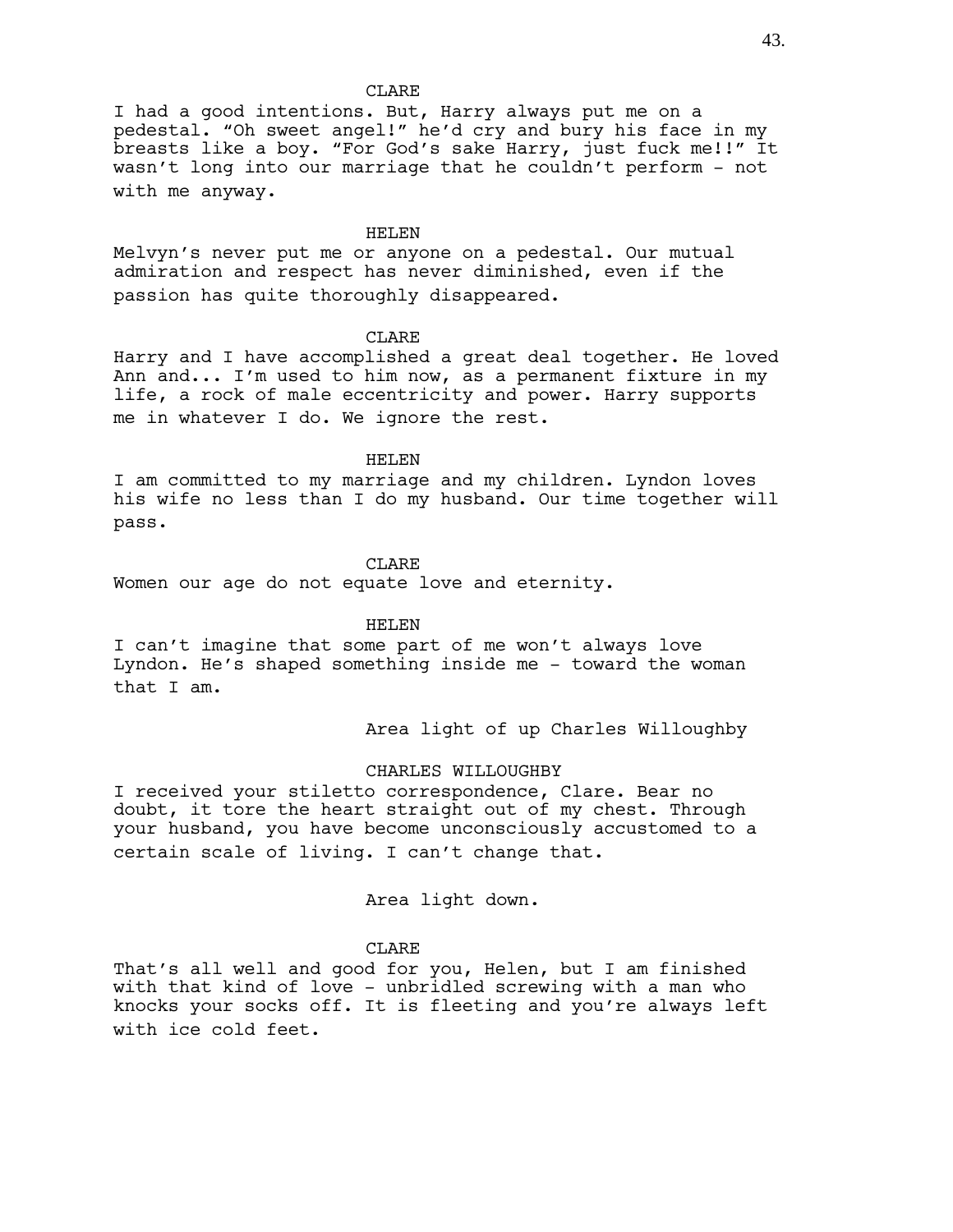Only a few years ago, I had reconciled myself to a celibate life of dedicated service. Now I'm having more fun than I could ever imagine. You never know what lies before you Clare.

## CLARE

I've screwed men over four different continents. I've rarely felt peace or satisfaction. Bishop Sheen said that I needed to sever sex from my life's motivations.

## HELEN

I don't know how good Bishop Sheen figures in all this. But you cannot simply pop into the surgeon to have your sex drive removed.

## CLARE

If that were that case, I would have the surgeon remove a lot more than my sex drive. He could start with my tongue. It is a finely honed, deadly weapon. The only way to stop its endless spew of clever vitriol is to bite the damn thing off. Donald Freeman was right. I am a heartless bitch.

Area light up on DONALD FREEMAN.

### DONALD FREEMAN

I believed in you Clare. The only one who saw through that porcelain skin and those delicate features into your true talent! Why can't you love me, Clare? Why? Please. Please. Love me Clare. (He reaches our for her then collapses into sobs.)

## Area light down.

## CLARE

When he discovered I'd gone back to Bernie, he called me a whore. I told him Bernie was a man, an old man, but strong and hard like a man should be. I told Donald I couldn't stand his dirty fingernails and cream puff belly. I said if I wanted to screw women, I would have remained a suffragette! Then he went off and drove his car into a tree. He lingered for a day in the hospital. I never went to see him.

### HELEN

We all say terrible things when we're angry Clare. You couldn't have predicted what he was going to do.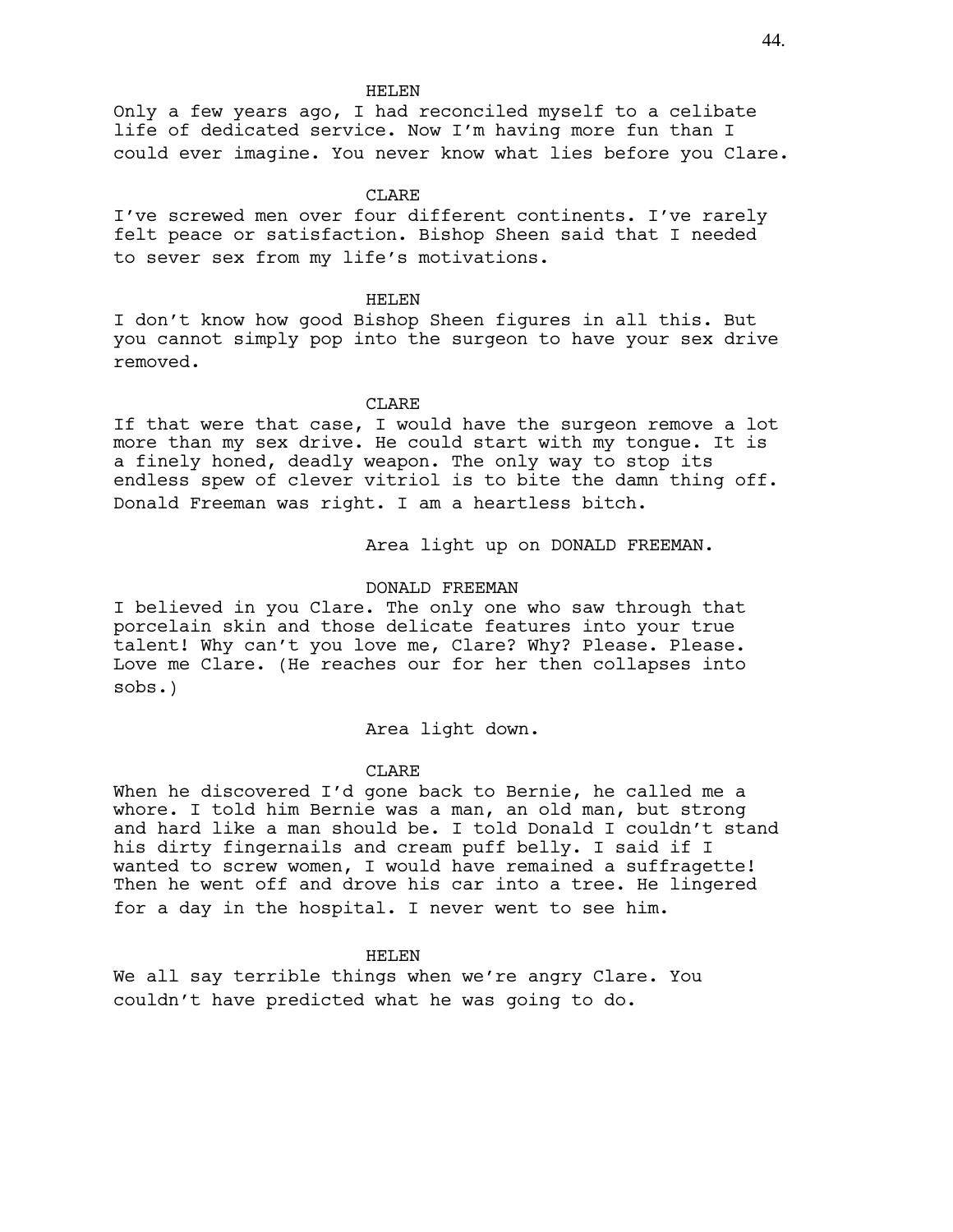Oh, that's not what everyone thought! When I took his position at *Vanity Fair*, the staff all whispered that I deliberately drove him to it. Why did he have to fall in love? Mother taught me that an ambitious woman can't be too precious about sex because men certainly aren't. I wasn't some vacuous tart screwing my way up the ladder for kicks! I had ideas. I had talent. I had... Oh God! Another body mutilated on the tracks of Locomotive Clare. I should have stayed with Ann's father. I deserved a man like George Brokaw! I deserved to get knocked around!

## HELEN

Clare, God did not take your daughter in order to punish you for your scathing wit. Even if you had been a saint, the same senseless, inexplicable accident would've occurred.

> Area light up on Julian Simpson. The baby's blanket is covered in blood around the head area.

## JULIAN SIMPSON

(Calmly praying.) Nor height, nor depth, nor any other creature shall separate us from the Love of God.

## Area light down.

## CLARE

She was only twenty years old. God, if I had known I would have her for such a short time, I would've said the hell with running for Congress. The hell with writing! I wouldn't have divorced George. I would've taken Ann away to a little beach house or an apartment in Paris. I would've been with her, every second of everyday.

### HELEN

Clare, you feel guilty that you can't foretell the future.

#### CLARE

I deposited Ann with her grandmother time and again to go off on some frivolous pursuit. I stuck her in boarding schools because I was too busy to raise her. You know something about that one yourself.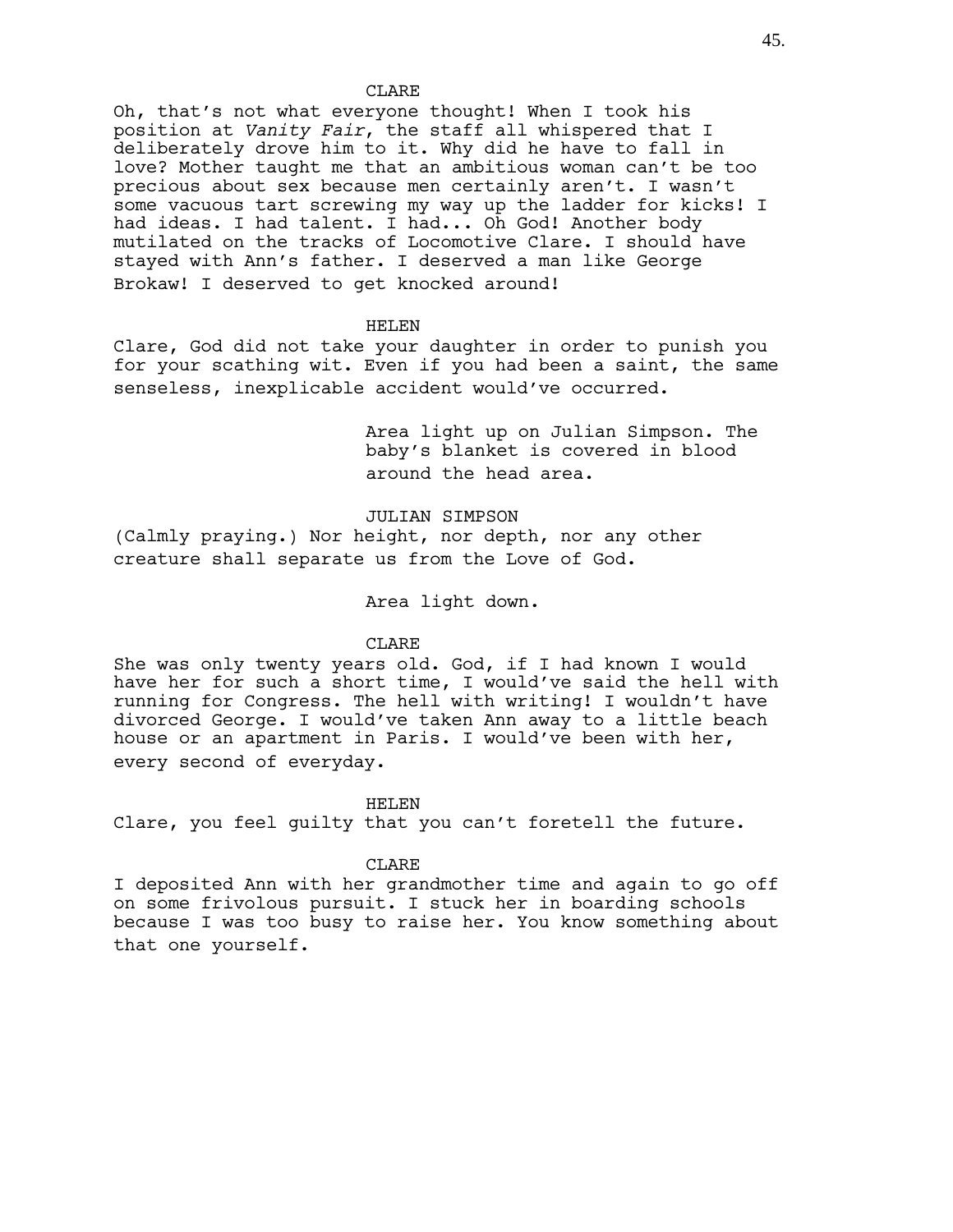I hate not being able to spend enough time with my children, but I don't think we do our kids, especially our daughters, any favors by ceasing to be who we are because we have chosen motherhood. Men certainly don't make those kinds of sacrifices.

### CLARE

Oh Helen, please, men are incapable of making those kinds of sacrifices.

## HELEN

I am trying to serve my country, to build a better future for all of us, my children included. I believe that Peter and Mary Helen will come to understand - that my love for them and the hope that their lives would see nothing but a world in peace - limits the time I can spend with them.

### CLARE

You are so much as I was two years ago, so sure of what you could accomplish, positive, through the passion of your reasoning, your strong influence will be felt. But, you are merely one tiny piece in a five-hundred member legislative body that, in its entirety, is but half of the legislative wing. Better get your helmet on. You'll be banging your head on more solid brick walls than you could ever imagine.

#### HELEN

Perhaps I won't have the same experience as you.

### CLARE

Because you think your ideas are better than mine and therefore you'll have a better shot at success? (Helen is silent.) I tell myself, if I were a man, I would be thought cavalier and insightful instead of a raging bitch. I would've sky rocketed into influence! Maybe that's true. Maybe it isn't. Whatever the reason, I don't possess what is necessary to accomplish anything of significance in politics.

### HELEN

Clare, whether I agree with you or not, you seem to have the country's best interest at heart. Seeking elected office must come from a deep desire to help make the world a better place.

### CLARE

(Sarcastic.) Oh yes, Helen! That's why we're all in this. For the selfless sacrifice of public service! (Beat.) I did want to help win the war. For all my sarcasm, my motives were altruistic.

46.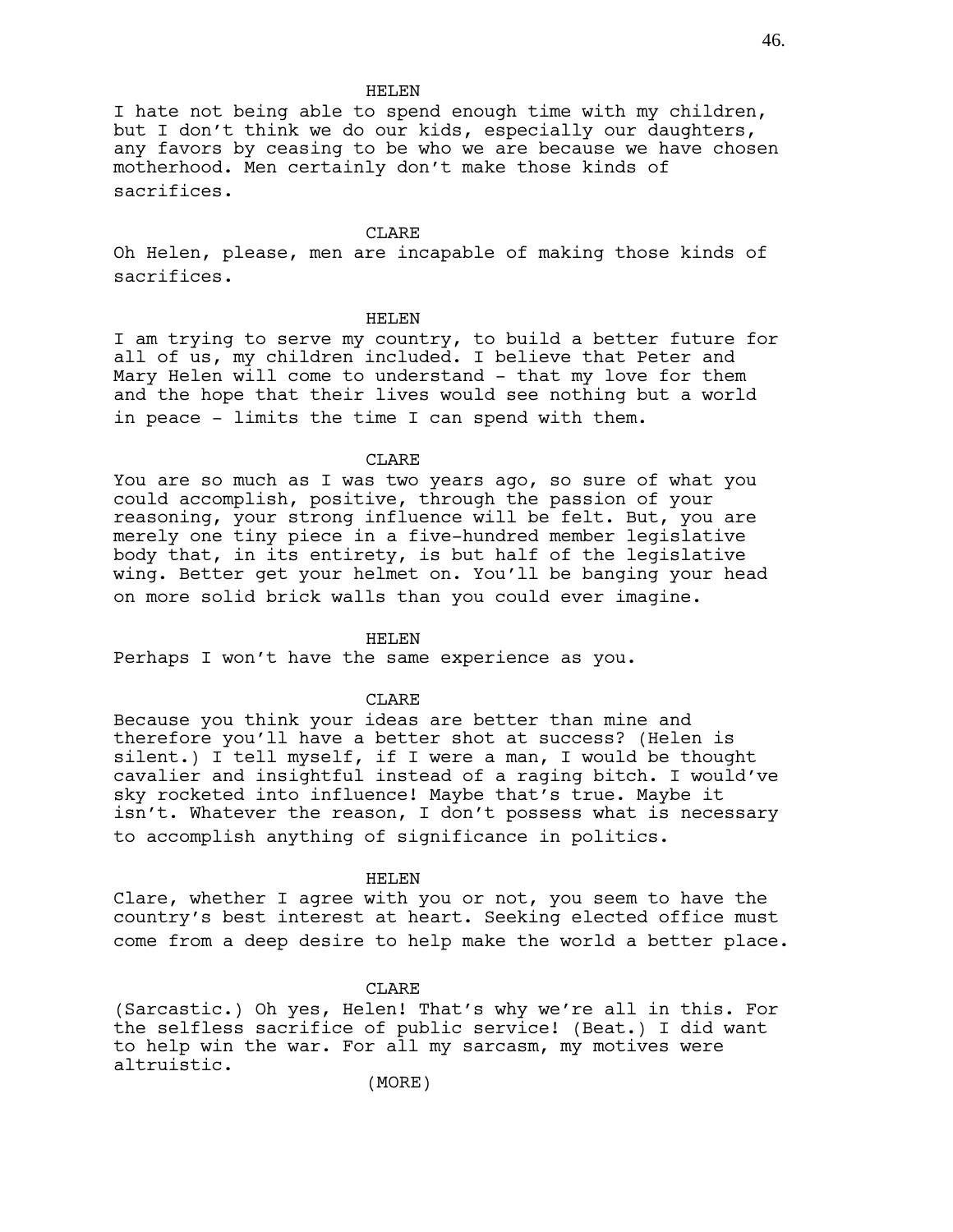# CLARE (cont'd)

Oh, and I loved campaigning - if for nothing else but the distraction. Campaigning is quick - you breeze in to some ribbon cutting or rather, make a a few well-meaning promises, shake hands, kiss babies, and it's on to the next batch of folks. Governing is slow, monotonous, an endless sea of reports and tedious details.

## HELEN

Campaigning is like putting on a series of little shows. I spent most of my life doing that. (Helen laughs.) Though sometimes, even a seasoned performer can have an off night.

## CLARE

Did the articulate and earnest Mrs. Douglas muddle one of her pretty speeches?

## HELEN

You could say that. My district is a salad bowl of mixed races. I arrived to speak to a Colored congregation. The place was packed. I was introduced to thundering applause. And, I looked out at this sea of smiling dark faces and I blurted out, "I just love the Negro people!"

#### CLARE

(laughing) Goodness gracious, Helen, it is a wonder you won the election.

### HELEN

Before the day was out, I got them back.

# CLARE

How?

### HELEN

By getting straight to the issues and not condescending to them after that. Last winter, when that bastard, John Rankin said that we had not been able to win the war because of all the Negros on the front lines, I wanted to rip his face off!

## CLARE

Negro wasn't his exact word Helen and I believe yor' speakin' of Congressman *Lightnin*' John Rankin.

#### HELEN

Oh! I hate that man!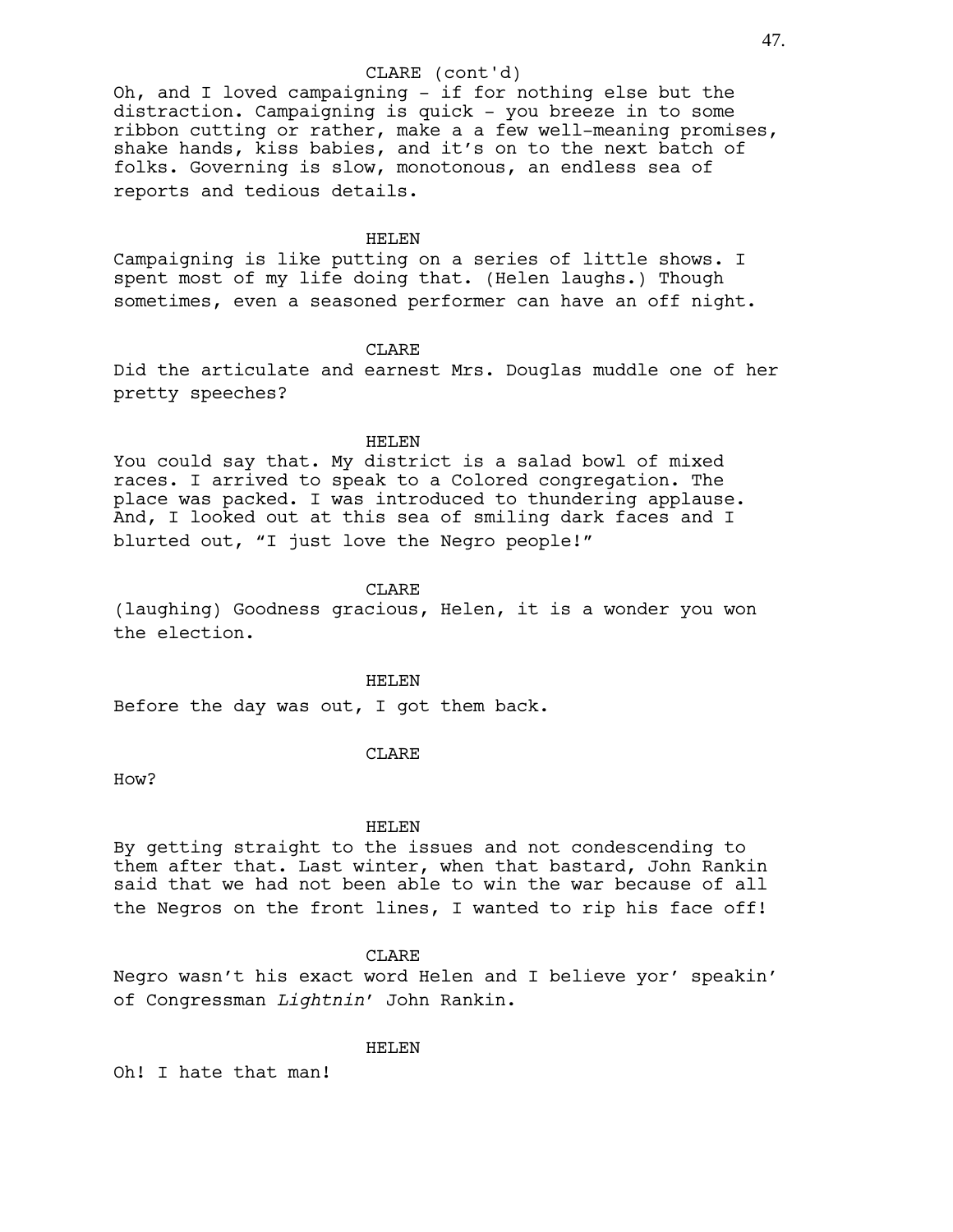He knows it was you who hissed him!

## HELEN

Good! He's the type of Southern Democrats that disgusts me.

## **CLARE**

I own a plantation in South Carolina. I've seen it first hand. So many Negros, beaten down, humiliated. If you look closely, you see a fire in their eyes. Unless things change soon and drastically, those fires are going to rage.

## HELEN

They will have to give us time to work it out. We can pass laws for equality. Already I've broken barriers here in Washington. I hired a Negro secretary, a wonderful young woman. There were grumblings, but the world didn't fall in. I've almost got the cafeteria desegregated and I plan on nominating a promising Negro boy for West Pointe.

## **CLARE**

Why Miss Helen, you white folks is so wise and those lynchin's don't hurt a bit. For crying out loud, the barriers you broke exist in a fish bowl, not the real world. I cancelled a speech with the DAR when they banned Marian Andersen from singing. That didn't change their minds. The only thing that will force real change is when Negros aren't taking it anymore and the government is forced to act.

#### HELEN

The last thing this country needs, after a war, are race riots.

## CLARE

To those afflicted, racism is an embedded poison for which fire is the only anecdote. I see violence as inevitable.

## HELEN

I have to believe - especially now - that every major problem that we face can, somehow, be resolved peacefully, through communication. We've just come out of a war, Clare, and not just any war, but a World War.

### CLARE

I don't hold much hope, Helen, not with human nature being what it is.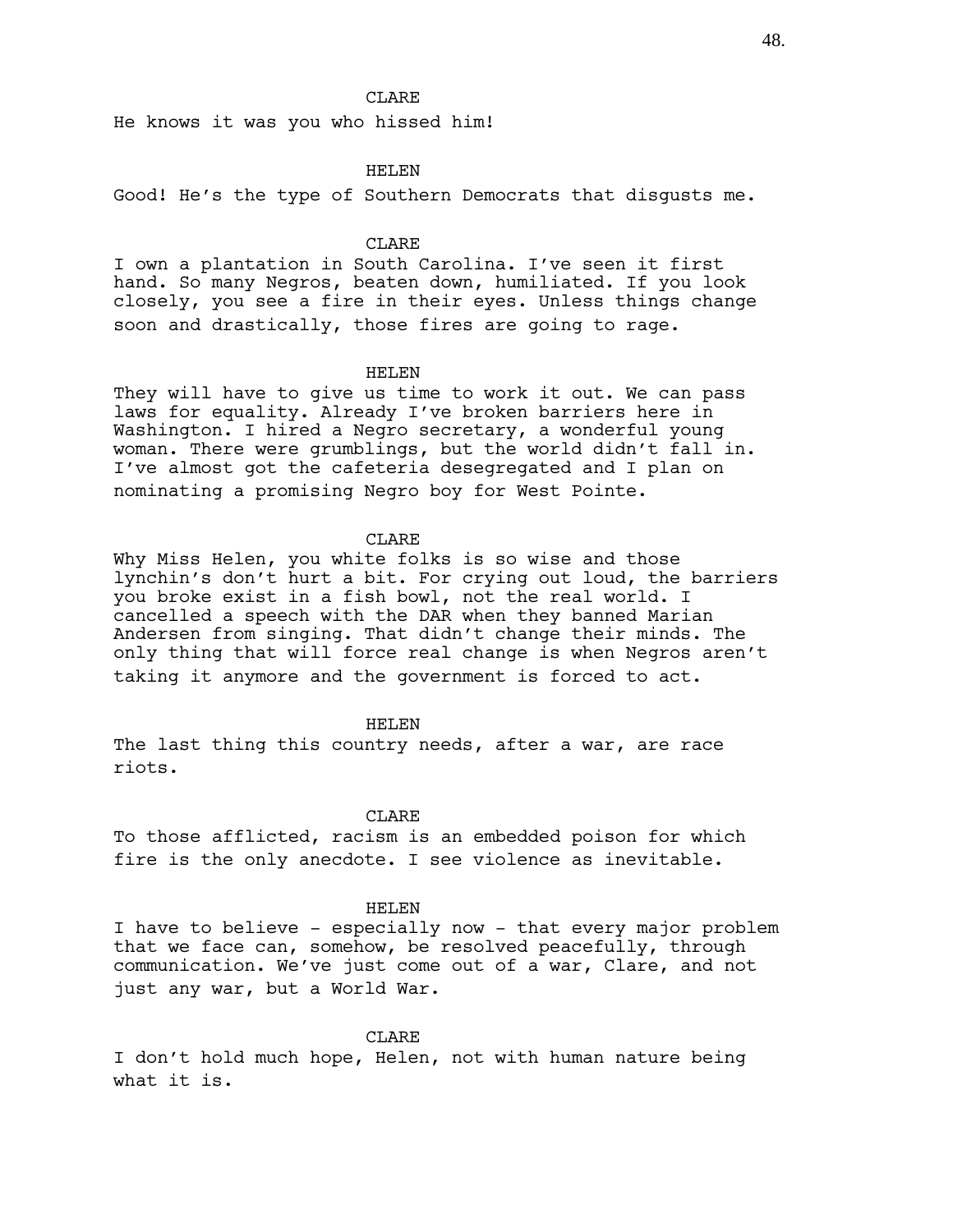We have developed and used technology that has the capability to destroy the entire human race! Surely, now of all times, we must figure out a way. I hold considerable hope in the UN. It is yet in the nascent stages, but there now exists a tribunal, an international policy making institution comprised of members from of the entire world.

## CLARE

Policy doled out by a group of administrative diplomats is not going have any effect without a strong military to back it up. And who is going to provide that?

## HELEN

If all nations are involved in the decision making process, I think that military force, in many cases, can be avoided. I plan to lobby President Truman for a post on the UN delegation. There will be real change, you'll see.

## CLARE

Helen, I am afraid your naivete rivals that of an unborn child. Though it would be ducky if you were right.

#### HELEN

It can't end with atom bombs flying. We cannot go down the road of war again, not after Hiroshima and Nagasaki showed us exactly what we are capable of. I have nightmares. Mary Helen and Peter crying out for me and there is nothing I can do. We should never have dropped the atom bomb. If Franklin hadn't died, we might have found another way.

# CLARE

Helen, you have to be out of your mind! Truman didn't pull the Manhattan Project out of his hat and voile, in four months you've got an atom bomb. Don't deify your precious Franklin. The Japanese were licked, but they weren't going to surrender until every Japanese soldier was dead and they had taken thousands more American lives along with them.

### HELEN

I understand that, Clare, but we targeted the civilian population when we dropped those bombs!

CLARE Hitler didn't target the civilian population?! Don't oversimplify this, Helen. (MORE)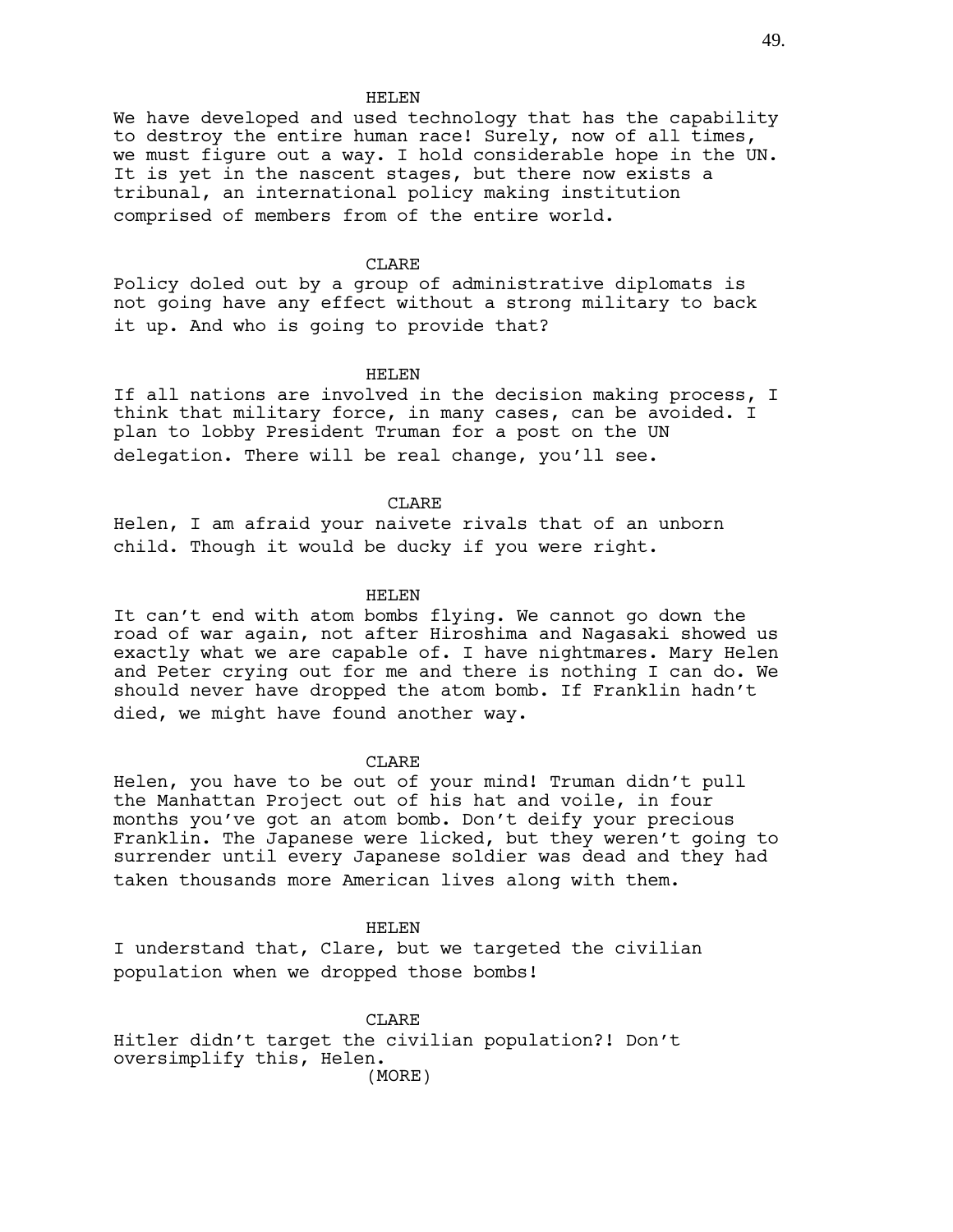## CLARE (cont'd)

Harry and I toured China with Chiang Kai-shek long before most Americans knew we were fighting a war on more than one front. The Japanese slaughtered Chinese civilians just as Hitler slaughtered the Jews. Hirohito was hellbent on world domination. The population followed him with devotion. The Japanese army mercilessly bombed Chinese villages, raped and tortured women and children. We had the means - horrible means, yes! - to end this abominable war suddenly and decisively. Like Truman, Roosevelt would've seen the wisdom political and moral - behind saving thousands of American lives.

#### HELEN

It's only a matter of time, isn't Clare? A matter of time before the Russian's have it, a matter of time before England and France follow suit. Could you imagine what a man like Hitler would've done with the atom bomb? How long before another Hitler rises in the world, another Hirohito? How long do we have before one of those bombs ends up in the wrong hands? And he simply gives the order, with no care that he could end it all.

## CLARE

As our war with the Nazis proved, the world of totalitarianism and the world of liberty are doomed to come into conflict. It's a matter of our winning that conflict before it is too late.

HELEN

Too late? Never in our history have we had the capability to destroy the entire planet.

#### CLARE

I read the reports from Hiroshima and Nagasaki. Some of those who survived the immediate explosion - they had horrible radiation burns. Masses of them went into the water. They thought it cooled the fire in their skin. That's where they died, in agony. Radiated bodies rotting like logs. I remember China on the road to Mandalay. We came around a moat where bodies of Chinese children floated in the water, babies bobbing like apples. When I close my eyes, I see them charred and melted faces, their eyes are fixed in horror.

#### HELEN

(Approaching Clare carefully.) Clare, try not to upset yourself.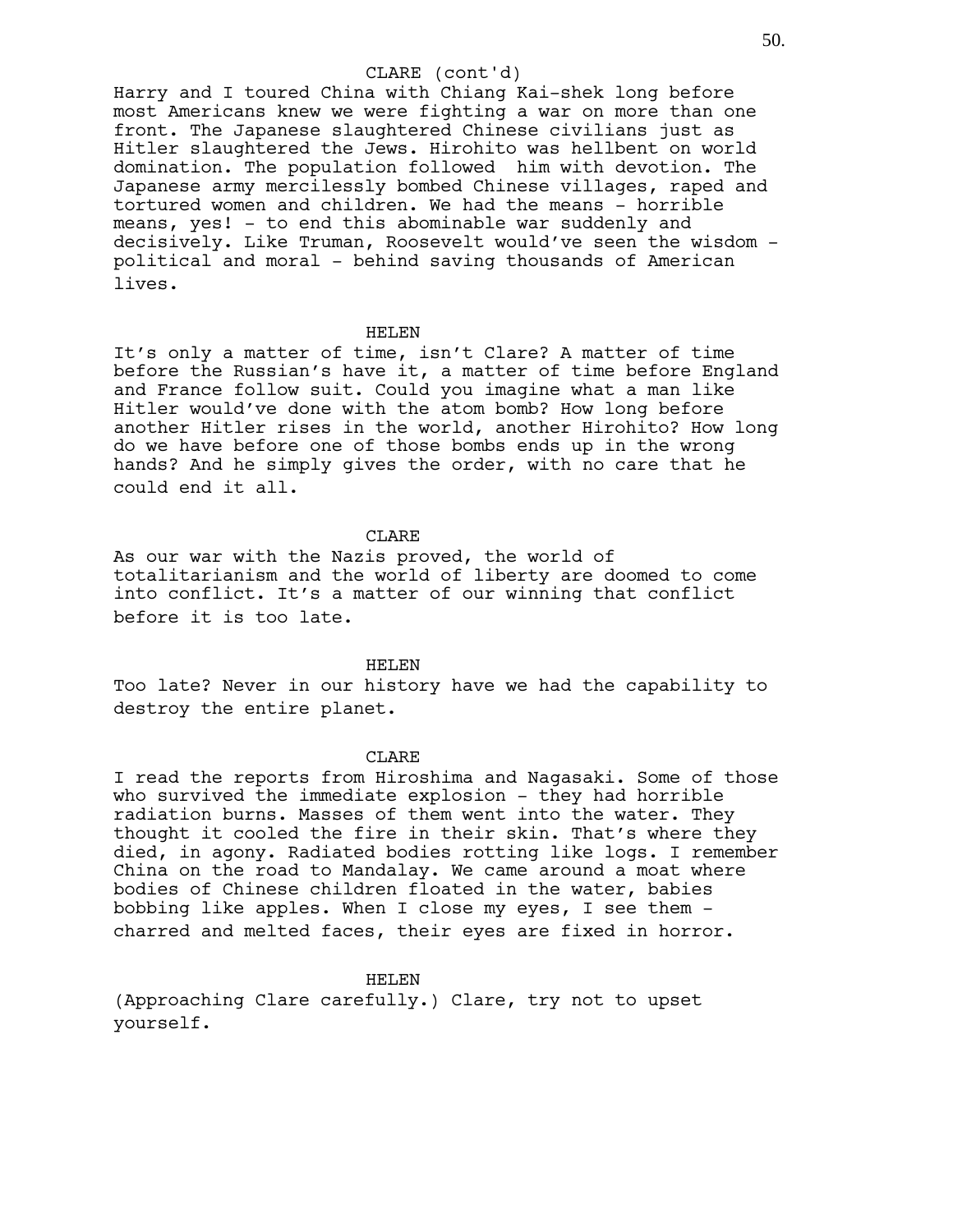You live through a few bombings, Helen, and you think death is the worst that can happen. I felt lucky when I cheated it, exhilarated by the risk. But then it hits, not me - I'm a cat. I have too many lives - it takes my daughter, my only child. Her entire life ahead of her and she was gone. They told me that her injuries knocked her unconscious; she died instantly. She didn't suffer. That's what they wanted me to know. Some deaths are far worse then others, I suppose. There are things that men do to men in this world that make death preferable.

#### HELEN

Clare, the more you try and make sense of it, the more it is only going to send you into despair. All this death and destruction, it makes no sense!

## CLARE

Sense! That's a hell of a word, coming out of war! You want to talk sense? When I went to Buchenwald, I'd already heard about the horrors of Hitler's concentration camps. In a moment of defiance, I went to face death head on. I had seen its worst when it took Ann, there was nothing else it could do to me. I recognized the smell of decay as we approached. There was no choking back vomit like in China. I knew what to expect. I examined the stacks of emaciated bodies. I thought I'd seen the most despicable atrocities all before. But, I hadn't seen anything. Death, when it finally comes is a release. At the camp, I tried to find some way to comfort the survivors. I looked into their eyes, dull and confused, gray skin stretched over their skulls... It won't ever stop. We'll barely have time to catch our breath and it will all kick up again - more death, more slaughter. The players may shift, but the war games will never end. Not until we're all dead.

### HELEN

Clare, when more time passes, you'll feel hope again. It's going to be all right.

## CLARE

It's not going to be all right! You've never lost a child, Helen. There is no hope after that! The back of her skull was crushed. Her pelvis was crushed. But there wasn't a scratch on her beautiful face. She looked perfect lying in her casket. She looked like an angel. God! Why?! I always told her to lock the doors so they don't fly open. Her grandmother was tossed out of the car in front of a train. Ann promised to be diligent after that. She promised me. I wasn't around to remind her. It's my fault! God, I can't take it anymore! I want her back! Please God anything! I'll do anything!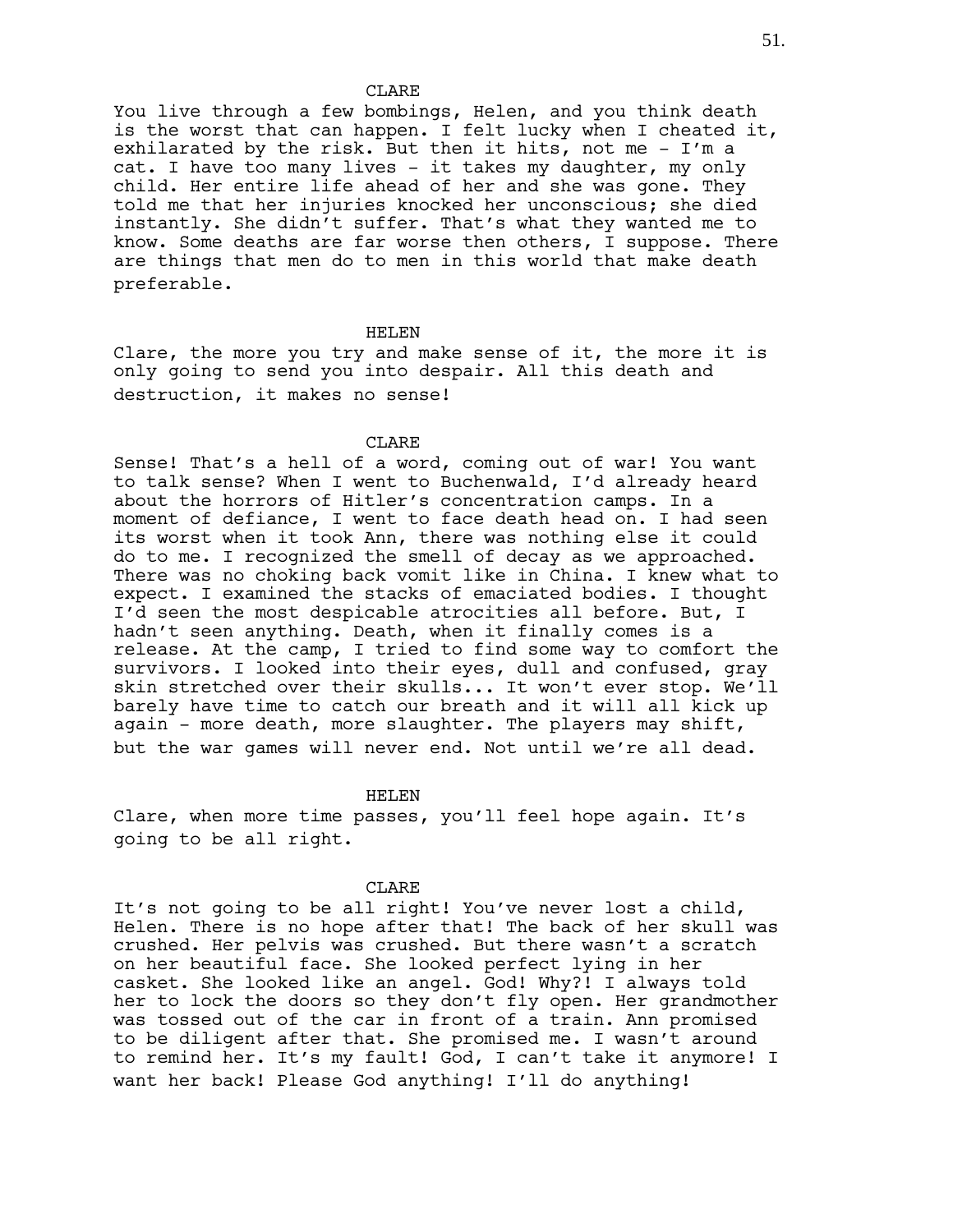Helen rushes to Clare as Clare shrieks and breaks down into sobs

### HELEN

Clare! Ssssh. It's all right. It's not your fault. We do the best we can. So many things are dumb luck!

> There is a knock at the Powder Room door. Clare gasps, afraid to be discovered in such a state.

# MIKE

Mrs. Luce! Mrs. Douglas! Are you all right?

Helen rushes to the door and opens it. SOUND from the bar as she opens the door, has grown quiet. Helen slips out.

## HELEN

Mike! You must be wondering...

Helen exits. Clare tries to pull herself together. Her hands shake. She stares blankly in front of her, then sinks onto the settee.

Area light up on Charles Willoughby.

### CHARLES WILLOUGHBY

I fell into a desperate longing, a sudden knowledge of the dragging of time and the years passing. Then, I felt your lips and hope sprang anew. Months of war toll on and on. In this separation, my darling, remember how natural and free we were together, how that was a true blueprint for life.

> Area light stays on Willoughby as the second area light comes up on Lucian Truscott, holding out a glass of red wine. As Truscott speaks, Willoughby listens, slowly realizing that Truscott is another man in Clare's life.

## LUCIAN TRUSCOTT

Drink with me Clare! Listen to birds singing in this pine tree. This same tree is where death almost took me. It is so peaceful now with you.

(MORE)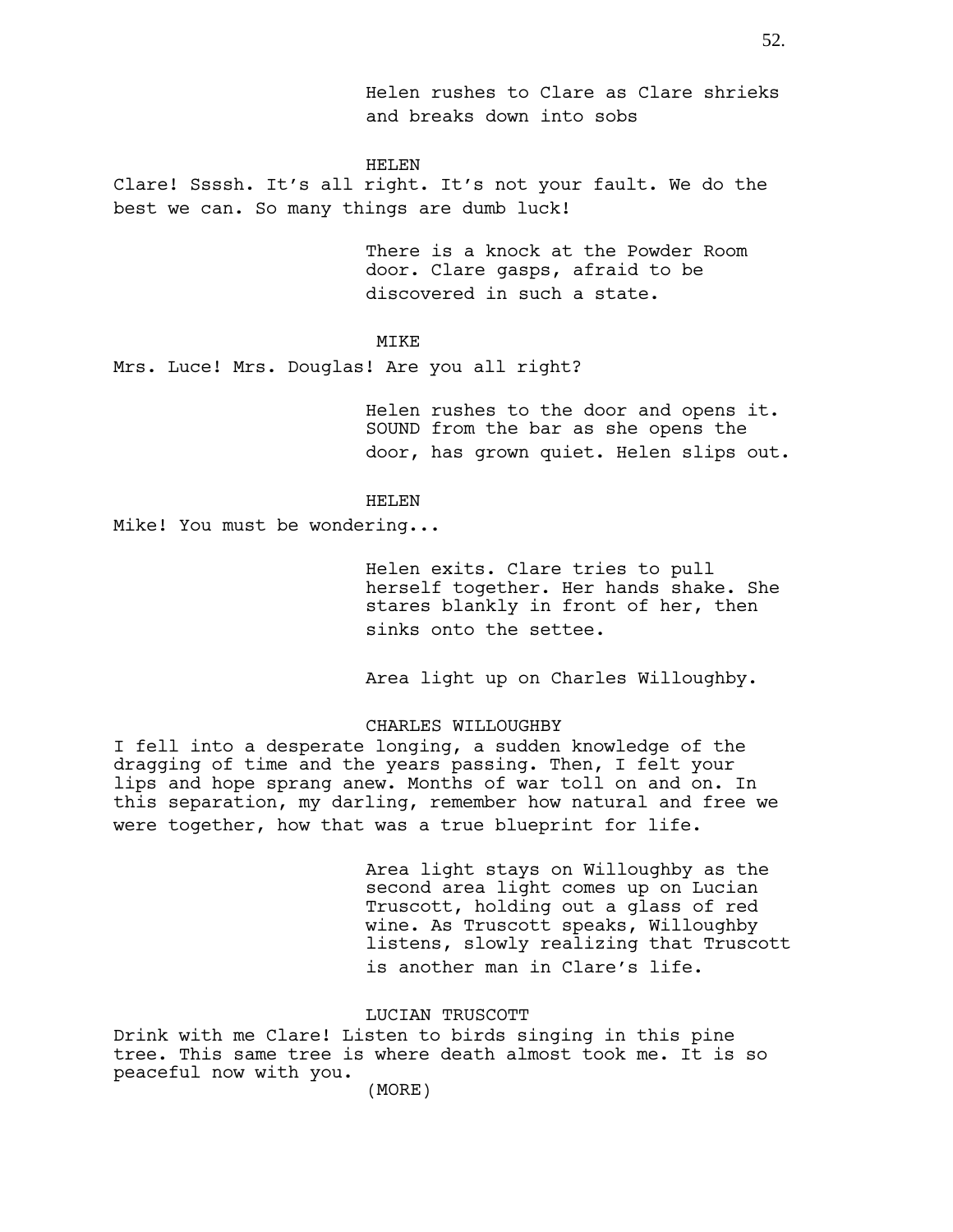The sun reminds me of your hair, the sky your eyes so blue. Men crouched against this tree, bullets cutting through their hearts and brains. So strange this place, no longer a hell, is yet haunted by ghosts that mock your beauty and your grace. LUCIAN TRUSCOTT (cont'd)

> The two Generals look at one another and look to Clare. Julian Simpson steps in behind them, his eyes fixed on Clare. Willoughby becomes dejected while Truscott laughs in amused disbelief. Area lights down.

Clare grabs the gin and tonic and places it to her lips. She stops. She sets it down. Clare closes her eyes, pulls a rosary from her dress. She prays.

Helen enters with a plate of food and a glass of water. She watches Clare. Clare opens her eyes, suddenly clear.

### HELEN

It's pretty empty out there. Most of the others have gone home. Sam was having a late dinner. I convinced him he had enough. You should eat something.

### CLARE

I'm not hungry.

### HELEN

We'll let it sit. Maybe when you've calmed down...

## CLARE

Thank you Helen. I am calm. (Clare tosses the gin and tonic into the sink.) I am positive now that I am not going to seek re-election next term.

## HELEN

You're not even half way through this term. You don't have to make that decision right at this moment.

# CLARE

There is no deciding to it. I am choosing a different path.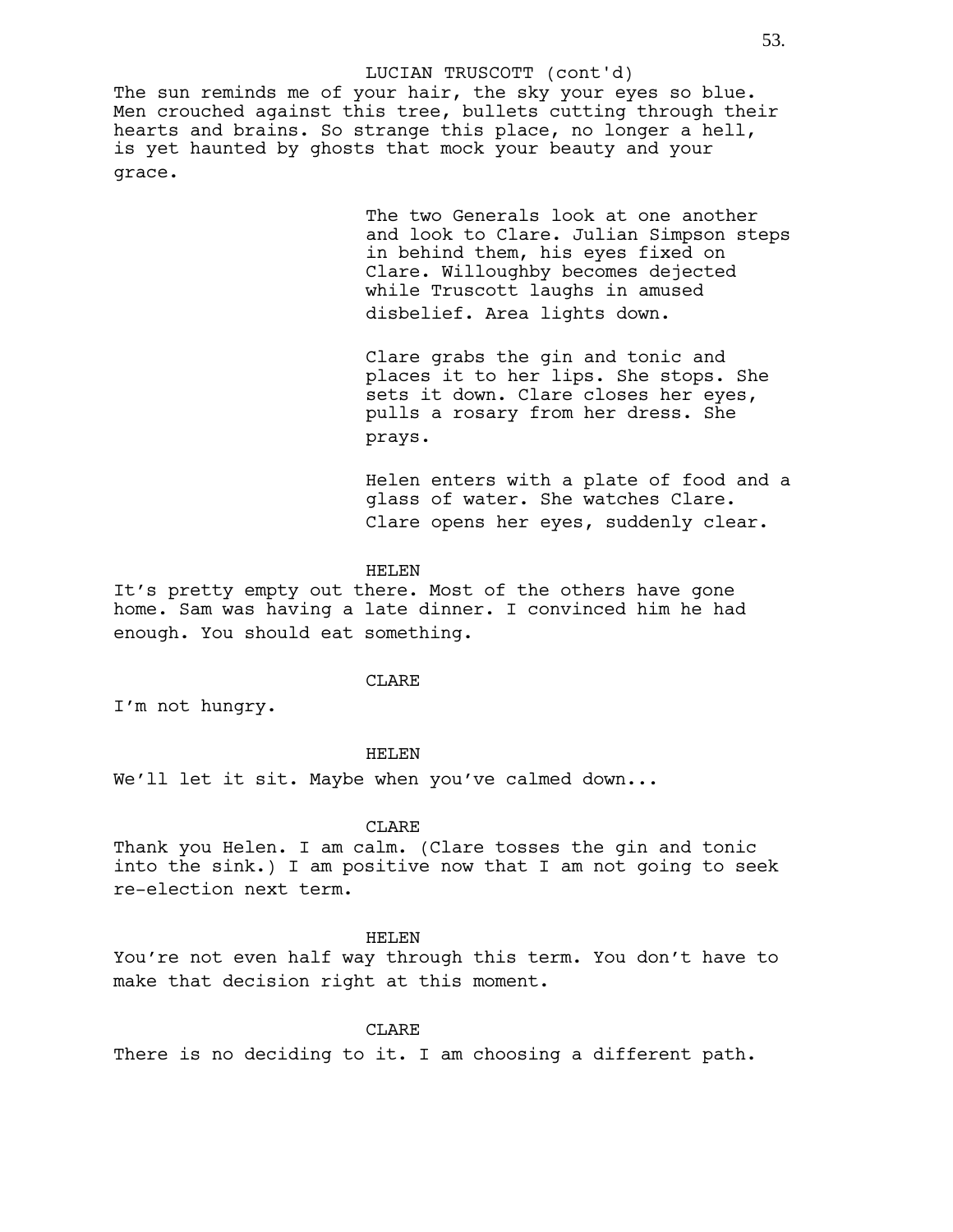What path is that? Are you going to write another play?

Clare turns to Helen and stares at her very seriously.

CLARE

I am going to devote myself to our Lord and Savior, Jesus Christ.

Helen laughs. Clare remains serious.

## HELEN

Honestly?

## CLARE

Never more true in my life. I have been working with Bishop Sheen, studying Catholicism. I am ready to surrender myself to it.

### HELEN

You're becoming a nun? Have you told your husband?

## CLARE

I am merely converting, Helen, not joining a cloister. As far as Harry, he rather likes me in Congress and he rather dislikes the Catholic faith. His father was a Presbyterian missionary, in hot competition with the Holy Church for Chinese souls. I can see him now, when I break the news. He's going to get all boiled up, his face will turn red and he will stomp out of the room, muttering something unintelligible.

## HELEN

Knowing your husband that well, Clare, one might argue that you're joining the Catholic church to provoke a heart attack.

## CLARE

(Laughs.) I would miss old Harry terribly I'm afraid, though I did almost leave him for a soldier. Ann grew quite fond of my devoted General Willoughby. He wrote her letters. I think she had a little crush on him. If she hadn't... I don't know, Helen, you believe a lot of things during the war that fall to shreds within the banality of everyday life.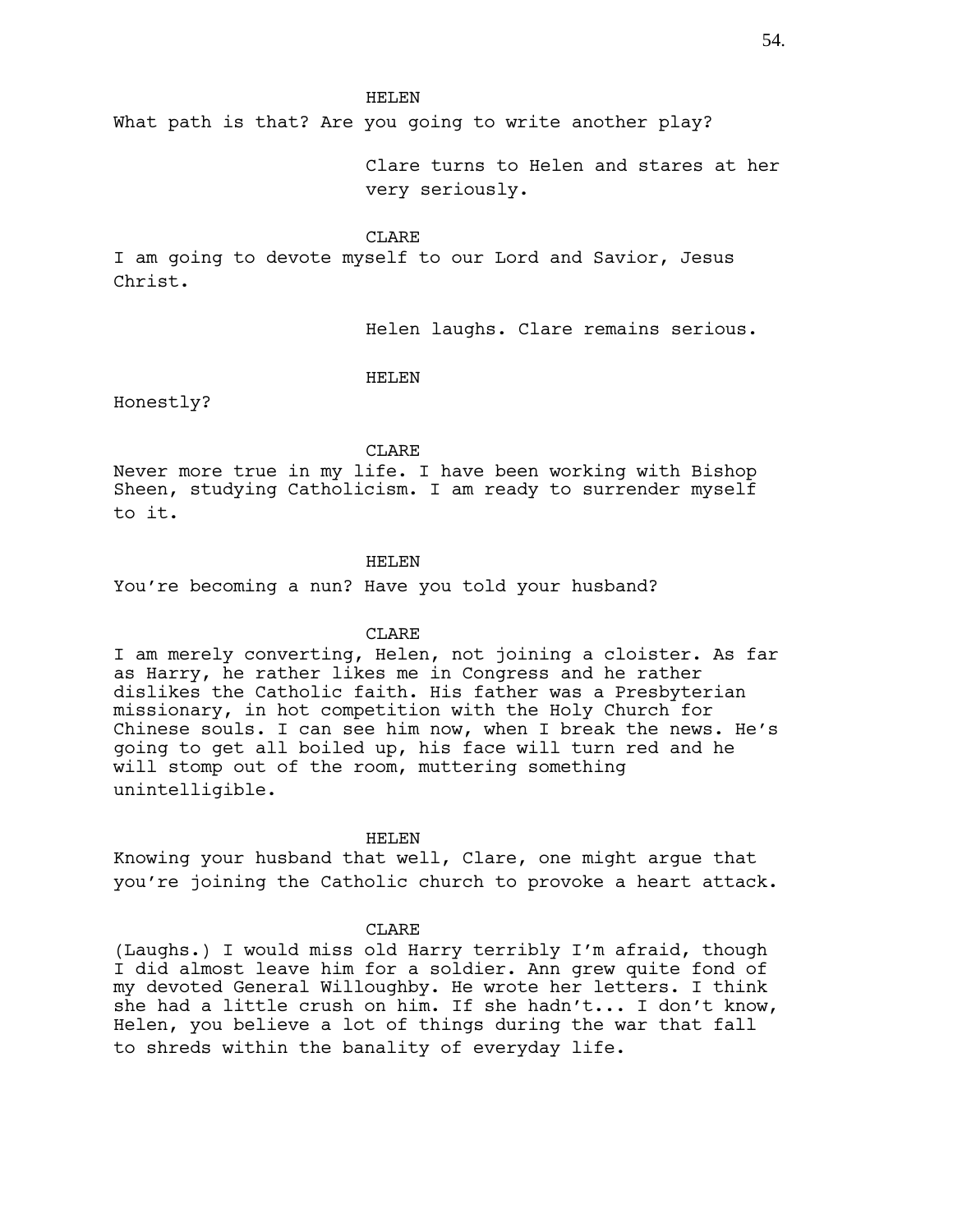Clare, I still don't understand where converting to Catholicism figures in all this. There's no law that states you are excluded from politics because you have embraced religion.

#### CLARE.

This has to be pure. It may be the first pure thing I've done in my life. I don't want the press saying that I converted to win favor with my Catholic constituency.

## HELEN

What does it matter? If you were elected for a third term, you'd be a senior member of Military Affairs. You would have a strong say in shaping our nuclear policy.

## CLARE

I know Congress moves at a jalopy's pace, but we will pass something before I have left these hallowed halls. Nuclear power should not be under the control of the military. It will turn into a gigantic pissing contest as soon as other countries figure out how to split the atom. We'll have radioactive pricks all over the planet!

## HELEN

We must create a civilian committee to oversee our nuclear program. I agree with our scientists that, if we share the knowledge with our allies, we can push the world in the right direction.

### CLARE

(Clare grabs the plate of food.) Don't get all riled up, cowgirl! A civilian committee is one thing! But, I'm not about to hold hands with Russian Communists and sing let there be peace in the land! (Taking a bite of steak.) What is it about Texans and their shoe-leather preference for meat. Steak should be rare and juicy! (Helen stares at Clare as she shoves a few more bites down her throat, followed by a long gulp of water.)

#### HELEN

You said that women like us need sexual passion to feel alive. I don't think they approve of that sort of thing on the Roman side.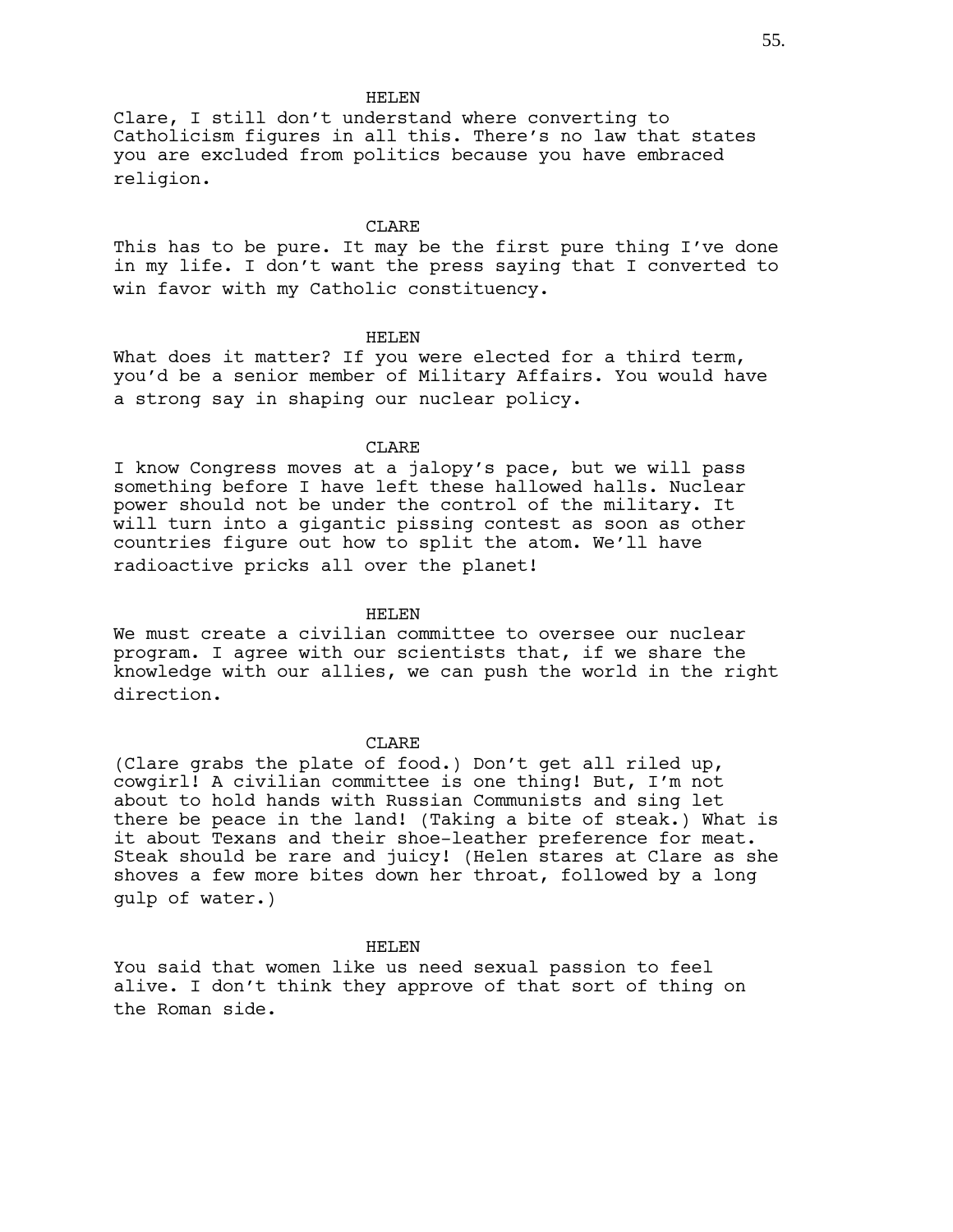They don't approve of that sort of thing on any side, Helen. (Clare puts the plate aside.) Believe me, I've had more than my share of sexual passion and all the great dramas that come with it. I want to sleep soundly at night. I only feel peace when I feel God.

### HELEN

I believe in God. I couldn't have run for Congress without my faith. You and I may disagree on many things, but you have such a zest for life, a need to devour the world the likes of which I've never seen. Do you honestly believe that God requires you to give up being a woman?

Silence.

## CLARE

When I visited the Italian front, early one morning, I came upon a group of young soldiers receiving communion. They had a visible light shining from them as they knelt, solemnly, in an awareness of God. To know God with the totality of my being is the only way I can live with my grief.

### HELEN

And you think you need the Catholic Church to truly know God?

### CLARE

Oh I know what you're thinking. The Inquisition, the corruption... God gives us something pure and before we can say "amen!" we have degraded it. But it's not about that. Much to my consternation and terror, I stand at the threshold with nowhere to go, but off the cliff.

### HELEN

All right, Clare. I accept, for whatever reason, it is your path. I...well, I suppose I will hate to lose you, differences between us being what they are.

> Helen moves closer to Clare either for a light embrace. Clare shifts away quickly.

## **CLARE**

You helped me a great deal tonight, for which I am grateful, Mrs. Douglas. Perhaps we should stop by Lyndon's house on the way home. We can throw rocks at his bedroom window to see if he'll come out to play.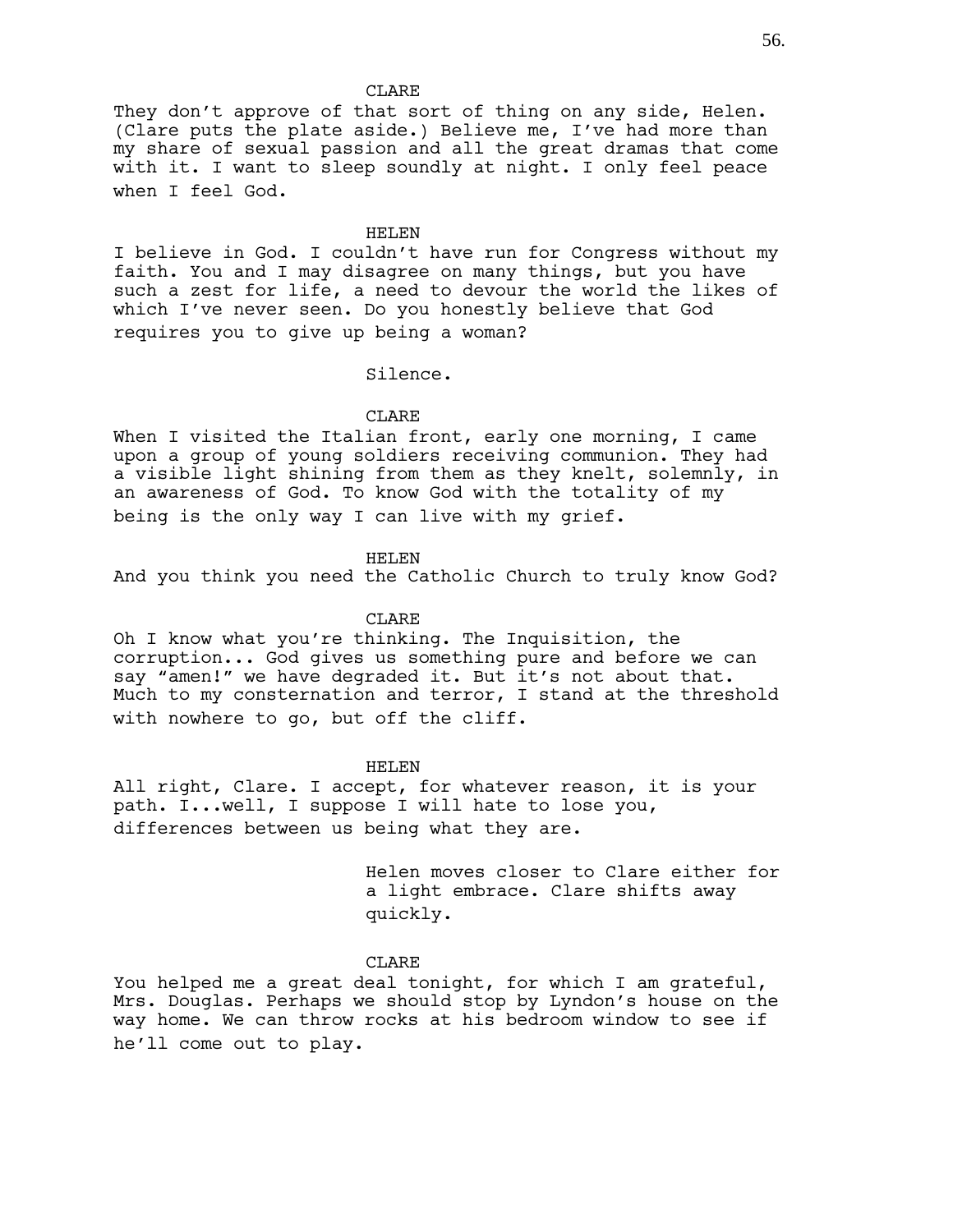I have quite a full agenda tomorrow. It's straight to bed, alone, and off to sleep.

## CLARE

Yes. Time for sleep.

They prepare to leave. Clare turns and grabs her dirty plate. She hands it to Helen. Clare grabs the liquor glasses and stacks them on the plate as if Helen were her personal busboy. Clare steps past Helen toward the door.

### CLARE

Grab that glass by the sink on your way out.

Helen grabs the glass off the sink and follows. As Clare reaches the door, she suddenly turns, nearly causing Helen to run into her.

## **CLARE**

It will be hard for me to give up sex, Mrs. Douglas. Quite hard.

### HELEN

Give the Catholic church the old college try. Sex will always be there if you change your mind. Besides, Mrs. Luce, isn't that what confession is for?

> Clare smiles and takes Helen's face in her hands. She looks into Helen's eyes and, with gratitude and affection, Clare kisses Helen on the lips. Helen accepts the kiss whole-heartedly. Once the moment is over, Clare turns to leave, making no more of it. She holds the door open for Helen. Helen, beaming with delight, exits. Clare follows. Lights fade.

> SLIDE IMAGE: 1) Picture of a middleaged Clare Boothe Luce from her Italian Ambassador days.